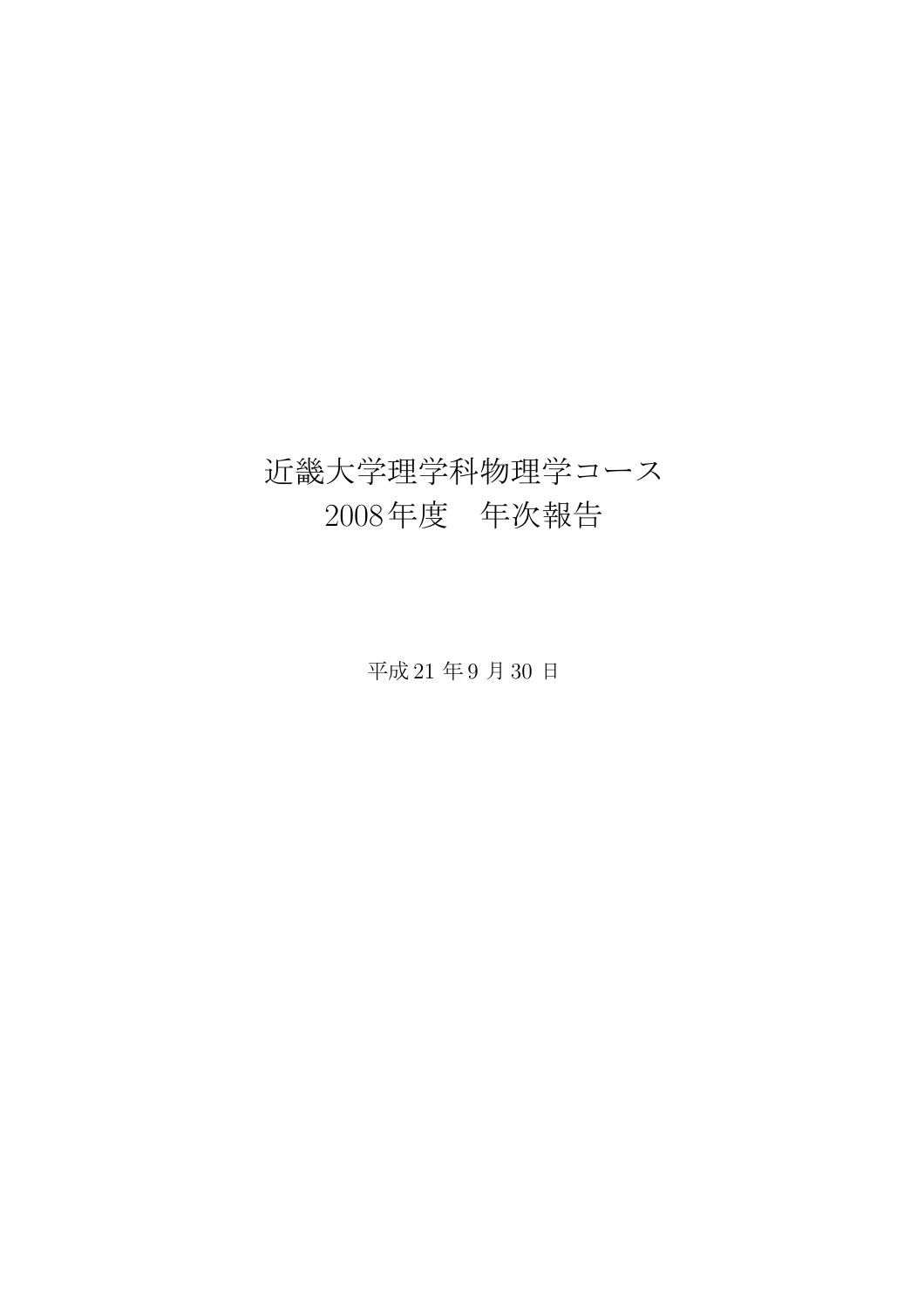# 目 次

| 教員一覧           | $\overline{2}$ |
|----------------|----------------|
| 素粒子論・宇宙論研究室    | 3              |
| 素粒子実験研究室       | $\overline{7}$ |
| 素粒子·極限宇宙物理学研究室 | 13             |
| 原子分子物理学研究室     | 14             |
| 物性理論研究室        | 18             |
| ソフトマター物理学研究室   | 22             |
| 固体物理研究室        | 26             |
| 理論物理学研究室       | 28             |
| 表面科学研究室        | 35             |
| 凝縮系物理学研究室      | 38             |
| 宇宙論研究室         | 41             |
| 宇宙物理学実験研究室     | 45             |
| 環境物理学研究室       | 48             |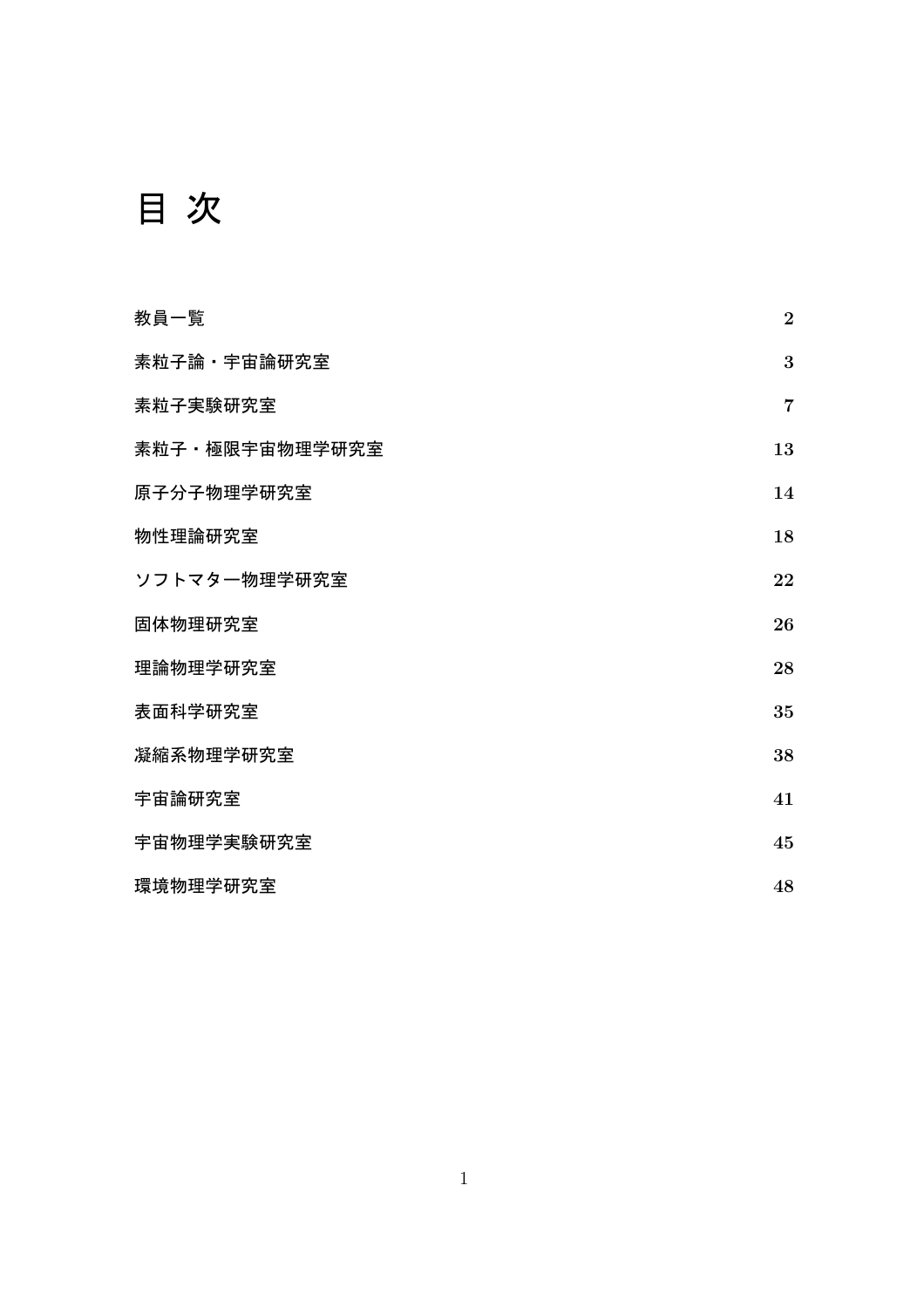## 教員一覧

- 太田 信義 (素粒子論・宇宙論研究室)
- 加藤 幸弘 (素粒子実験研究室)
- 千川 道幸 (素粒子・極限宇宙物理学研究室)
- 日下部 俊男(原子物理学研究室)
- 笠松 健一 (物性理論研究室)
- 市川 希望 (物性物理学研究室)(2009 年 3 月退任)
- 堂寺 知成 (ソフトマター物理学研究室)(2009 年 4 月着任)
- 田中 聰 (固体物理学研究室)
- 中原 幹夫 (理論物理学研究室)
- 近藤 康 (表面科学研究室)
- 松居 哲生 (凝縮系物理学研究室)
- 辻 勝文 (地球物理研究室)(2009 年 3 月退任)
- 小西 健陽 (宇宙線研究室)(2009 年 3 月退任)
- 井上 開輝 (宇宙論研究室)
- 大田 泉 (宇宙物理学実験研究室)
- 青山 政利 (環境物理学研究室)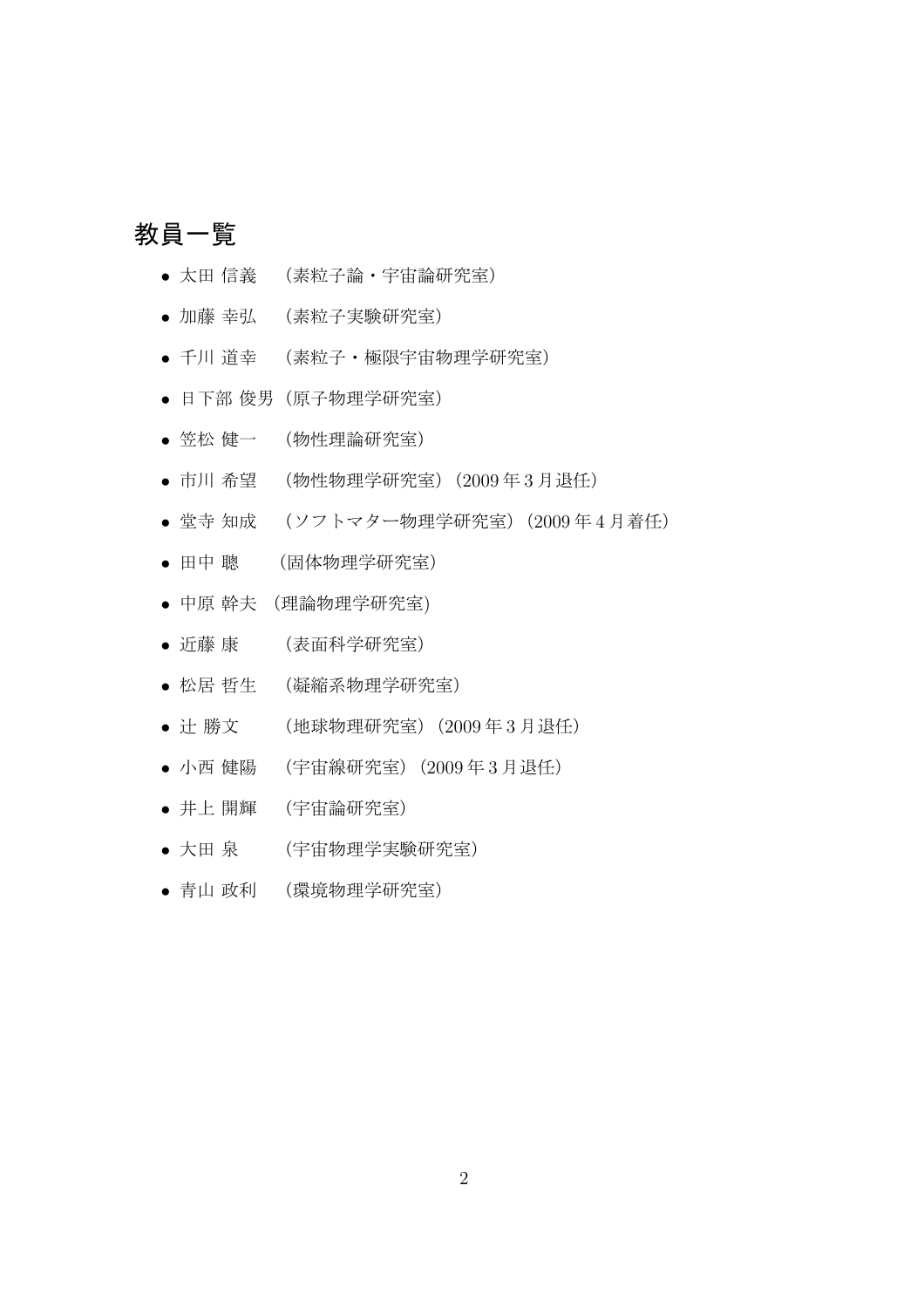## 素粒子論・宇宙論研究室 $\sum_{\tiny {\sf x}\text{\tiny E}}$

Z. K. Guo (PD), 鵜沢 報仁 (PD)

上原 聡明 (M1)

尾崎 誠亮 (B4), 木元 将清 (B4), 村上 健太 (B4),

竹内 祐樹 (B4), 天野 雄次郎 (B4)

### 研究概要

### • 重力を含む統一理論の研究

素粒子物理学の課題を場の量子論の手法で解明する。特に、量子論と重力理論を融 合させた量子重力理論の研究を行っている。その第 1 の候補である超弦理論の背後 にある基本的原理、統一的 M 理論の定式化、対称性の破れの機構、ブラックホール の量子論的物理、超弦とブレインを用いた通常の時空及び非可換時空の場の理論の 非摂動的性質の解明、超弦理論の応用と検証としての宇宙論などを視野に入れた研 究を行っている。

### 学術論文(査読付)

- 1. K. i. Maeda, N. Ohta and K. Uzawa, "Dynamics of intersecting brane systems – Classification and their applications –," JHEP  $0906$  (2009) 051 [arXiv:0903.5483 [hep-th]].
- 2. K. i. Maeda, N. Ohta, M. Tanabe and R. Wakebe, "Supersymmetric Intersecting Branes in Time-dependent Backgrounds," JHEP 0906 (2009) 036 [arXiv:0903.3298 [hep-th]].
- 3. N. Ohta and T. Torii, "Black Holes in the Dilatonic Einstein-Gauss-Bonnet Theory in Various Dimensions III – Asymptotically AdS Black Holes with  $k = \pm 1$ ," Prog. Theor. Phys. 121 (2009) 959 [arXiv:0902.4072 [hep-th]].
- 4. R. G. Cai, Z. Y. Nie, N. Ohta and Y. W. Sun, "Shear Viscosity from Gauss-Bonnet Gravity with a Dilaton Coupling," Phys. Rev. D 79 (2009) 066004 [arXiv:0901.1421 [hep-th]].
- 5. Z. K. Guo, N. Ohta and T. Torii, "Black Holes in the Dilatonic Einstein-Gauss-Bonnet Theory in Various Dimensions II – Asymptotically AdS Topo-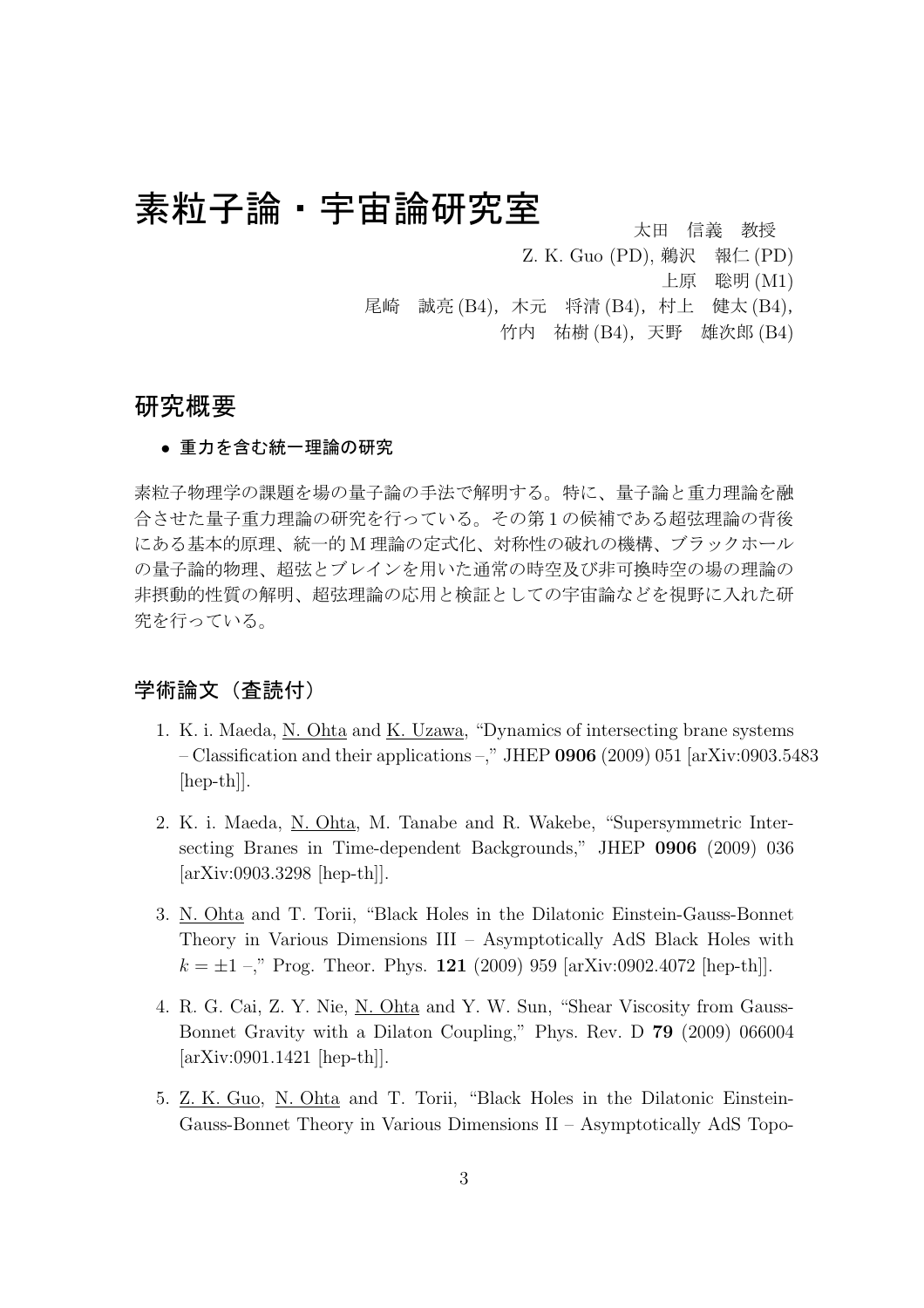logical Black Holes –," Prog. Theor. Phys. 121 (2009) 253 [arXiv:0811.3068  $\left[\text{gr-qc}\right]$ .

- 6. Z. K. Guo, N. Ohta and T. Torii, "Black Holes in the Dilatonic Einstein-Gauss-Bonnet Theory in Various Dimensions I – Asymptotically Flat Black Holes –," Prog. Theor. Phys. 120 (2008) 581 [arXiv:0806.2481 [gr-qc]].
- 7. K. Bamba, N. Ohta and S. Tsujikawa, "Generic estimates for magnetic fields generated during inflation including Dirac-Born-Infeld theories," Phys. Rev. D 78 (2008) 043524 [arXiv:0805.3862 [astro-ph]].
- 8. Z. K. Guo and N. Ohta, "Cosmological Evolution of Dirac-Born-Infeld Field," JCAP 0804 (2008) 035.

### 学術論文 (査読なし)

Nobuyoshi Ohta, "Accelerating Cosmologies and Black Holes in Dilatonic Einstein-Gauss-Bonnet Theory", in "The Problems of Modern Cosmology", edited by P. M. Lavrov, (Tomsk State Pedagogical University Press, 2009) pp. 233 – 244.

### 著書

### 学位論文・卒業論文

• 卒業論文:

「Newton から Einstein の重力理論へ」 「場の理論による物質の相互作用の記述」 「場の理論における保存則について」 「小林-益川理論について」

### 国際学会・研究会講演

1. "Dilatonic Black Holes in Einstein-Gauss-Bonnet Theory in Various Dimensions"

"YIQPS international molecule workshop on Higher Derivative Gravity and Higher Dimensional Black Holes", YITP Kyoto University, Kyoto [20 Oct. 2008] (招待講演)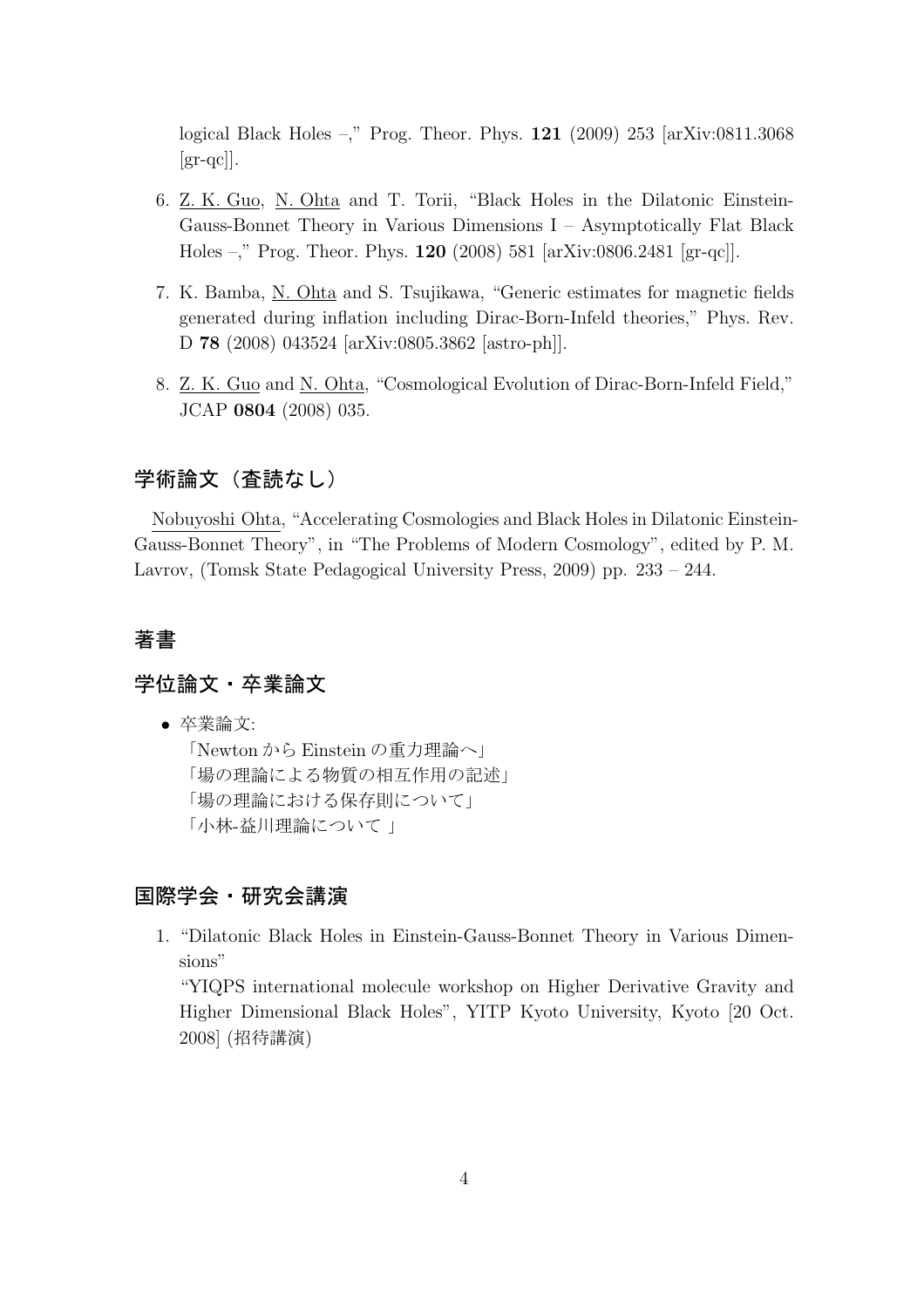### 国内学会・研究会講演

- 1. 前田恵一、太田信義、笹川幸則(早稲田大):"Einstein Gauss-Bonnet dilaton モ デルにおけるブラックホール解のフレーム依存性の解析" 日本物理学会 2009 年年会 立教大学 東京都 [29 March 2009]
- 2. 太田信義、鳥居 隆(大阪工大):"Black holes in the Dilatonic Einstein-Gauss-Bonnet Theory in Various Dimensions II" 日本物理学会 2009 年年会 立教大学 東京都 [29 March 2009]
- 3. Zong-kuan Guo、太田信義、鳥居 隆(大阪工大):"Black Holes in the Dilatonic Einstein-Gauss-Bonnet Theory in Various Dimensions" 日本物理学会 2008 年分科会 山形大学 山形市 [23 Sept. 2008]
- 4. 太田信義:"Black Holes in the Dilatonic Einstein-Gauss-Bonnet Theory in Various Dimensions" Summer Institute 2008 人材開発センター富士研修所 (経団連) 山梨県富 士吉田市(招待講演)[3 Aug. 2008]
- 5. 太田信義:"Black Holes in the Dilatonic Einstein-Gauss-Bonnet Theory in Various Dimensions" 京都大学基礎物理学研究所研究会 "量子場理論と弦理論の発展" 京都大学基 礎物理学研究所 [31 July 2008]

### 競争的外部資金

- 2008 年度科研費 基盤研究 (C) 研究代表者: 超弦理論による高次元ブラックホールと特異点の研究(課題番号 20540283, 配 分額 1,300,000 円)
- 2008 年度科研費 特別研究員奨励費 研究代表者: 超弦理論による宇宙模型の構築とブラックホール(課題番号 06042, 配分額 500,000 円)
- 2008年度 日英二国間交流事業共同研究/セミナー 研究分担者: 高次元時空における重力理論と宇宙論(配分額 5,000,000 円)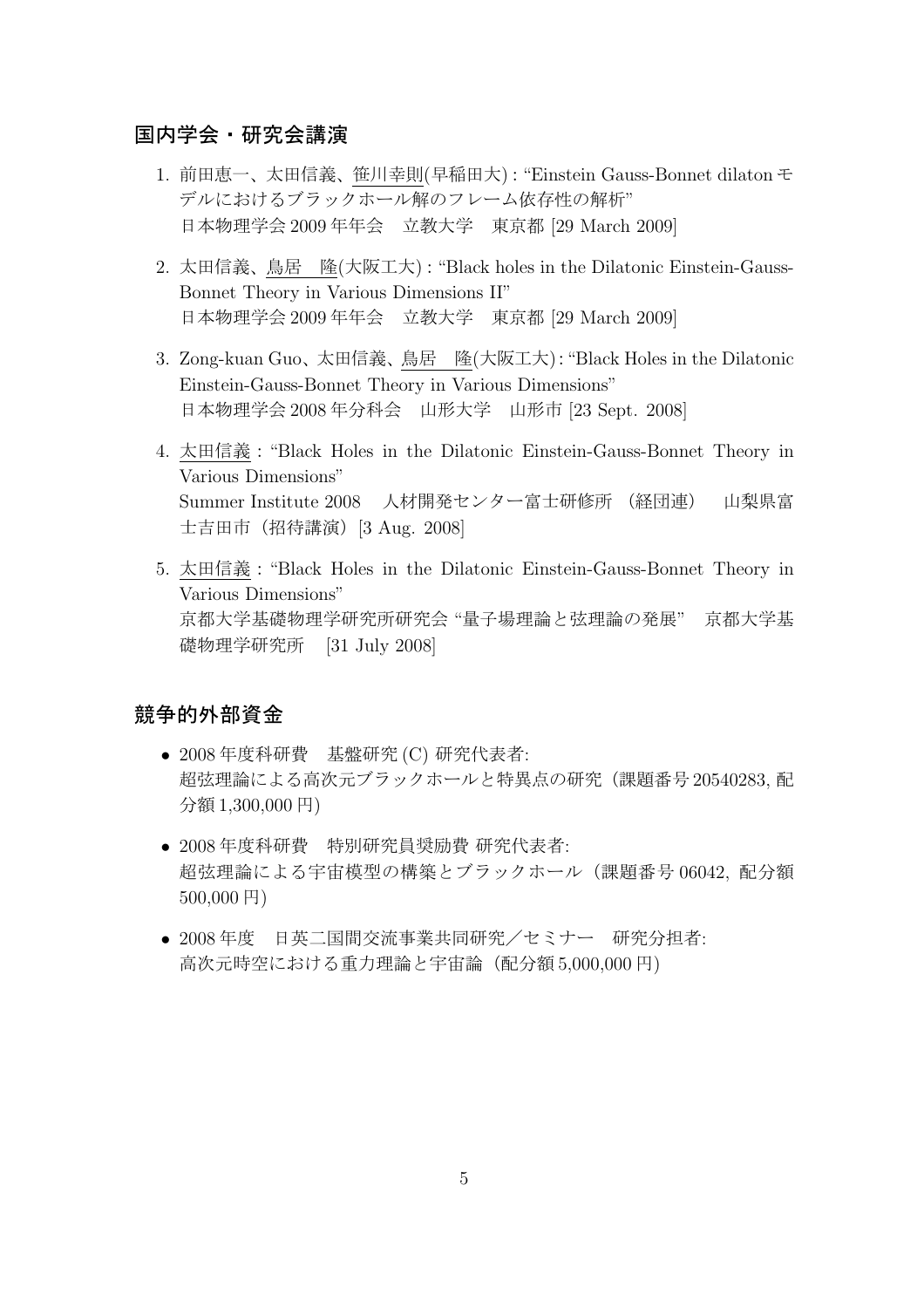## 教育業績

### 学外啓蒙活動

• "Black Holes in the Dilatonic Einstein-Gauss-Bonnet Theory in Various Dimensions"

Talk at CQUest Sogang University Seoul [4 March 2009]

• "素粒子論の『いま』と宇宙論" "第10回林忠四郎記念講演会" 早稲田大学(招待講演) 東京都[16 Jan. 2009]

### 著書

昨年度はなし

## 運営

### 学内委員

- 理工学部特別委員
- 物理学コース予算委員
- 大学院総合理工学研究科将来計画委員
- 基礎物理学世話人

## 学外委員など

- 日本物理学会代議員
- 素粒子論委員会委員(前年度委員長)
- 京都大学基礎物理学研究所研究会「量子場理論と弦理論の発展」世話人
- 研究会「超弦理論と宇宙」世話人
- APCTP topical program "String Theory and Cosmology" Organizer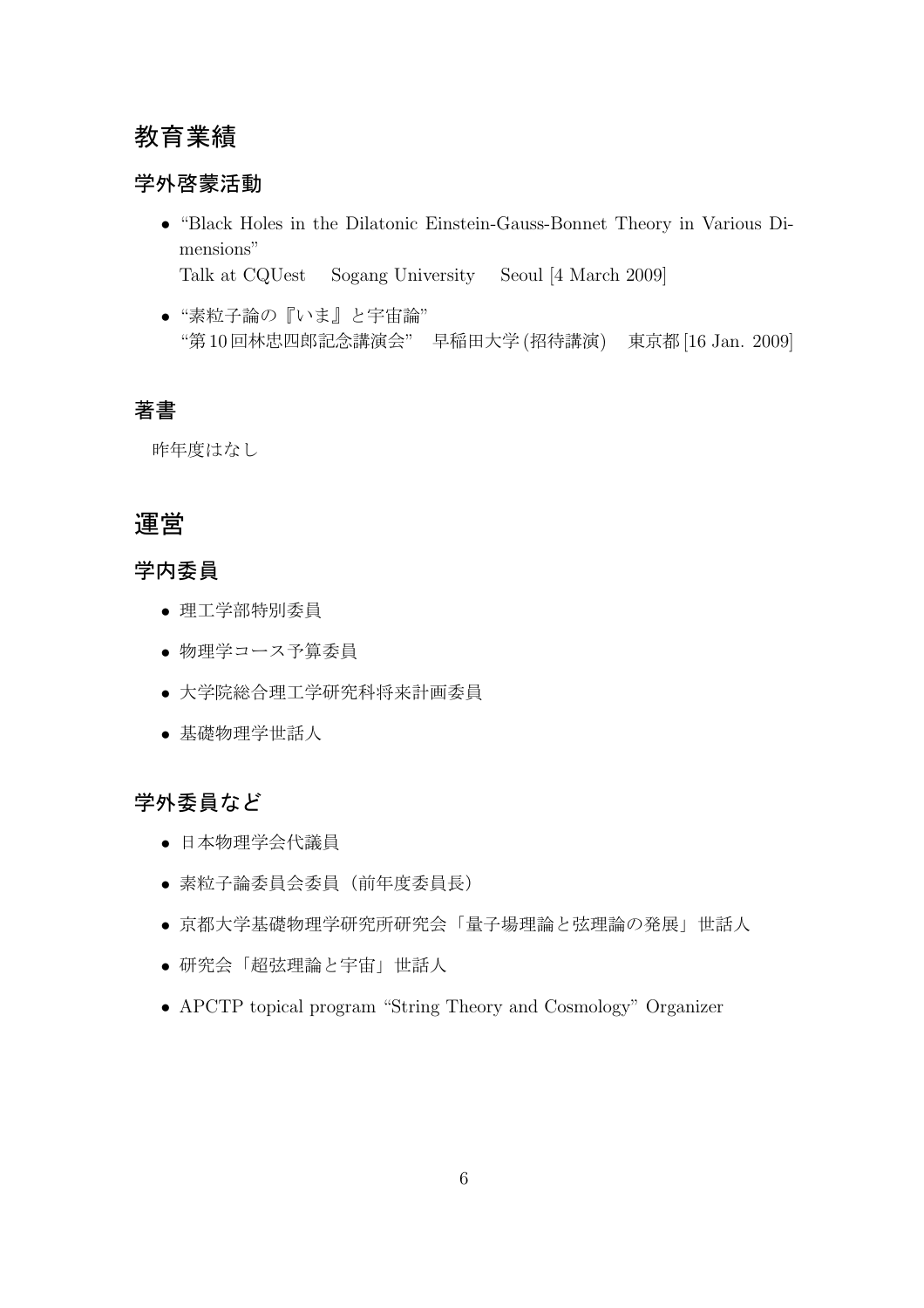## 素粒子実験研究室 加藤 幸弘 准教授

平松 香織 (M2), 櫻木 大蔵 (B4) 宮崎 聡 (B4), 荻野 由加利 (B4)

### 研究概要

• MPGD を用いた ILD-TPC 検出器の開発

次世代電子陽電子衝突型加速器計画 (ILC) は、2010 年代後半の実験開始を目指 して加速器と検出器の研究開発が進められている。本研究室では、荷電粒子の 検出する飛跡検出器の研究開発を、ヨーロッパとアジアの研究者と共同で進め ている。ILC で用いられる飛跡検出器は、非常に高精度 (100 µm 程度) で飛跡 を同定しなければならないために、マイクロパターンガス増幅機構 (MPGD) を用いたタイムプロジェクションチェンバー (TPC) の採用を目指している。 MPGD を用いた TPC の実現可能性を検討するために、小型 TPC で様々な基 本的特性を研究評価するとともに、大型プロトタイプを製作して実機で発生す るであろう問題の解決方法の検討や検出器全体の飛跡同定精度の評価を行なっ ている。研究室が参加している TPC-Asia グループは、大型プロトタイプを用 いたテストビームを DESY(ドイツ) で 2009 年 2,3 月に行ない、現在データ解 析を行なっている。

#### • 陽子・反陽子衝突実験における超対称性粒子の探索

米国フェルミ国立加速器研究所の陽子反陽子衝突型加速器実験 CDF グループ の一員として、陽子・反陽子衝突実験における超対称性粒子の探索を行なって いる。CDF は 1.96TeV の衝突エネルギーでの陽子・反陽子衝突反応を観測す る実験であり、世界各国から 600 名を超える素粒子実験研究者が参加してい る。CDF では様々な陽子・反陽子衝突反応の研究が行なわれているが、当研 究室では標準理論を超える新しい理論として有望な超対称性理論が予言する 粒子の探索を主に行なっている。

### 学術論文(査読付)

- 1. "Measurement of the single top quark production cross section at CDF" T.Aaltonen, Y.Kato, et al (CDF collaboration) Physical Review Letters, 101(25), 252001-(1-8) (2008) (12 月号)
- 2. "Search for the higgs boson produced in association with  $Z \to \ell^+ \ell^-$  in  $p\bar{p}$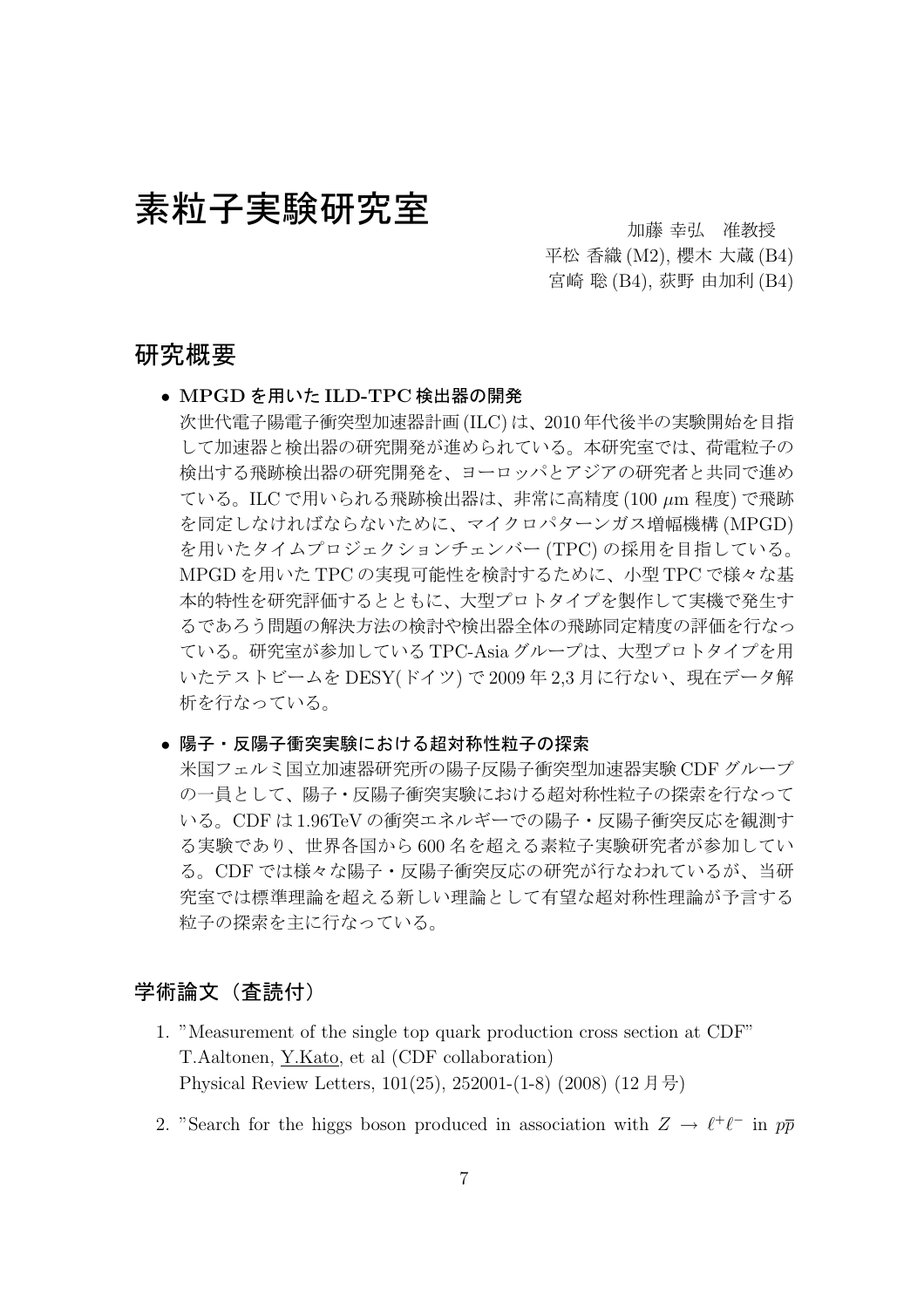collisions at  $\sqrt{s} = 1.96$  TeV" T.Aaltonen, Y.Kato, et al (CDF collaboration) Physical Review Letters, 101(25), 251803-(1-7) (2008) (12 月号)

- 3. "Search for supersymmetry in  $p\bar{p}$  collisions at  $\sqrt{s} = 1.96$  TeV using the trilepton signature of Chargino-Neutralino production" T.Aaltonen, Y.Kato, et al (CDF collaboration) Physical Review Letters, 101(25), 251801-(1-7) (2008) (12 月号)
- 4. "First measurement of the fraction of top quark pair production through gluongluon fusion" T.Aaltonen, Y.Kato, et al (CDF collaboration) Physical Review D, 78(11), 111101R-(1-8) (2008) (12 月号)
- 5. "Forward-backward asymmetry in top quark production in  $p\bar{p}$  collisions at √  $\overline{s} = 1.96 \text{ TeV}^n$ T.Aaltonen, Y.Kato, et al (CDF collaboration) Physical Review Letters, 101(20), 202001-(1-8) (2008) (11 月号)
- 6. "Search for the flavor-changing neutral-current decay  $t \to Zq$  in  $p\bar{p}$  collisions at  $\sqrt{s} = 1.96 \text{ TeV}$ " T.Aaltonen, Y.Kato, et al (CDF collaboration) Physical Review Letters, 101(19), 192002-(1-7) (2008) (11 月号)
- 7. "Search for large extra dimensions in final states containing one photon or jet and large missing transverse energy produced in  $p\bar{p}$  collisions at  $\sqrt{s} = 1.96$ TeV"

T.Aaltonen, Y.Kato, et al (CDF collaboration) Physical Review Letters, 101(18), 181602-(1-7) (2008) (10 月号)

- 8. "Measurement of b-jet shapes in inclusive jet production in  $p\bar{p}$  collisions at √  $\overline{s} = 1.96 \text{ TeV}^n$ T.Aaltonen, Y.Kato, et al (CDF collaboration) Physical Review D, 78(7), 072005-(1-17) (2008) (10 月号)
- 9. "Measurement of the inclusive jet cross section at the Fermilab Tevatron  $p\bar{p}$ collider using a cone-based jet algorithm" T.Aaltonen, Y.Kato, et al (CDF collaboration) Physical Review D, 78(5), 052006-(1-23) (2008) (9 月号)
- 10. "Search for doubly charged Higgs bosons with lepton-flavor-violating decays involving  $\tau$  leptons" T.Aaltonen, Y.Kato, et al (CDF collaboration) Physical Review Letters, 101(12), 121801-(1-7) (2008) (9 月号)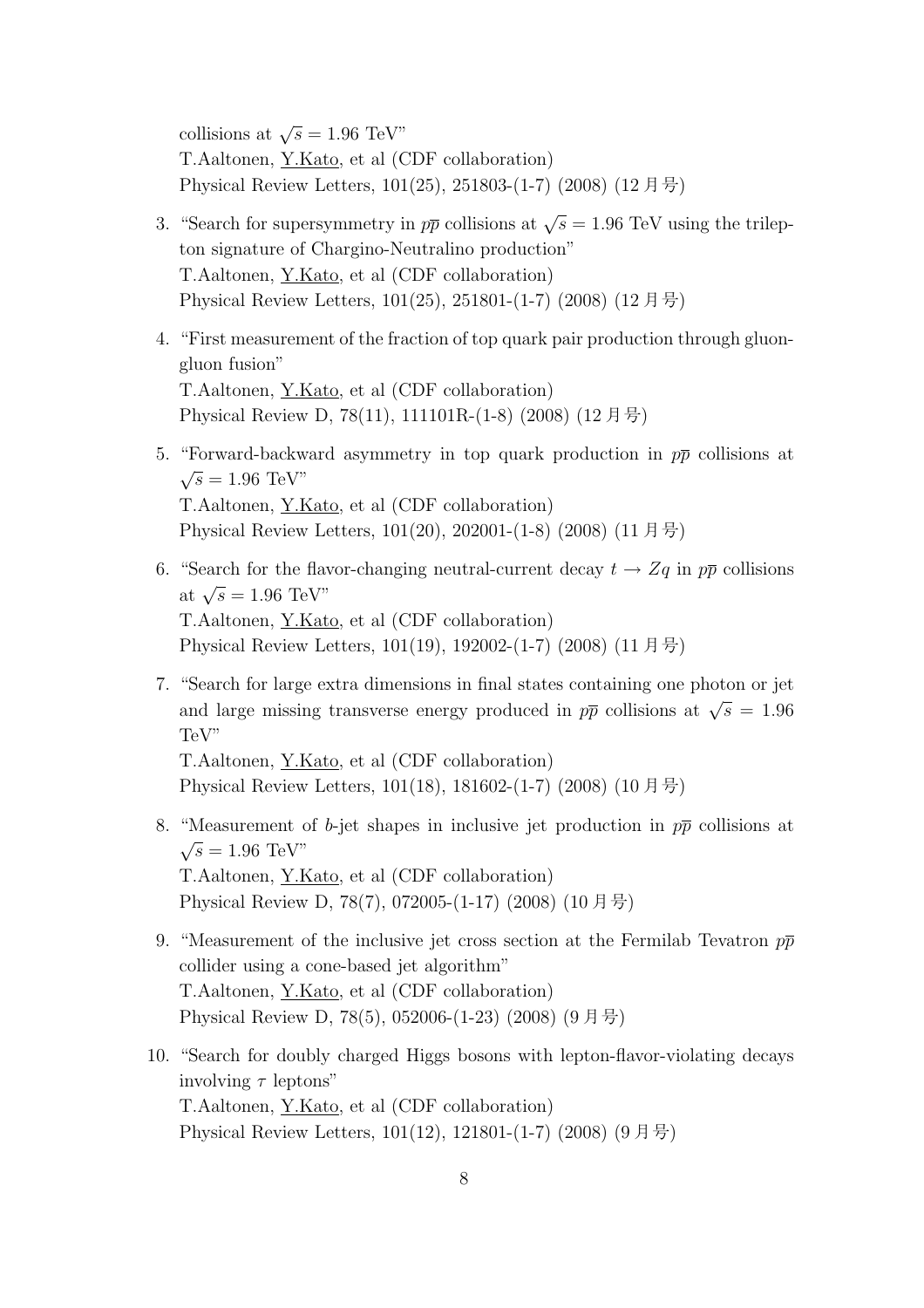- 11. "Search for heavy, long-lived neutralinos that decay to photons at CDF II using photon timing" T.Aaltonen, Y.Kato, et al (CDF collaboration) Physical Review D, 78(3), 032015-(1-29) (2008) (8 月号)
- 12. "Search for standard model Higgs boson production in association with a W boson at CDF" T.Aaltonen, Y.Kato, et al (CDF collaboration) Physical Review D, 78(3), 032008-(1-16) (2008) (8 月号)
- 13. "Search for pair production of scalar top quarks decaying to a  $\tau$  lepton abd a b quark in  $p\bar{p}$  collisions at  $\sqrt{s} = 1.96$  TeV" T.Aaltonen, Y.Kato, et al (CDF collaboration) Physical Review Letters, 101(7), 071802-(1-7) (2008) (8 月号)
- 14. "Serach for new heavy particles decaying to  $Z^0 Z^0 \to eeee$  in  $p\bar{p}$  collisions at √  $\overline{s} = 1.96 \text{ TeV}$ " T.Aaltonen, Y.Kato, et al (CDF collaboration) Physical Review D, 78(1), 012008-(1-11) (2008) (7 月号)
- 15. "Cross section measurements of high- $p_T$  dilepton final-state processes using a global fitting method" T.Aaltonen, Y.Kato, et al (CDF collaboration) Physical Review D, 78(1), 012003-(1-9) (2008) (7 月号)
- 16. "Model-Independent and Quasi-Model-Independent search for new physics at CDF" T.Aaltonen, Y.Kato, et al (CDF collaboration) Physical Review D, 78(1), 012002-(1-42) (2008) (7 月号)
- 17. "Serach for resonant  $t\bar{t}$  production in  $p\bar{p}$  collisions at  $\sqrt{s} = 1.96 \text{ TeV}$ " T.Aaltonen, Y.Kato, et al (CDF collaboration) Physical Review Letters, 100(23), 231801-(1-7) (2008) (6 月号)
- 18. "First Run II measurement of the W boson mass at Fermilab Tevatron" T.Aaltonen, Y.Kato, et al (CDF collaboration) Physical Review D, 77(11), 112001-(1-48) (2008) (6 月号)
- 19. "Two-particle momentum correlations in jets produced in  $p\bar{p}$  collisions at  $\sqrt{s} =$ 1.96 TeV" T.Aaltonen, Y.Kato, et al (CDF collaboration) Physical Review D, 77(9), 092001-(1-18) (2008) (5 月号)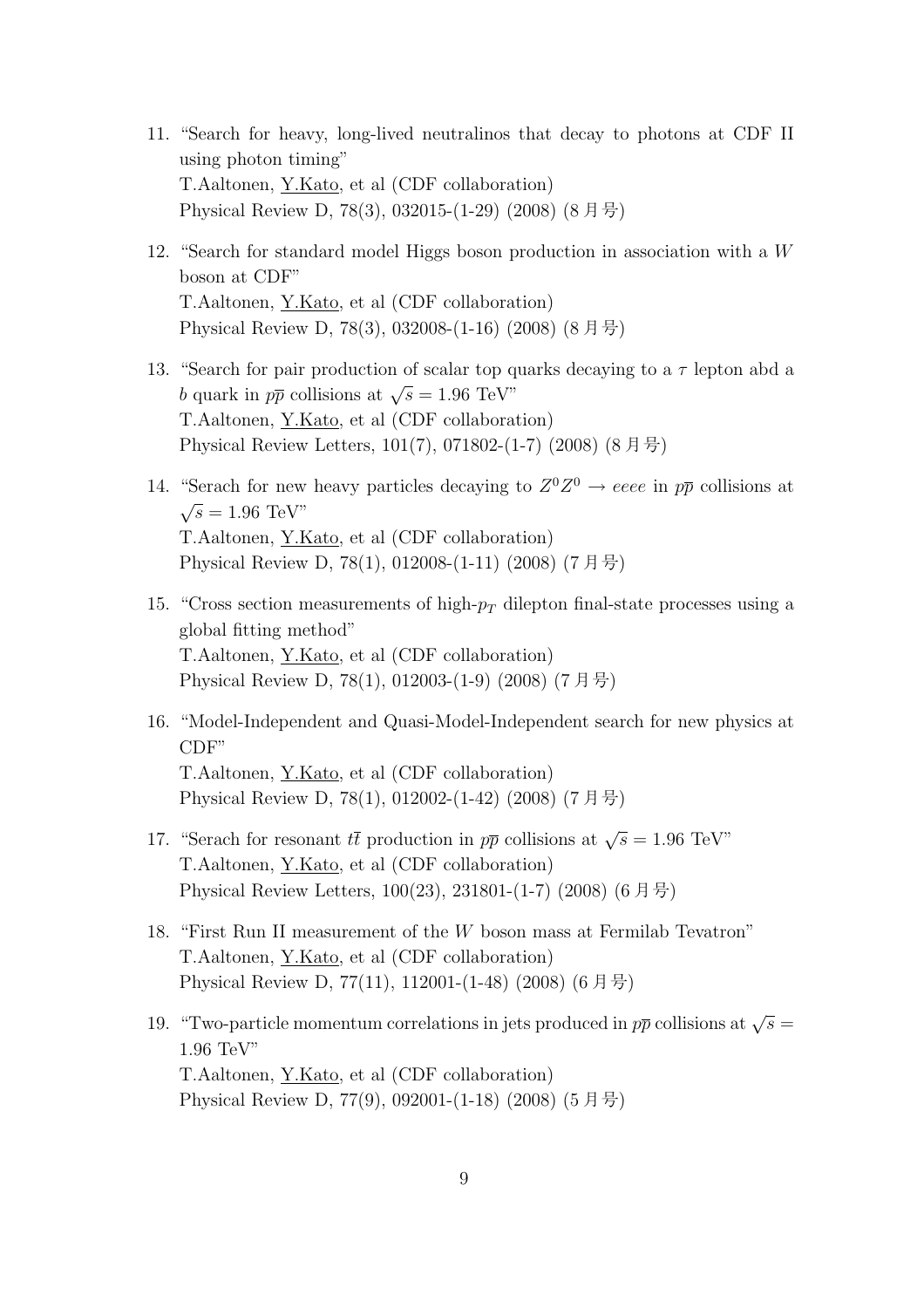- 20. "Search for the Higgs boson in events with missing transeverse energy and b quark jets produced in  $p\bar{p}$  collisions at  $\sqrt{s} = 1.96 \text{ TeV}^n$ T.Aaltonen, Y.Kato, et al (CDF collaboration) Physical Review Letters, 100(21), 211801-(1-8) (2008) (5 月号)
- 21. "Strong evidence for ZZ production in  $p\bar{p}$  collisions at  $\sqrt{s} = 1.96$  TeV" T.Aaltonen, Y.Kato, et al (CDF collaboration) Physical Review Letters, 100(20), 201801-(1-7) (2008) (5 月号)
- 22. "Observation of the decay  $B_c^{\pm} \to J/\Psi \pi^{\pm}$  and measurement of the  $B_c^{\pm}$  mass" T.Aaltonen, Y.Kato, et al (CDF collaboration) Physical Review Letters, 100(18), 182002-(1-7) (2008) (5 月号)
- 23. "Search for third generation vector leptoquarks in  $p\bar{p}$  collisions at  $\sqrt{s} = 1.96$ TeV" T.Aaltonen, Y.Kato, et al (CDF collaboration) Physical Review D, 77(9), 091105R-(1-7) (2008) (5 月号)
- 24. "search for heavy toplike quarks using lepton plus jets events in 1.96 TeV  $p\bar{p}$ collisions" T.Aaltonen, Y.Kato, et al (CDF collaboration) Physical Review Letters, 100(16), 161803-(1-7) (2008) (4 月号)
- 25. "First flavor-tagged detemination of bounds on mixing-induced CP violation in  $B_0^{\pm} \to J/\Psi \phi$  decays" T.Aaltonen, Y.Kato, et al (CDF collaboration) Physical Review Letters, 100(16), 161802-(1-7) (2008) (4 月号)
- 26. "Measurement of correlated  $b\bar{b}$  production in  $p\bar{p}$  collisions at  $\sqrt{s} = 1960 \text{ GeV}$ " T.Aaltonen, Y.Kato, et al (CDF collaboration) Physical Review D, 77(7), 072004-(1-24) (2008) (4 月号)
- 27. "Measurement of ratios of fragmentation fractions for bottom hadrons in  $p\bar{p}$ collisions at  $\sqrt{s} = 1.96 \text{ TeV}$ " T.Aaltonen, Y.Kato, et al (CDF collaboration) Physical Review D, 77(7), 072003-(1-31) (2008) (4 月号)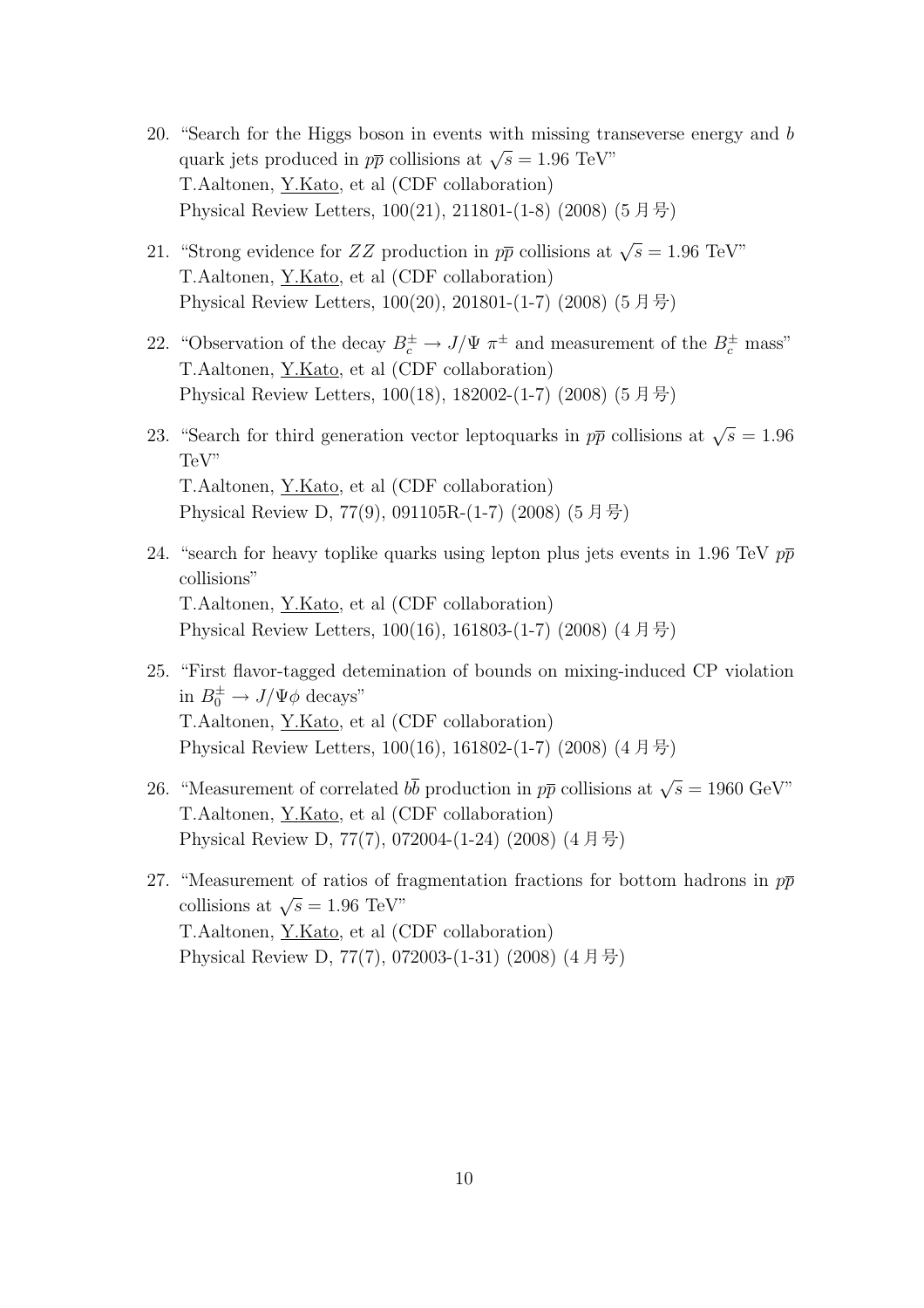### 学術論文 (査読なし)

### 著書

### 学位論文・卒業論文

- 修士論文:「Kalman Filter を用いたトラックフィットの研究」矢津 貴寛
- 卒業論文: 「MPPCの印加雷圧と増幅率の関係の測定」

### 国際学会・研究会講演

### 国内学会・研究会講演

- 1. 矢津 貴寛: "Kalman Filter を用いたトラックフィットの研究" ILC 測定器研究会 (ILC Detector Workshop) 高エネルギー加速器研究機構 茨城県つくば市 [16 Dec. 2008]
- 2. 加藤幸弘, LC-TPC Collaboration : "ILC 実験のための TPC 大型プロトタイ プのビームテスト" 日本物理学会 第 64 回年次大会立教大学 東京都豊島区 [29 Mar. 2009]

### 競争的外部資金

### その他

## 教育業績

### 学外啓蒙活動

- 理工学部主催 「夢サイエンス」 高校生向け実験および講演 平成 20 年 7 月 19 日
- 大学コンソーシアム大阪 「小学校理科指導力向上研修」 平成 20 年 30,31 日

### 著書

• 「物理学および演習・問題集」 共立出版、近畿大学理工学部 物理教科書編集委員会編 第 1,2 章執筆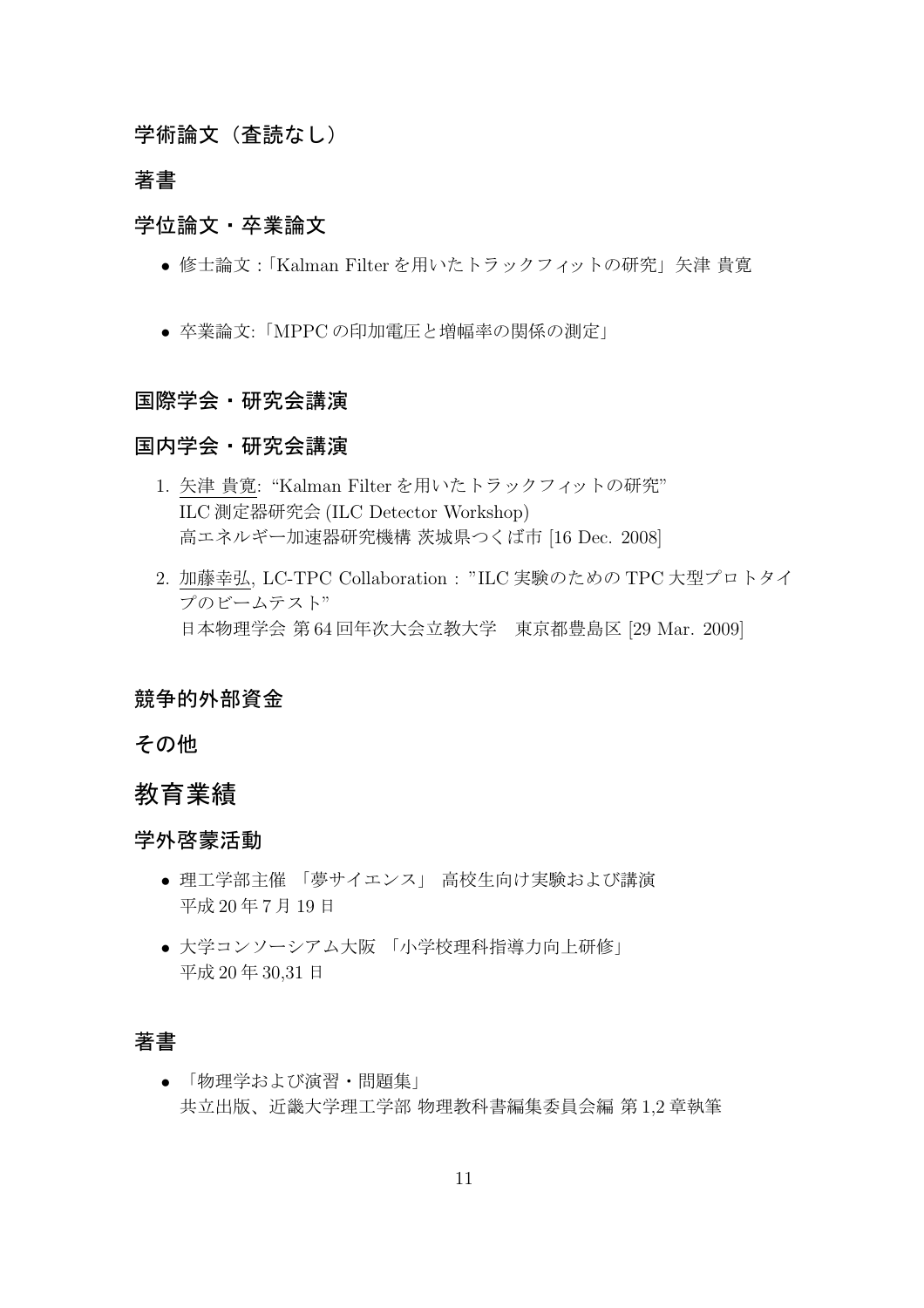## その他

## 運営

## 学内委員

- 物理学コース 施設設備委員、ネットワーク委員
- 総合理工学研究科 教務委員
- 理工学部戦略計画策定委員

## 学外委員など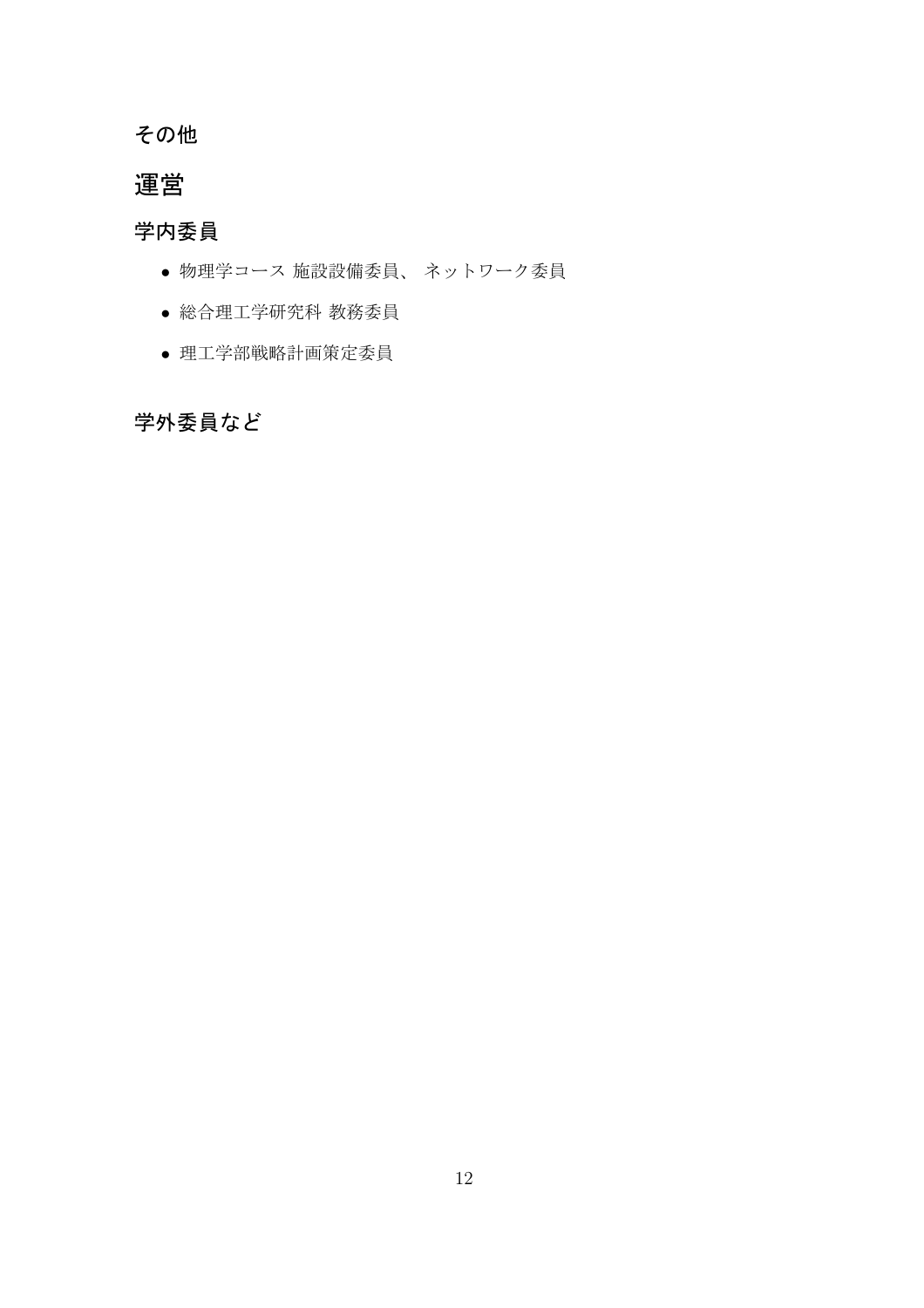## 素粒子・極限宇宙物理学研究室

千川 道幸 教授

原 哲也 (B4), 傍島 強 (B4), 大森 美穂 (B4)

### 研究概要

#### ● 極限エネルギー宇宙粒子線の探索・大気透明度の測定

1. 理論的な GZK cutoff の制限を超え,エネルギーが 10 の 20 乗 eV 以上ある, 超高エネルギー宇宙線の存在を確認しようと試みている。また,宇宙的な起源の探 究を行っている。

2. 大気透明度を UV 領域のレーザと IR 領域の高感度カメラにより解析してい る。

### 国際学会・研究会講演

1. "Atmospheric monitoring program of the Telescope Array experiment" Atmospheric Monitoring for Astroparticle Physics, Plague, Czech [26th June 2008]

### その他

 「大学生基礎力」という表現で,偏差値とは異なる社会的価値を身につけるよ う,バランスの良い勉強を行う事を目標に,ゼミ活動を行っている。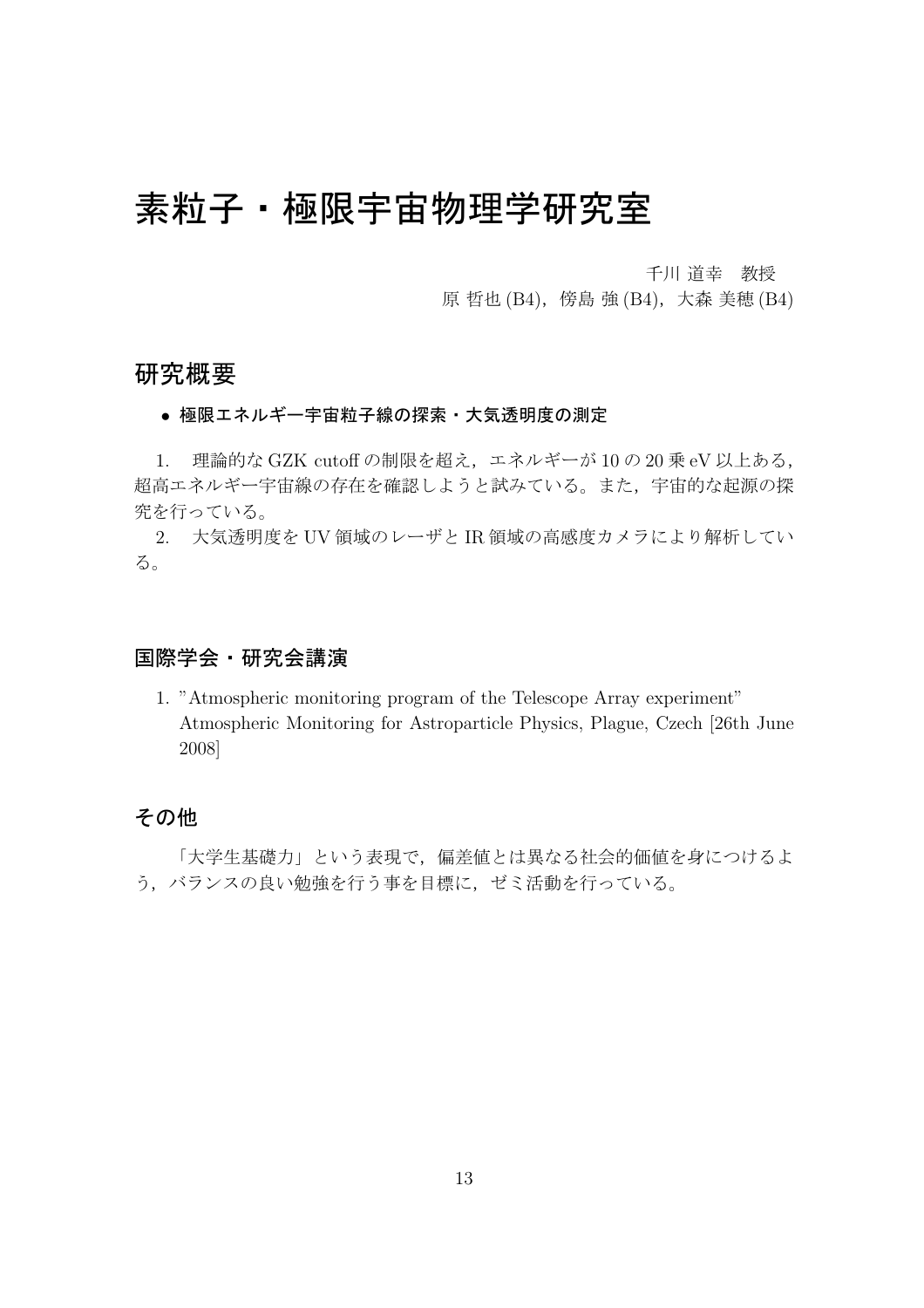## 原子分子物理学研究室  $\left.\vphantom{\sum_{X_X}^X}\right|_{\mathbb{R}}\mathbb{R}^{X \times \mathbb{R}}$

中西 祐弥 (B4), 畑中 友作 (B4)

### 山中 慎司 (B4), 日野 泰征 (B4)

### 研究概要

 本研究室では主に各種のイオン-原子・分子衝突系における電荷移行過程につ いて低エネルギー領域 (0.1~5 keV/q;qは入射イオンの電荷数)で実験的研究を 行っている。本年度の成果は以下のとおりである。

### $\bullet$  各種の炭化水素分子との衝突における  $\mathrm{He}^{2+}$  イオンの 2 電子移行断面積のス ケーリングの検討

2006 年の研究で、窒素、酸素、一酸化炭素、二酸化炭素の各分子に対して、He2+ イ オンによる 2 電子移行断面積が 0.20~2.7 keV/u のエネルギー範囲でほぼ一定であ り、標的分子の有効電子数(外殻の総電子数)に対して強い相関性を持つことがわ かっている。本研究では、種々の炭化水素(メタン、アセチレン、エチレン、エタ ン、プロパン)について電荷移行断面積を測定し、やはり 2 電子移行ではエネルギー 依存性がほとんどないことを確認した。標的炭化水素分子の有効電荷数に対して、 同様に強い相関性があることと、他の分子と統一的にスケーリングできることがわ かった。

#### • 硫黄イオンの電荷移行断面積に関する研究

木星の衛星イオの周回軌道に沿って形成されているイオトーラスというプラズマ中 には、イオの火山活動に起因する硫黄のイオンなどが存在し、木星の強い磁場によっ て加速され、電荷移行によって高速の中性粒子が生み出されているのではないかと いわれている。本年度はこの研究の手始めとして、硫黄イオンの電荷移行断面積に 関する理論的または実験的研究動向を探った。その結果、理論で7件、実験で5件 しかないことがわかった。これは、偶数価数の硫黄多価イオンはその半分の価数の 酸素多価イオンと,また一価の硫黄イオンも一価の酸素分子イオンと、それぞれ比 電荷がほぼ同じであり、純度の高い硫黄イオンが作りにくいことによるものと思わ れる。今後、安全で純度の高い硫黄イオンの発生を目指して、イオン源の開発を進 めていく予定である。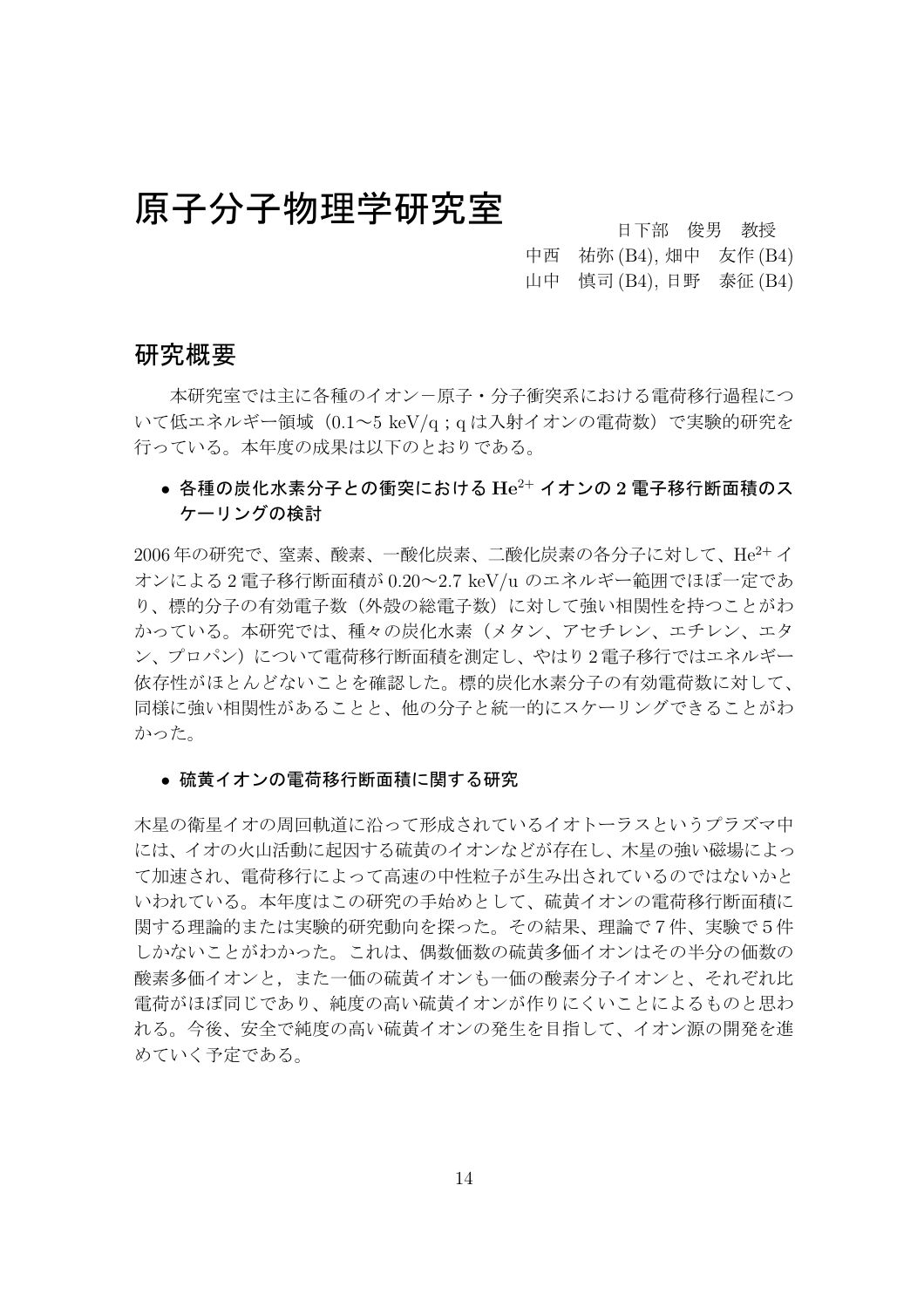### 学術論文(査読なし)

- 1. 日下部 俊男:"LHD プラズマ内不純物炭化水素分子発生機構・挙動の解明と 輸送制御" LHD 計画共同研究成果報告会 平成 20年度 【単年度】,核融合科学研究所, 47-49 (2009) (3 月)
- 2. Toshio Kusakabe, Mineo Kimura, Kenji Furuya, Masashi Kitajima, Makoto Imai, Kenji Motohashi, Akinori Igarashi, Lukas Pichl, Keiji Sawada, Daichi Kato, Hiroyuki Sakaue, Sigeru Morita and Motoshi Goto:"Production mechanism of impurity hydrocarbons and their transportation in LHD plasma" Annual Report of National Institute for Fusion Science, April 2007 - March 2008, 211 (2008) (10 月)
- 3. Mineo Kimura, Hiroya Sno, Reiko Suzuki, Ayako Watanabe, Toshio Kusakabe, Kunikazu Ishii, Daichi Kato, Hiroyuki Sakaue:"Surface adsorbed-impurityplasma interactions" Annual Report of National Institute for Fusion Science, April 2007 - March 2008, 436 (2008) (10 月)
- 4. Masashi Kitajima, Mineo Kimura, Toshio Kusakabe, Makoto Imai, Kenji Motohashi, Akinori Igarashi, T Morishita, Kunikazu Ishii, K Soejima, Kazuhiko Okuno, Lukas Pichl, Hiroya Sno, Masamitsu Hoshino, Ayako Watanabe, T. Kai, Daichi Kato, Hiroyuki Sakaue, Motoshi Goto, Sigeru Morita, K Sato, H Funaba, T Ido and B Peterson: "Atomic and molecular database of high Z elements and molecules for LHD peripheral plasma" Annual Report of National Institute for Fusion Science, April 2007 - March 2008, 438 (2008) (10 月)
- 5. Toshio Kusakabe, Mineo Kimura and Hiroyuki Sakaue: "Cross-sections of charge transfer by slow protons in collisions with nobeole gas atoms" Annual Report of National Institute for Fusion Science, April 2007 - March 2008, 448 (2008) (10 月)

### 学位論文・卒業論文

● 卒業論文: 「ハイブリッド IC によるパルス計数回路の製作」 「硫黄イオンの電荷移行断面積に関する研究」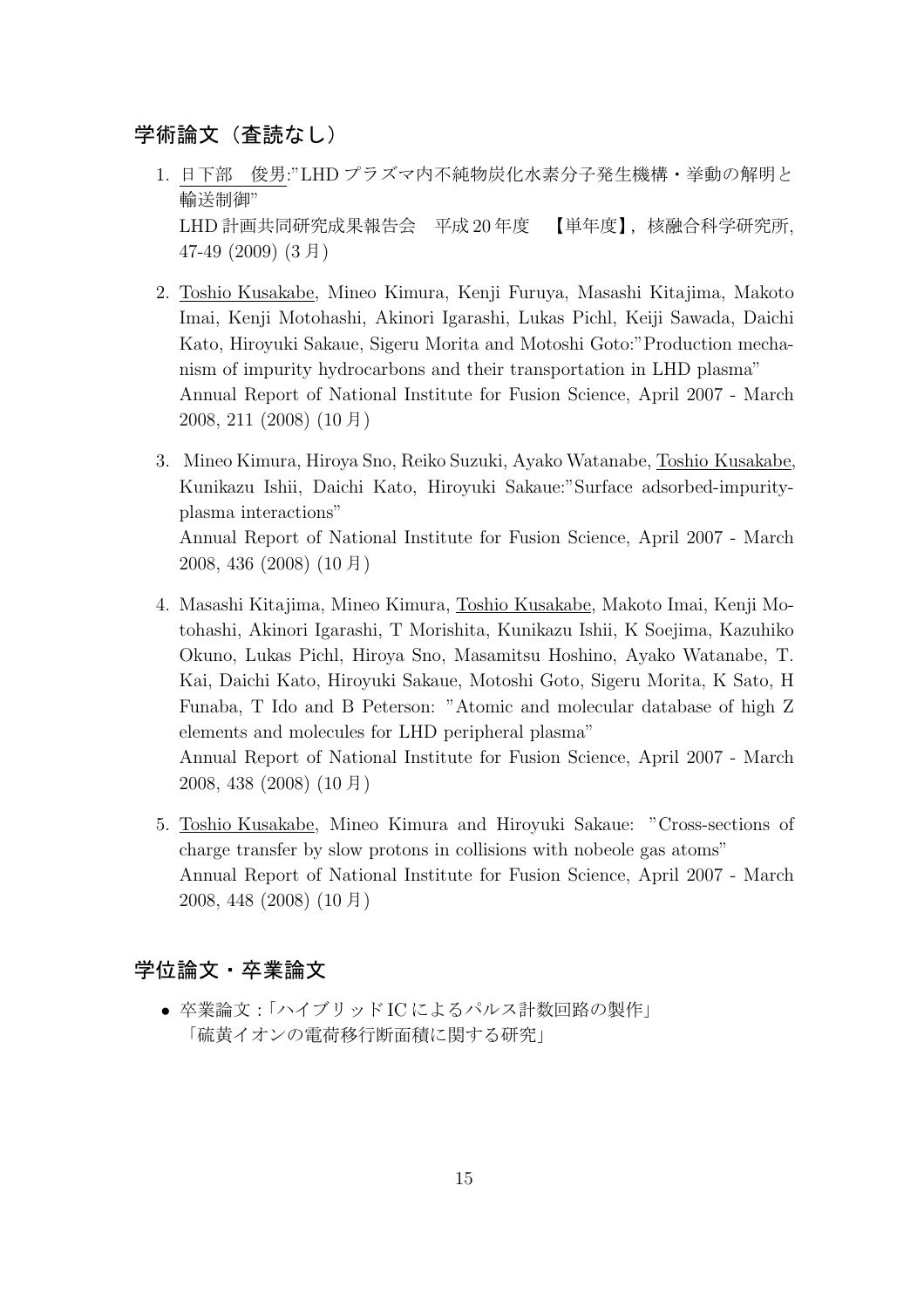### 国内学会・研究会講演

1. 日下部 俊男:"LHD プラズマ内不純物炭化水素分子発生機構・挙動の解明と 輸送制御" 核融合科学研究所, "LHD 計画共同研究 成果報告会 (2)プラズマ分野", 岐阜県土岐市 [14 Jan. 2009]

### 競争的外部資金

- 2008 年度自然科学研究機構・核融合科学研究所・LHD 計画研究共同研究 研 究代表者: "LHD プラズマ内不純物炭化水素分子発生機構・挙動の解明と輸送制御"(課 題番号 NIFS06KOAP014, 共同研究費総額 2,000,000 円)
- 2008 年度自然科学研究機構・核融合科学研究所・一般共同研究 研究代表者: "低速ヘリウムイオンの水分子との衝突における電荷移行反応断面積に関する 研究"(課題番号 NIFS08KYAM019, 共同研究費総額 250,000 円)
- 2008 年度自然科学研究機構・核融合科学研究所・一般共同研究 研究分担者: "LHD の周辺プラズマのための後 Z 原子及び分子の原子分子データベース作 成"(課題番号 NIFS06KYAM010, 共同研究費総額 800,000 円)

## 教育業績

### 学外啓蒙活動

● 「サイエンスパートナーシッププロジェクト」 弥刀中学校における理科体験 実験 平成 20 年 9 月 11 日

### その他

● 「教員採用試験春季集中講座」 専門・理科実験 (物理) 担当 平成 21 年 3 月 11 日~3 月 18 日

### 運営

### 学内委員

• 理工学部就職対策委員会委員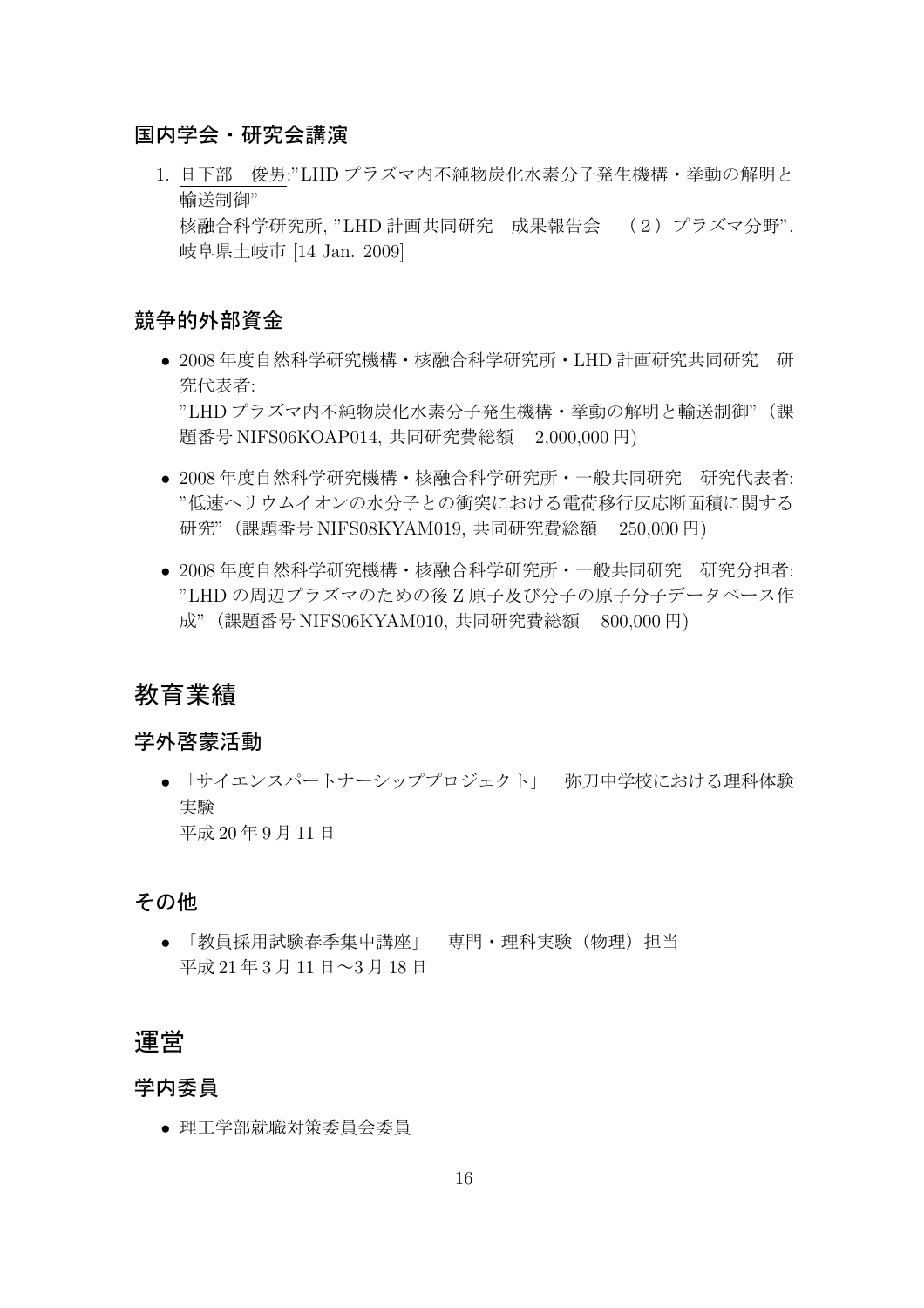• 大学院総合理工学研究科理学専攻就職委員会委員

## 学外委員など

• プラズマ核融合学会 専門委員会 (プラズマ原子分子過程の基礎研究とプラズマ研究の融合と発展)委員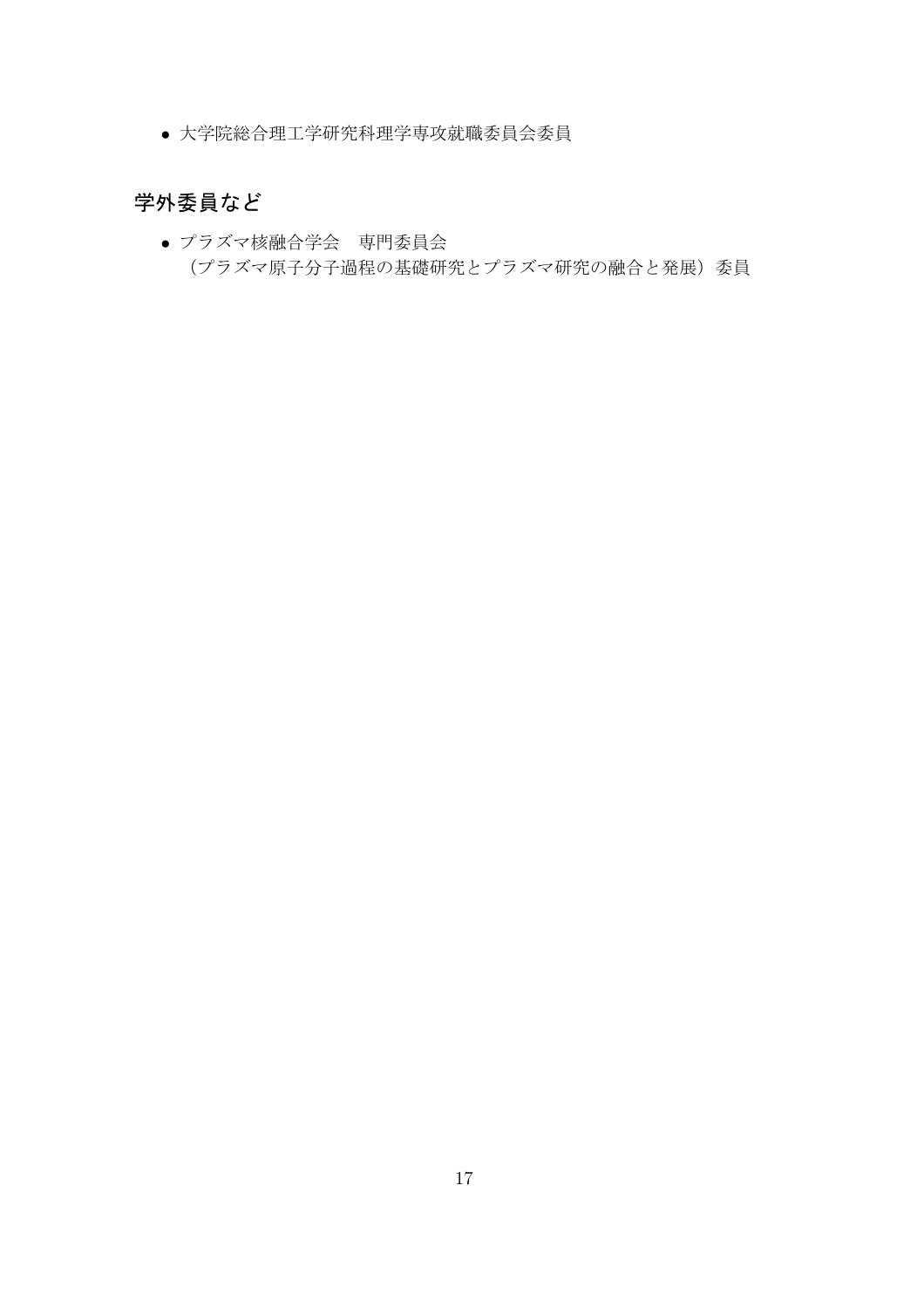## 物性理論研究室  $\qquad \qquad \sum_{\hat{x}\in\mathbb{Z}}\sum_{\hat{y}\in\mathbb{Z}}\mathbb{Z}^{m}$

### 山口 浩平 (B4)

山下 真司 (B4)

### 研究概要

本研究室ではナノケルビン(10<sup>−9</sup> K)の超低温まで冷却された中性原子気体のボー ス・アインシュタイン凝縮体(以下 BEC と略す)で起こる超流動現象と原子間相互 作用の効果によって生じる非線形現象に関する理論的研究を行っている。本年度の 成果は以下のとおりである。

● 一様なフラストレーションをもつボソン-ジョセフソン接合列

回転する非常に深い2次元光格子ポテンシャルに閉じ込められた BEC の振る 舞いは,フラストレーションを持つ XY モデルハミルトニアンにマッピングで きる事を示し,基底状態の構造を Monte Carlo シミュレーションにより明ら かにした。

#### ● 2成分 BEC における渦シート構造

回転ポテンシャル中の相分離した2成分BECの安定な渦状態をGross-Pitaevskii 方程式の数値計算と解析的モデルを用いて議論した。この時の安定状態は2成 分の境界に量子渦が一次元的に配列した渦シート構造が安定化し,特徴的な長 さのスケールはドメインの表面張力と渦による運動エネルギーのつり合いで 決まることを明らかにした。

### • 原子気体 BEC におけるケルビン波の自発的放射

原子気体 BEC の量子渦上に励起されるケルビン波の不安定性(ドネリーグラ バーソン不安定性)を微視的視点より議論し,熱力学的ポテンシャルの極小の 消失に伴うランダウ不安定性により理解される事を示した。数値計算によりそ の不安定性を介してケルビン波が増幅され、渦格子状態は量子乱流状態に発展 することを示した。

### 学術論文(査読付)

1. "Spontaneous radiation and amplification of Kelvin waves on quantized vortices in Bose-Einstein condensates" Hiromitsu Takeuchi, Kenichi Kasamatsu and Makoto Tsubota Physical Review A, 79, 033619-(1-5) (2009) (3 月号)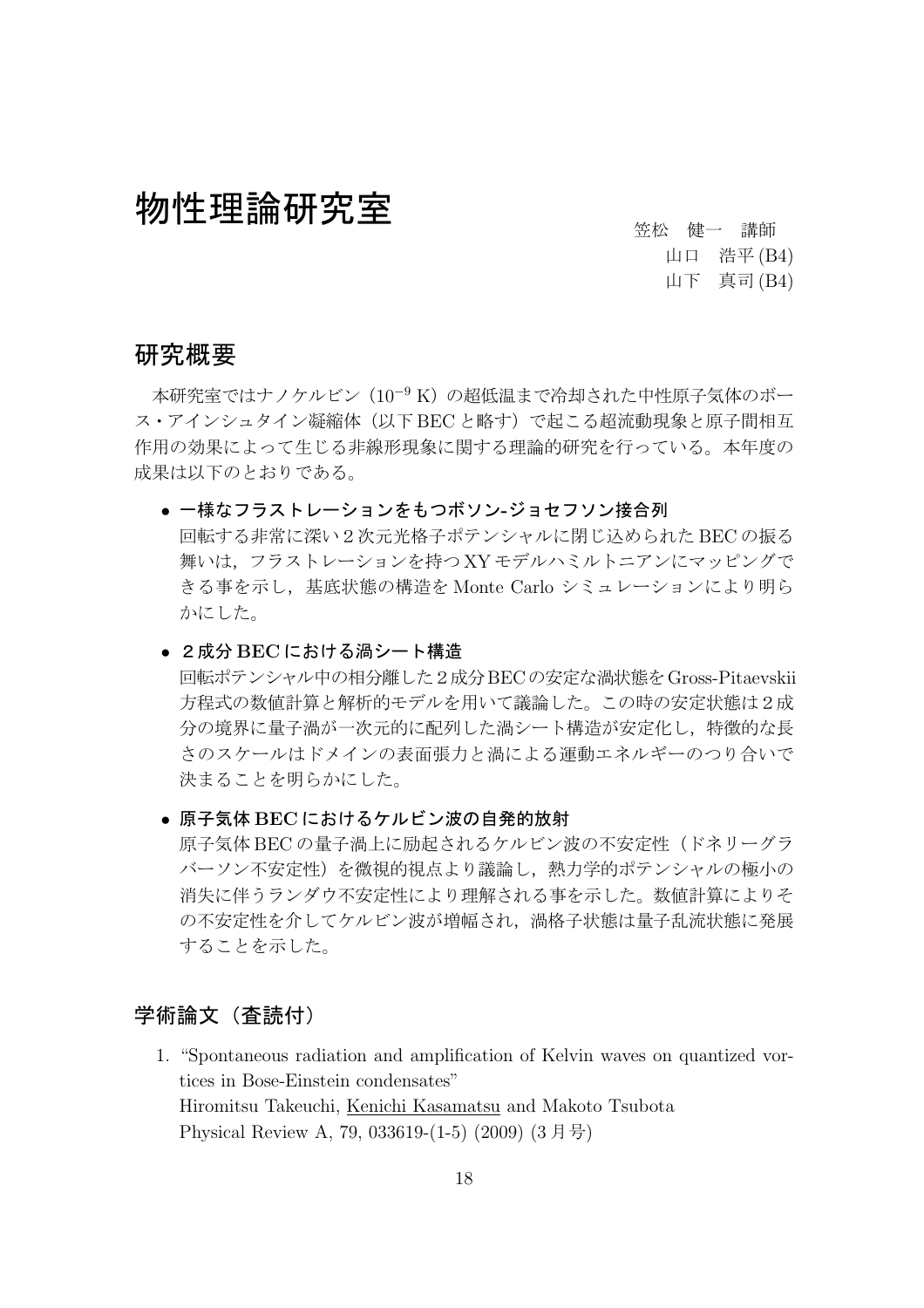- 2. "Vortex sheet in rotating two-component Bose-Einstein condensates" Kenichi Kasamatsu and Makoto Tsubota Physical Review A, 79, 023606-(1-7) (2009) (2 月号)
- 3. "Uniformly frustrated bosonic Josephson junction array" Kenichi Kasamatsu Physical Review A, 79, 021604-(1-4) (2009) (2 月号)

### 学術論文 (査読なし)

なし

### 著書

1. "Quantized vortices in atomic Bose-Einstein condensates" Kenichi Kasamatsu and Makoto Tsubota Progress in Low Temperature Physics, elsevier, edited by B. Halperin and M. Tsubota, 16, 351-403 (2008)

### 学位論文・卒業論文

なし

### 国際学会・研究会講演

1. Kenichi Kasamatsu : "Uniformly frustrated Josephson junction array in trapped Bose-Einstein condensates" 25th International Conference on Low Temperature Physics, Amsterdam, Netherlands, [11 Aug. 2008]

### 国内学会・研究会講演

- 1. 笠松 健一、坪田 誠 : "回転2成分ボース凝縮体における渦シート構造" 日本物理学会 第 64 回年次大会 立教大学(一般講演)[28 Mar. 2009]
- 2. 笠松 健一 : "多成分 Bose-Einstein 凝縮体における位相欠陥" 大阪市立大学 学内重点研究:『アインシュタインの物理』でリンクする研究・ 教育拠点白馬セミナー 2009 冬(招待講演)[21 Feb. 2009]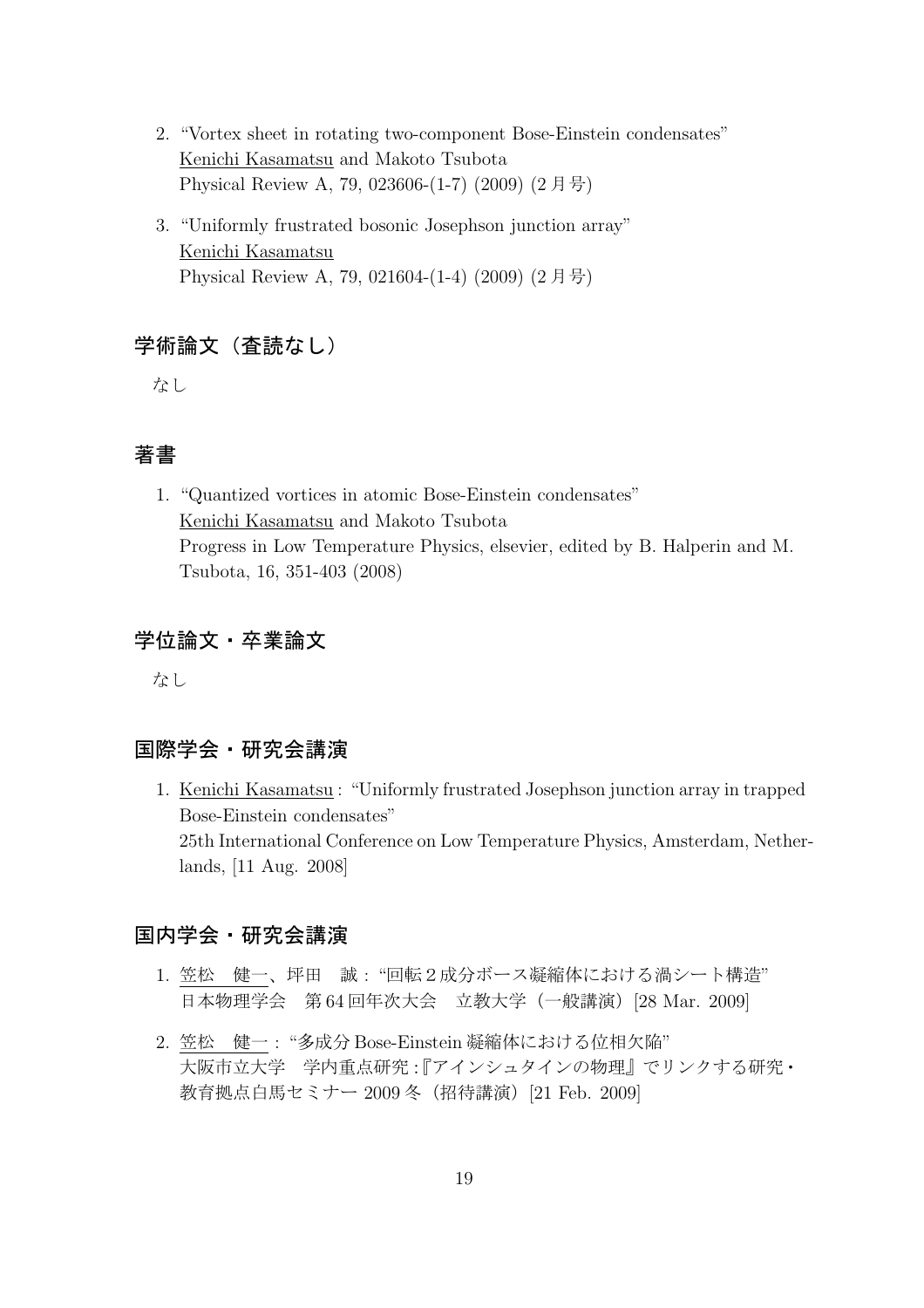- 3. 笠松 健一 : "Uniformly frustrated Josephson junction array in trapped atomic Bose-Einstein condensates" 文部科学省科学研究費補助金 特定領域研究「スーパークリーンで物質で実現 する新しい量子相の物理」研究成果報告会 2008 年(ポスター)[20 Dec. 2008]
- 4. 竹内 宏光 (大阪市立大)、笠松 健一、坪田 誠 : "Spontaneous radiation and amplification of Kelvin waves on quantized vortices in Bose-Einstein condensates" 文部科学省科学研究費補助金 特定領域研究「スーパークリーンで物質で実現 する新しい量子相の物理」研究成果報告会 2008年 (ポスター)[19 Dec. 2008]
- 5. 笠松 健一 : "原子気体 BEC で実現する一様なフラストレーションをもった ジョセフソン接合列" 日本物理学会 2008年秋季大会 岩手大学 (一般講演) [22 Sep. 2008]

### 競争的外部資金

- 2008 年度科研費 若手研究 (B) 研究代表者: 多成分ボースアインシュタイン凝縮体におけるソリトンと位相欠陥の物理(課 題番号 18740213, 配分額 700,000 円)
- 2008 年度科研費 基盤研究 (B) 研究分担者: 量子流体力学の構築(課題番号 18340109, 配分額 0 円)

### その他

なし

### 教育業績

### 学外啓蒙活動

● 理工学部体験実験 中学校理科体験実験(物理)担当 平成 20 年 8 月 22 日

### 著書

● "物理学および演習・問題集" 共立出版,近畿大学理工学部 物理教科書編集委員会 編 第4章執筆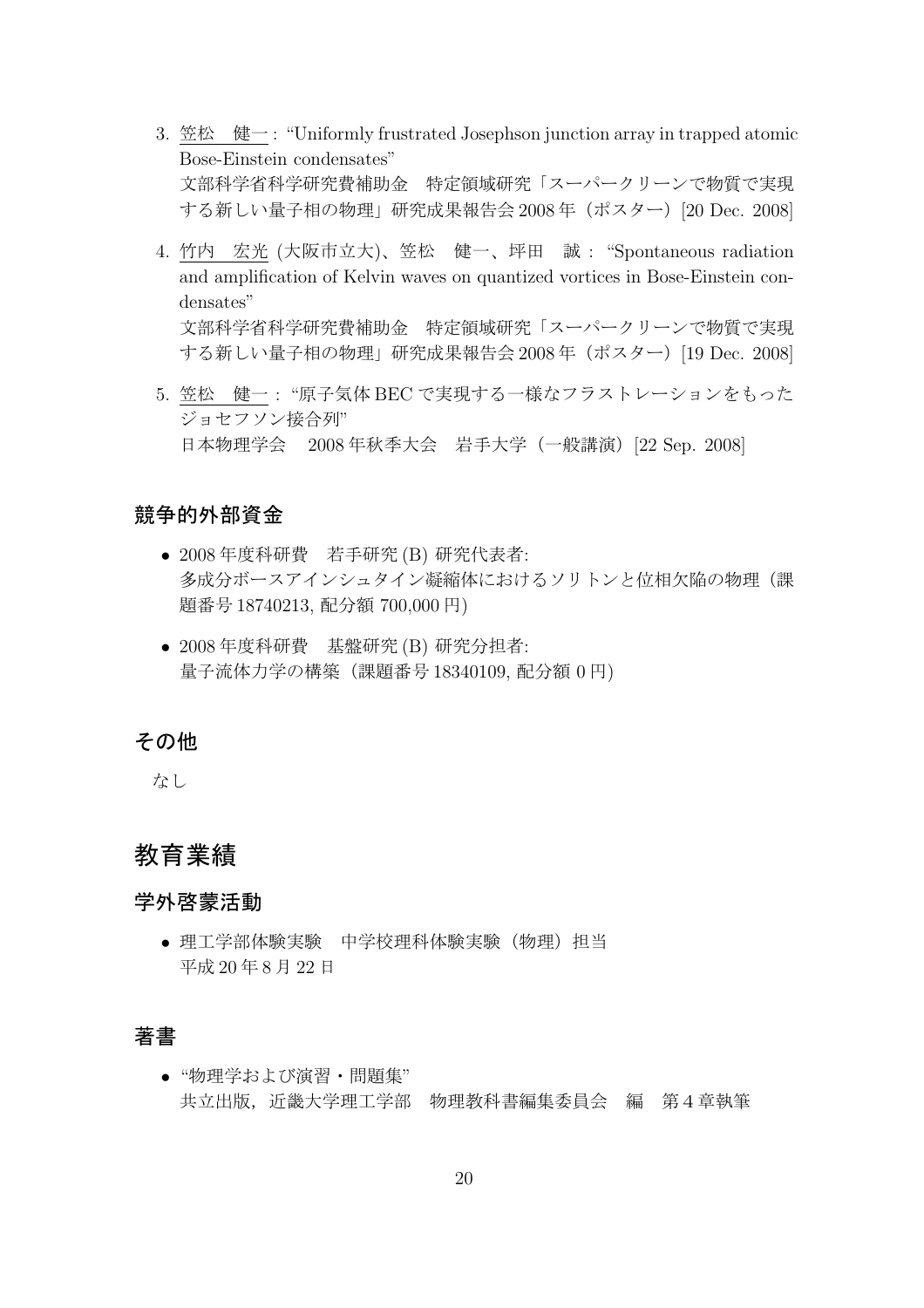## その他

なし

## 運営

## 学内委員

- 理工学部自己点検委員会委員
- 東大阪モノづくり技術者育成プロジェクト 物理学コース運営委員
- 物理学習支援室 世話人

## 学外委員など

なし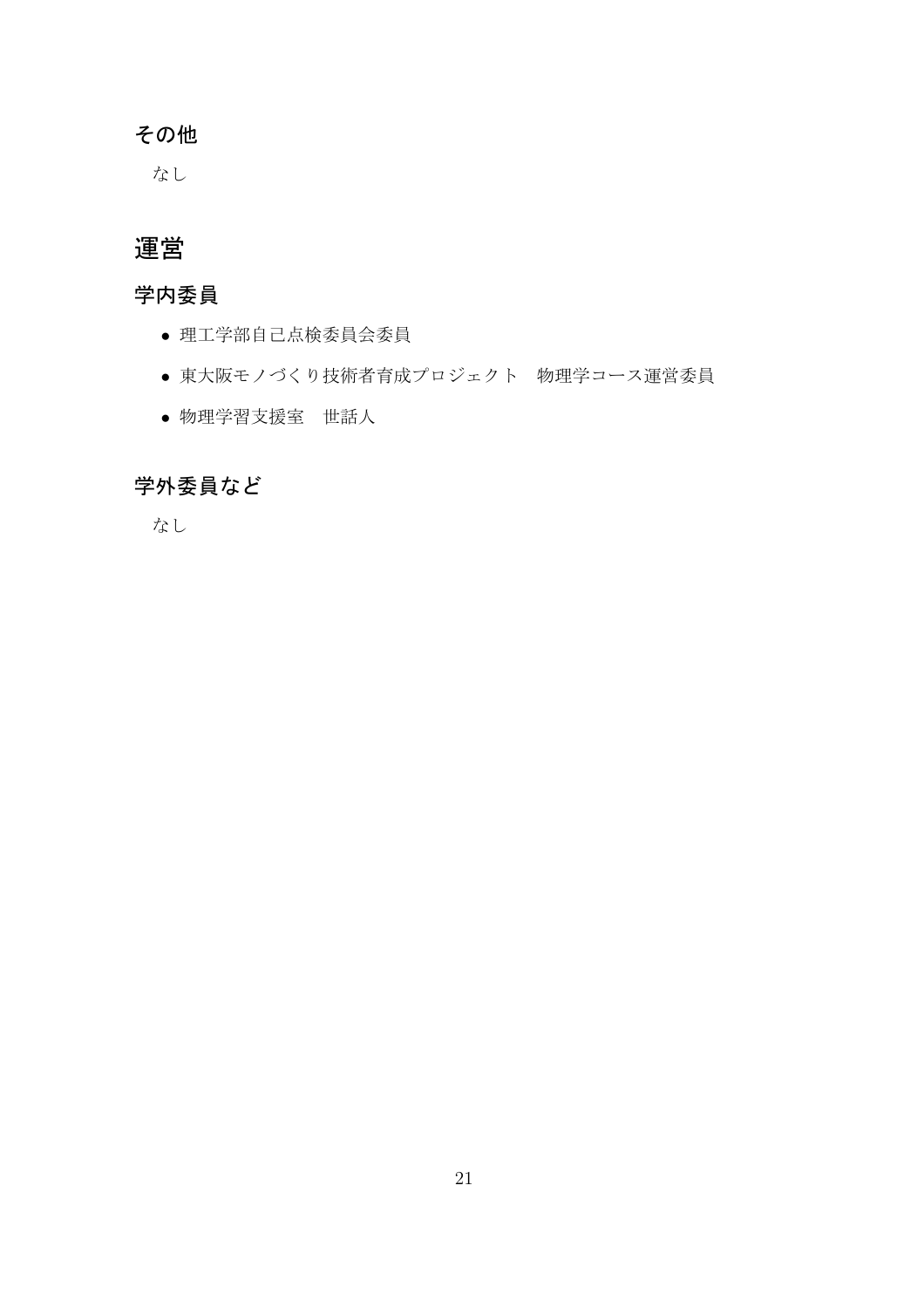# ソフトマター物理学研究室 きゅうきょう きゅうか

七野 雅史 (京大 M2)

### 研究概要

#### • ソフトマターと複雑凝縮相の物性物理学

本研究室では計算物理学的手法を多用しながら実験家と共同しつつソフトマターの 自己組織化の研究に新領域を創出することを目指している。

ソフトマターとよばれる物質群には、高分子(プラスティック、ゴム、接着剤)、 コロイド(化粧品、インク)、液晶(テレビ)、界面活性剤(石けん)、生体物質(生 体膜、DNA)などがある。これらを物理学的観点から研究する「ソフトマター物理 学」は、20 世紀末に成立した新しい物理学の1分野で本研究室の研究領域である。

特に自己組織化の原理は、生命現象の重要な性質であり、同時にさまざまな機能 性材料を構築する手段と考えられているが、多元ブロック共重合体の創出する自己 組織構造は、未だ全貌を明らかにしない構造形成原理を隠していることが多くの実 験やシミュレーション研究で明らかになってきた。例えば、本研究室では高分子の 作るアルキメデス相、準結晶相、メゾスコピックダイヤモンド相を提唱し、発見し た。これら自己組織化による複雑構造の光物性(フォトニクス)の研究もしている が、ソフトマター物理学を限定せず、固体物理学、結晶学、数学(幾何学)、化学 (高分子化学)との境界領域を横断的に研究することも本研究室の特徴である。

2008 年度は、ナノテクノロジー分野で長年発見しようとしてできなかったダイヤ モンド類似構造の自己組織化に成功したこと(巨大ジンクブレンド (ZnS) 構造、格 子定数 45nm)が顕著な研究成果である。

### 学術論文(査読付)

- 1. "Giant Zincblende Structures Formed by an ABC Star-Shaped Terpolymer/ Homopolymer Blend System" Kenichi Hayashida, Atsushi Takano, Tomonori Dotera, and Yushu Matsushita Macromolecules, 41 (17), 6269-6271 (Communication to the Editor), (2008)(8 月号)
- 2. "Dodecagonal quasicrystal in a polymeric alloy II: specific heat" Tomonori Dotera Phil. Mag. 88, 2245 (2008)(5 月号)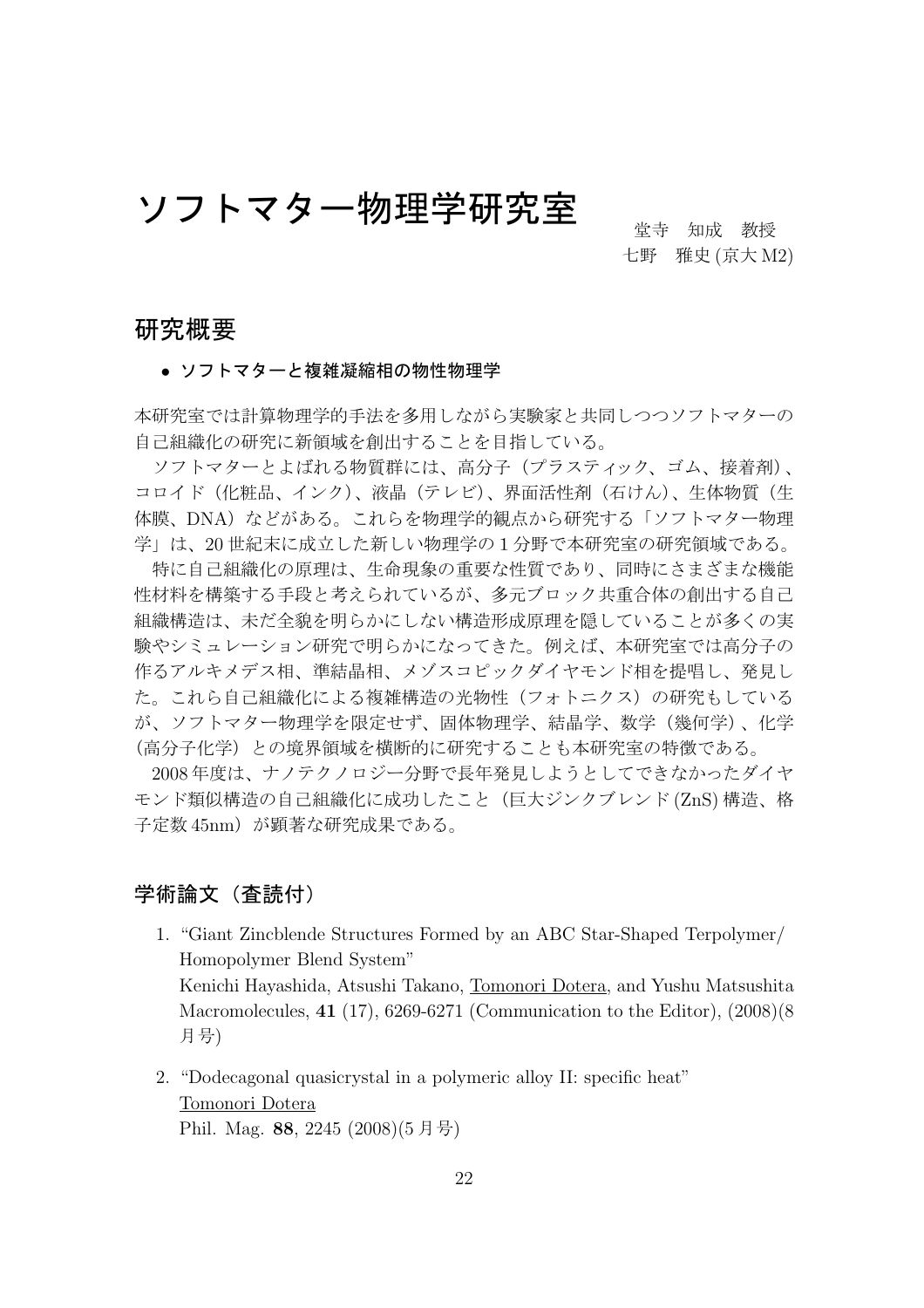3. "Pearl-Necklace Structures in Core-Shell Molecular Brushes: Experiments, Monte Carlo Simulations, and Self-Consistent Field Modeling" Alexey Polotsky, Marat Charlaganov, Youyong Xu, Frans A. M. Leermakers, Mohamed Daoud, Axel H. E. Mueller, Tomonori Dotera, and Oleg BorisovSaburo Macromolecules, 41 (11), 4020-4028, (2008)(5月号)

### 学術論文(査読なし)

「高分子によるメソスケールの準結晶とアルキメデスタイリング」 堂寺知成 日本結晶学会誌 51 第1号 pp. 124-126 (2009) IUCr 2008 特集号

### 著書

新・工科系の物理学 4 /工学基礎「熱力学・統計力学」(数理工学社)

### 国際学会・研究会講演

- 1. Tomonari Dotera: "Quasicrystalline long-range order in an ABC star block copolymer" American Physical Society March Meeting, Pittsburgh, USA [19 Mar. 2009]
- 2. Tomonari Dotera: "Mesoscopic quasicrystalline and Archimedean tilings in polymer alloys" (Invited talk) IUCr2008, XXI Congress and General Assembly of the International Union of Crystallography, Osaka [29 Aug. 2008]
- 3. Tomonari Dotera: "Quasicrystalline and Archimedean Phases in Polymeric Alloys" Seminar, the Department of Physical, Inorganic and Structural Chemistry at Stockholm University [14 July 2008]
- 4. Tomonari Dotera: "Quasicrystalline and Archimedean Phases in Polymeric Alloys" (Invited lecture) 10th International Conference on Quasicrystals, Zurich, Switzerland [11 July 2008]
- 5. Tomonari Dotera: "Mean-Field Theory of Archimedean and Quasicrystalline Tilings" (Poster) 10th International Conference on Quasicrystals, Zurich, Switzerland [10 July 2008]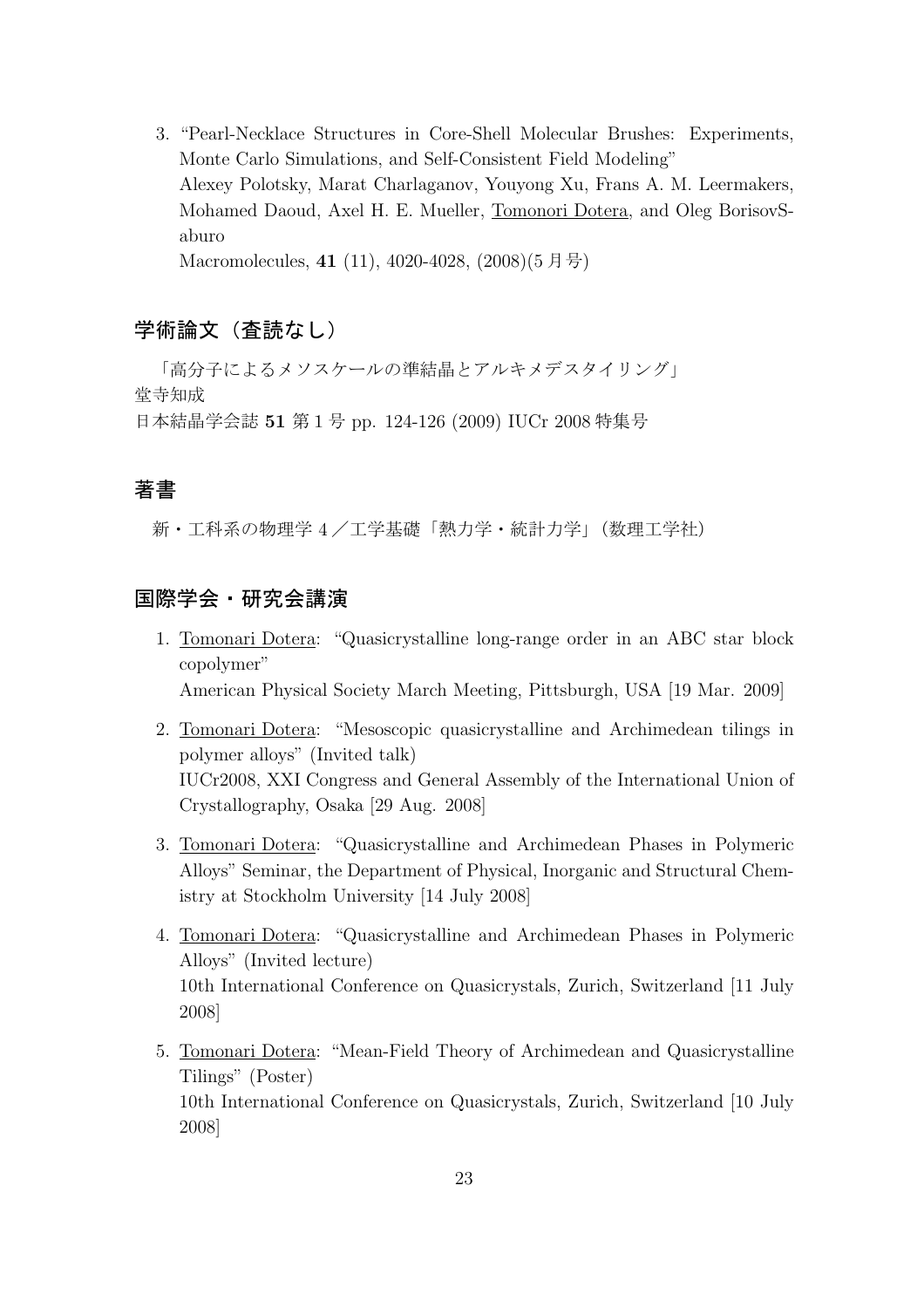### 国内学会・研究会講演

- 1. 堂寺知成 : "ABC 星型高分子の作る準結晶" 高分子基礎研究会 国民年金健康センター上越 [1 月 24 日]
- 2. 堂寺知成 : "多元高分子配列ナノ空間物質の構造設計と物性理論" 第 3 回特定領域会議 東京工業大学 [1 月9日]
- 3. 七野雅史・堂寺知成: "高分子メゾスコピックジンクブレンド構造のフォトニッ クバンド計算" 高分子計算機科学・高分子ナノテクノロジー研究会・合同討論会 東京工業大 学 [12 月 11 日]
- 4. 堂寺知成: "ABC 星型高分子のミクロ相分離-アルキメデスタイリング、準結 晶、ダイヤモンド-" 東京工業大学(特別講演会) [11 月 28 日]
- 5. 堂寺知成: "高分子準結晶とその応用」 中部化学連合(中化連)の特別討論会「究極の構造・物性・機能を創出する高 分子化学" (招待講演) [11 月 8 日]
- 6. 堂寺知成・上田和成: "ABC 星型共重合体により形成される配列ナノ空間の光 物性" 高分子討論会 大阪市立大学 [9 月 25 日]
- 7. 七野雅史・堂寺知成: "高分子メゾスコピックジンクブレンド構造のフォトニッ クバンド計算" 高分子討論会 大阪市立大学 [9 月 24 日]
- 8. 堂寺知成 : "多元高分子配列ナノ空間物質の構造設計と物性理論" 特定領域研究 "配列ナノ空間を利用した新物質科学 ユビキタス元素戦略" 第 2回領域会議 大阪大学 [6 月 7 日]

### 競争的外部資金

- 2008 年度科研費 基盤研究 (C) 研究代表者:堂寺知成 高分子準結晶の発見-新準結晶の構造と物性の理論的研究(課題番号 19540365, 配分額 910,000 円)
- 2008 年度科研費 特定領域研究「配列ナノ空間を利用した新物質科学 ユビ キタス元素戦略」研究代表者:堂寺知成 多元高分子配列ナノ空間物質の構造設計と物性理論(課題番号 20045006, 配分 額 1,100,000 円)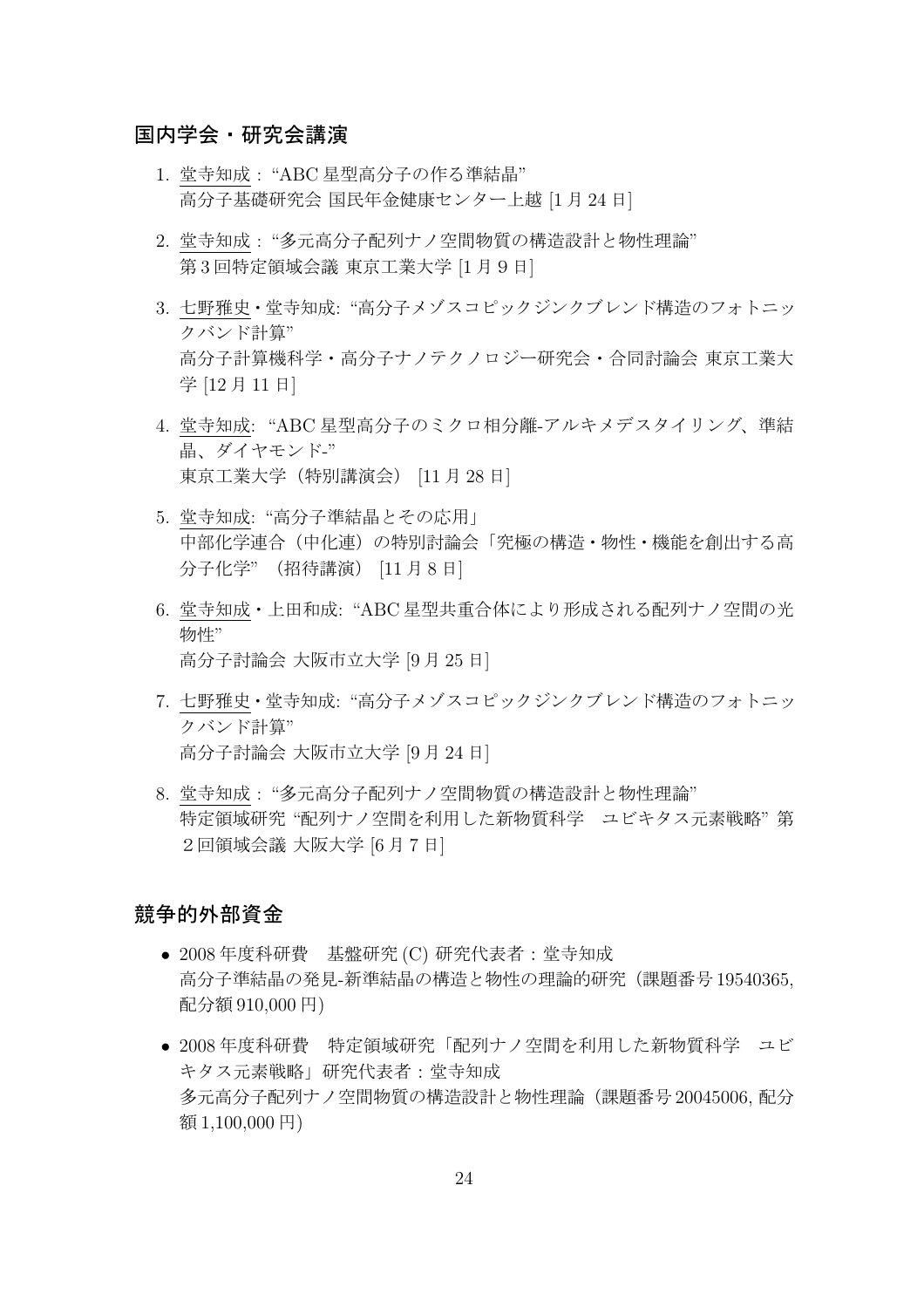## 教育業績

- 1. 京都大学工学部「自然現象と数学」
- 2. 放送大学授業科目「熱と温度('08)」主任講師 SkyPercTV などで放送中
- 3. 放送大学大学院授業科目 「複雑システム科学('07)」客員講師、第3回、第 4回、第 5 回担当 SkyPercTV などで放送中
- 4. 東京工業大学大学院 特別講義「有機高分子物質特別講義第四」(ソフトマター 統計物理の基礎概念)

### 学外啓蒙活動

1. 「20 世紀後半の大発見・準結晶とは何か?-フィボナッチ数、黄金比、ペン ローズタイルの不思議-」三省堂サイエンスカフェ in 京都 [9 月 13 日]

## 学外委員など

- 1. 高分子学会・高分子計算機科学研究会・運営委員会副委員長
- 2. International Advisory Board, The 5th Asian International Workshop on Quasicrystals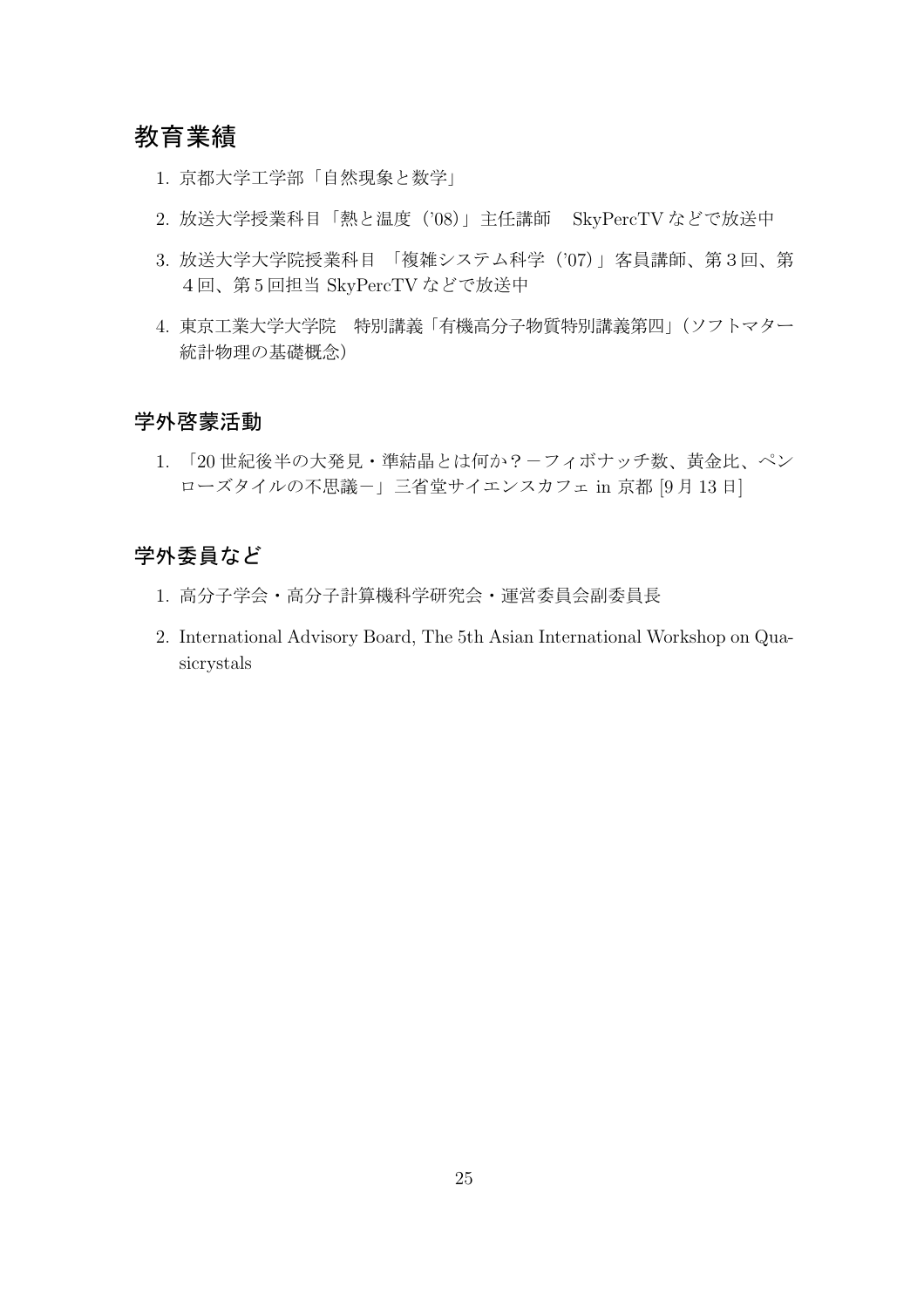# 固体物理研究室  $\qquad \qquad \qquad \boxplus \qquad \qquad \boxplus \qquad \qquad \boxplus \qquad \qquad \boxplus \qquad \qquad \boxplus \qquad \qquad \boxplus \qquad \qquad \boxplus \qquad \qquad \boxplus \qquad \qquad \boxplus \qquad \qquad \boxplus \qquad \qquad \boxplus \qquad \qquad \boxplus \qquad \qquad \boxplus \qquad \qquad \boxplus \qquad \qquad \boxplus \qquad \qquad \boxplus \qquad \qquad \boxplus \qquad \qquad \boxplus \qquad \qquad \boxplus \qquad \qquad \boxplus \qquad \qquad \boxplus \qquad \qquad \boxplus \qquad \qquad \boxplus \$

樋浦智治 (M1)

竹村照義 (B4), 伊藤優一 (B4) , 川浦大地 (B4)

山本隆文 (B4), 渡藤和也 (B4)

### 研究概要

#### • 液晶における構造相転移

最近の液晶ディスプレイは視野角が広くなり、残像もほとんど見られないが、CRT に比べてまだまだ見劣りがする。これは現在のディスプレイがネマティク液晶とい う電場に対する応答の遅い液晶を使用していることによる。将来,スメクティク液 晶である (反) 強誘電性液晶が採用されればその応答は格段に速くなり,CRT に匹 敵するか,それ以上になると考えられている。最近いくつかの (反) 強誘電性液晶の 混晶において光の透過率に対する電場の応答の実験で、V 型応答のような速い応答 が観測されている。このメカニズムを研究している。

また、一般に相互作用のある多粒子系の統計力学における代表的な近似方法として 平均場近似 M.F.A. がある。さらにその改良型として様々な近似方法が開発されて いる。我々は行列法に基づく相関関数を応用した相関場近似 C.F.A. を開発した。こ の近似平均場近似より精度がよく相関を伴う系への応用が考えられる。その応用例 として液晶、特に反強誘電性液晶の構造相転移を研究している。

### 学位論文・卒業論文

- 修士論文:「改良型行列法を用いた (反) 強誘電性液晶の構造相転移」田原洋介
- 卒業論文:「2種混合液晶における構造相転移」、「異性体間に働く相互作用」、 「ネマチック液晶における連続体モデル」、「一次元氷の構造相転移」

### 国内学会・研究会講演

1. "2種混合系液晶の構造相転移" 田原洋介、田中聰 立教大学, "日本物理学会第64回年次大会" [27 Mar. 2009]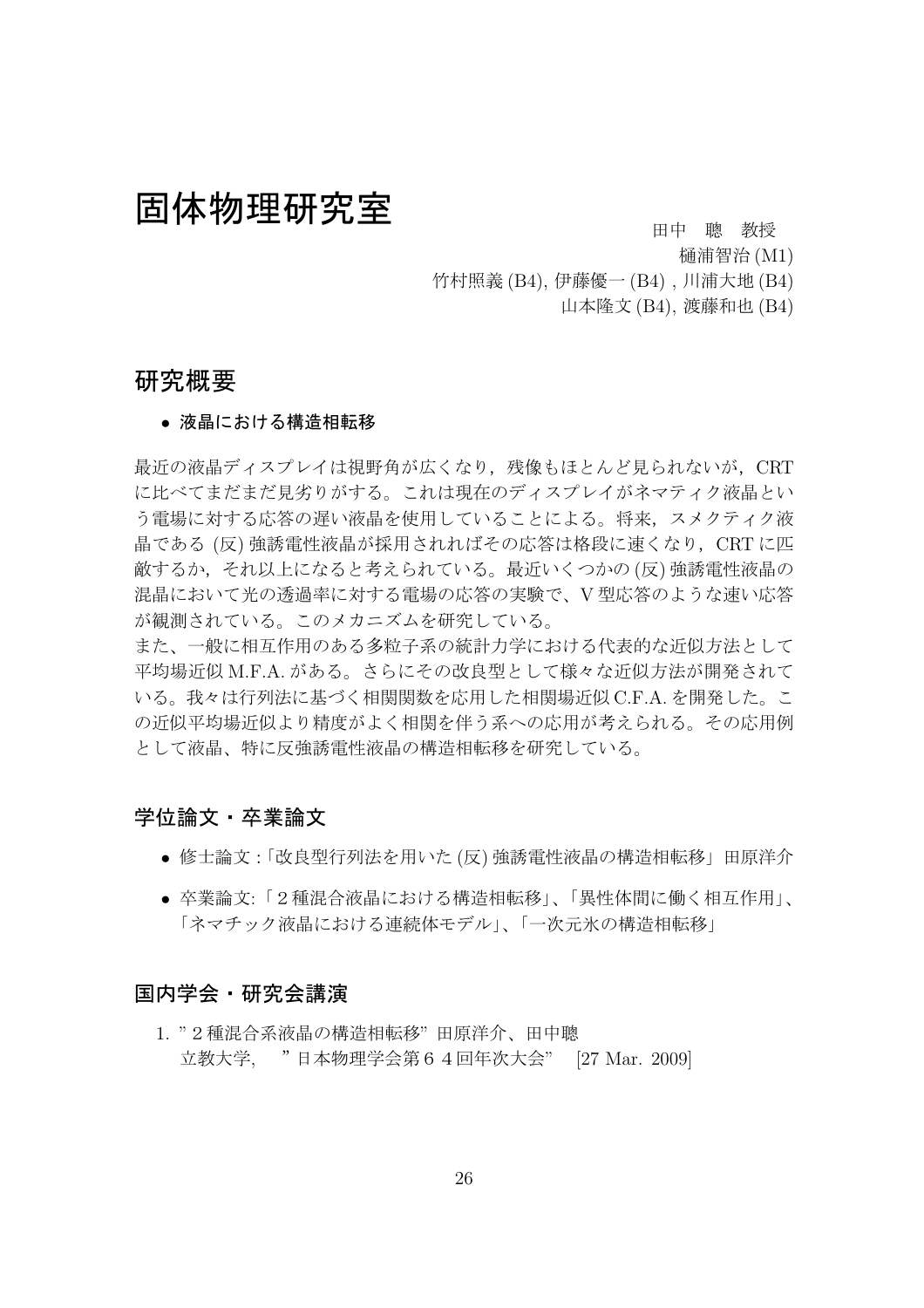## 教育業績

## 学外啓蒙活動

1. 「SPP 活動」、実施校:弥刀中学校

## 運営

## 学外委員など

1. 「評議委員会委員」、対象校:大阪府立布施高等学校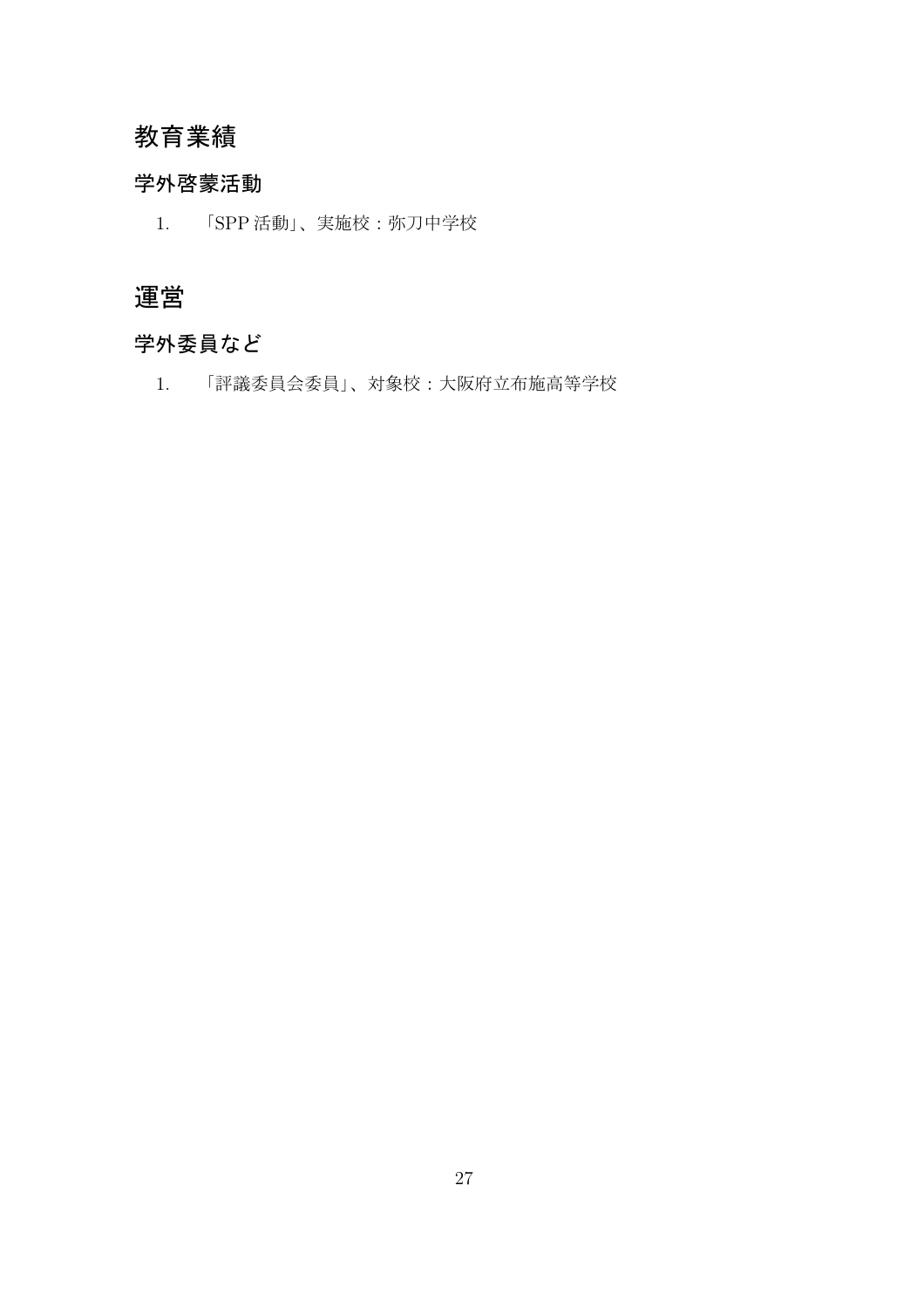# 理論物理学研究室  $\qquad \qquad \qquad \mathop{\mathrm{Hom}}\nolimits_{\mathop{\mathrm{Hom}}\nolimits_{\mathop{\mathrm{Hom}}\nolimits_{\mathop{\mathrm{Hom}}\nolimits_{\mathop{\mathrm{Hom}}\nolimits_{\mathop{\mathrm{Hom}}\nolimits_{\mathop{\mathrm{Hom}}\nolimits_{\mathop{\mathrm{Hom}}\nolimits_{\mathop{\mathrm{Hom}}\nolimits_{\mathop{\mathrm{Hom}}\nolimits_{\mathop{\mathrm{Hom}}\nolimits_{\mathop{\mathrm{Hom}}\nolimits_{\mathop{\mathrm{Hom}}\nolimits_{\mathop{\mathrm{Hom}}\nolimits_{\mathop{\mathrm{Hom}}\nolimits_{\mathop{\mathrm{$

Robabeh Rahimi Darabad (JSPS postdoc)

今井正幸 (M1)

Elham Hosseini Lapasar (D1)

Mohammad Ali Fasihi Aghbolagh(D1)

垣内美香 (B4), 田中勇次 (B4), 新田健悟 (B4),

福岡洋平 (B4), 宗行賢二 (B4)

### 研究概要

● ホロノミック量子計算

私は 2001 年以来 Wliczek-Zee ホロノミーを用いた量子ゲートの実現の研究を行っ てきた。最初はフィンランドの共同研究者 Antti O. Niskanen と Martti M. Salomaa とともに数値的最適化をもちいて等ホロノミー問題を扱ってきた。その後谷村省吾 氏,林大介氏と Grassmann 多様体上の Stiefel 多様体における接続を用いたホロノ ミック量子計算において,等ホロノミー問題の厳密解を構成した。しかし,この構 成はすべての自由度が制御できるという理想的な条件下での厳密解で、現実的なハ ミルトニアンでは実現できない。最近,我々はイジング鎖ハミルトニアンの等スペ クトル変形によるホロノミック量子ゲートを研究した。このハミルトニアンは現実 の分子に比べ,多くの相互作用を含んでいるものの,現実の NMR 量子コンピュー タでシミュレートできると考えられる。

#### • 幾何学的位相による量子ゲートの実現

幾何学的位相 (the Aharonov-Anandan 位相) を用いて量子ゲートを実現すること が可能である。この実現では物理系の時間発展に伴う力学的位相を取り除くことが 重要である。これは制御ループを2つに分け,それぞれのループからの力学的位相 はキャンセルしあい,幾何学的位相は足し上げられるようにループをとることで可 能となる。我々はこのスキームを NMR 量子コンピュータの範囲で解析した。

#### • p-波超流動渦によるトポロジカル量子計算

オーダーパラメタが  $p_x + ip_y$ をもつ  $p$ -波超流体の渦の中心にとラップされた Majorana モードはトポロジカル量子計算における量子ビットを実現することが提唱さ れている。我々はこの系をさまざまな見地から解析した。その一部は 2008 年の秋の

<sup>1</sup>http://alice.math.kindai.ac.jp/index.html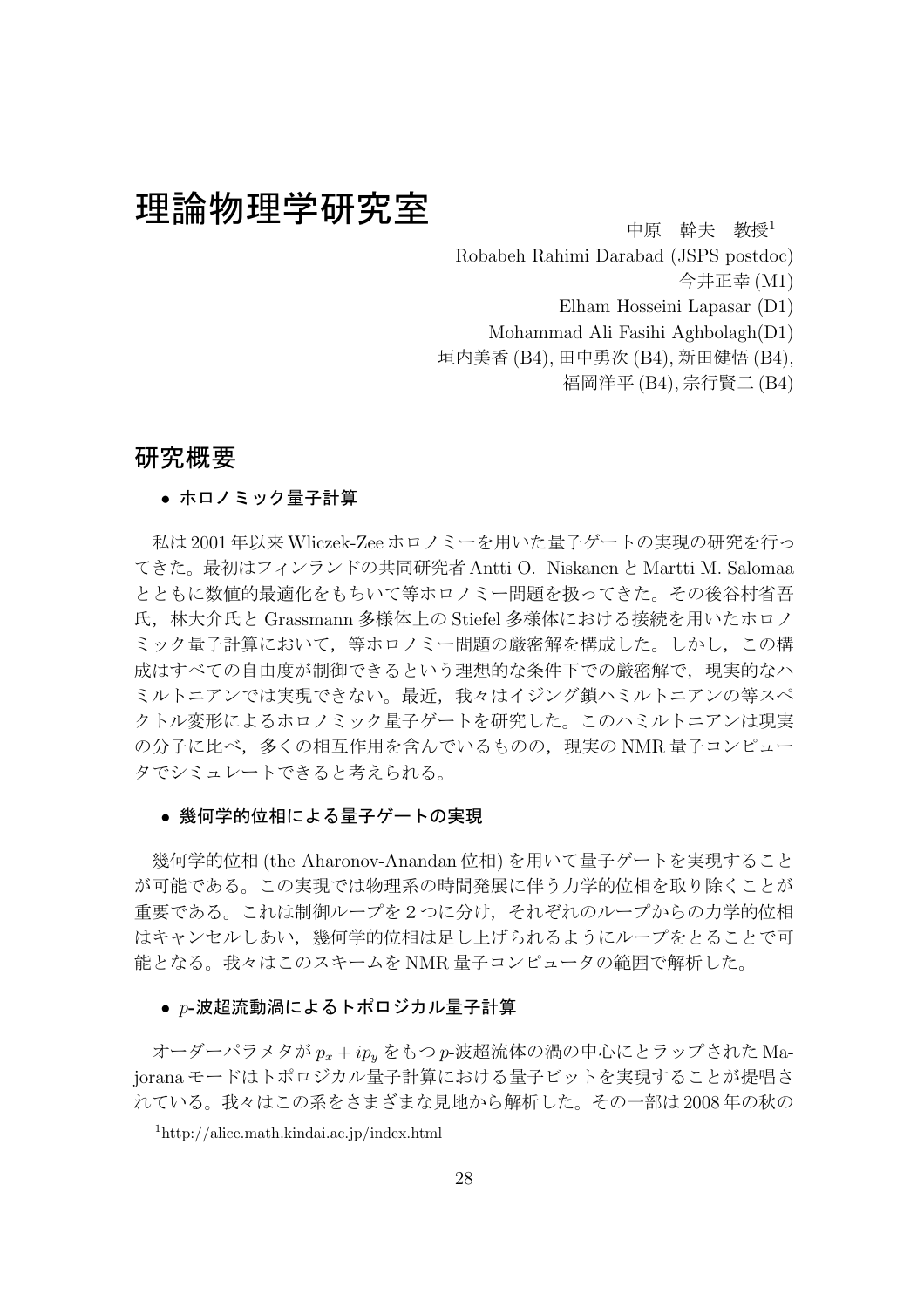学会で口頭発表した。Ivanov や Tewari も同様の提案を行った。量子ビットを実現 するのに前者は2つの,後者は 4 つの Majorana モードを用いる。これらの提案で は量子ゲートは Majorana モードの位置を交換することによって実現される。この ようにして実現する量子ゲートは組み紐群の離散性を反映して離散的となる。我々 は 3 つの Majorana モードを組み合わせることにより量子ビットを実現する新しい スキームを提案した。そこでは組み紐群の操作に力学的位相を補うことにより、連 続的なゲートの集合が実現できることを示した。

### 学術論文(査読付)

1. ""Implementation of holonomic quantum gates by an isospectral deformation of an Ising dimer chain"

Yukihiro Ota, Masamitsu Bando, Yasushi Kondo, and Mikio Nakahara Physical Review A, 78, 052315-(1-5) (2008) (11 月号)

- 2. "Coherence Conservation of a Qubit Coupled to a Thermal Dissipating Environment" Robabeh Rahimi, Akira SaiToh, and Mikio Nakahara International Journal of Quantum Information 6, 779-785 (2008) (7 月号)
- 3. "Evaluating measure of nonclassical correlation in a multiparticle quantum sysytem" Akira SaiToh, Robabeh Rahimi, and Mikio Nakahara

International Journal of Quantum Information 6, 787-793 (2008)  $(7 \text{ H})$ 

4. "Non-classical correlation in a multi-particle quantum system reconsidered" Akira SaiToh, Robabeh Rahimi, and Mikio Nakahara Physical Review A, 77, 052101-(1-9) (2008) (5 月号)

### 著書 (編集)

1. "Kinki University Series on Quantum Computing Vol.1: Mathematical Aspects of Quantum Computiung 2007" (eds.) Mikio Nakahara, Robabeh Rahimi, and Akira SaiToh World Scientific Publishing, 1-222+xvi (April, 2008). http://www.worldscibooks.com/physics/6851.html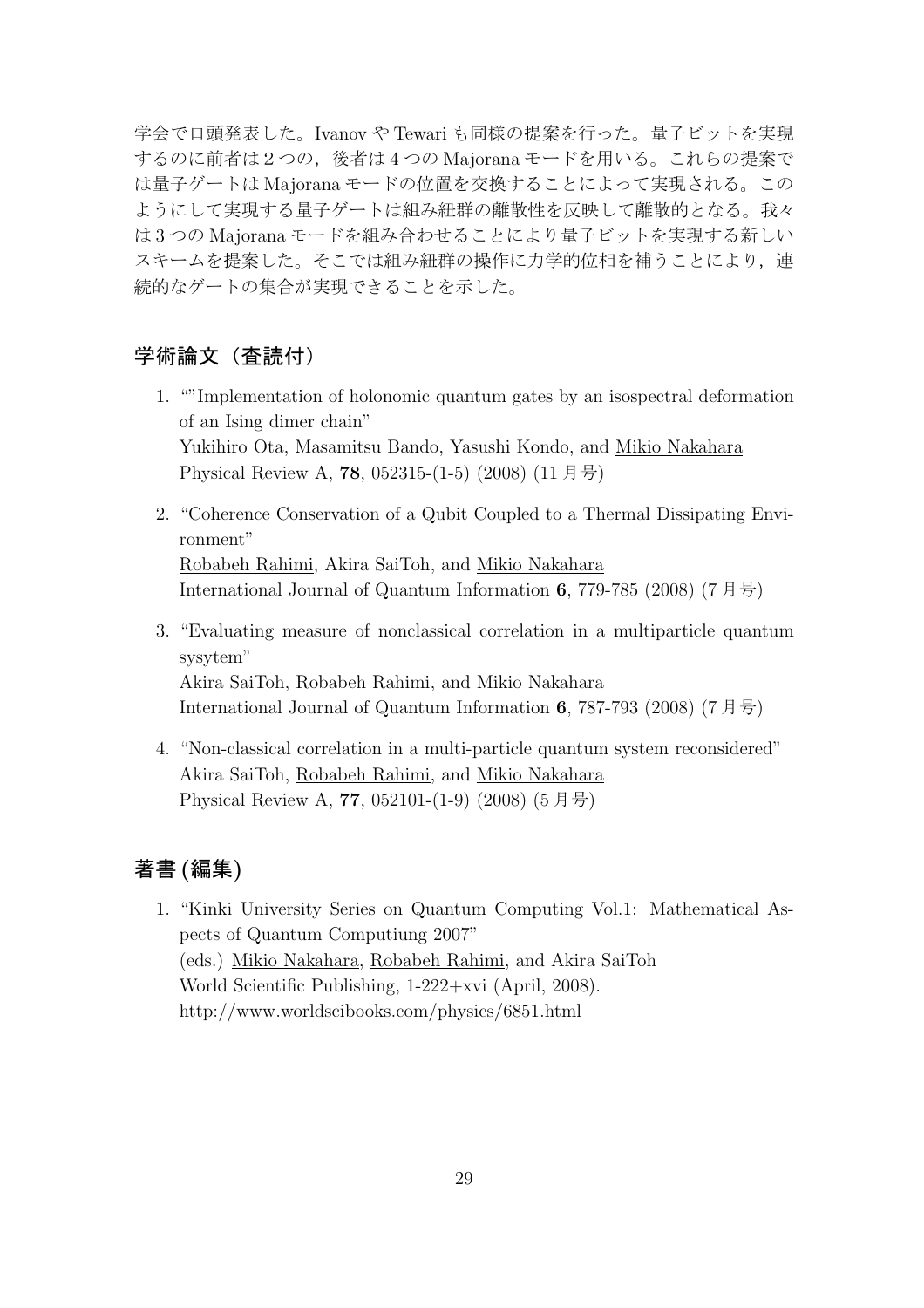## 著書

- 1. "Topological vortex creation in spinor Bose-Einstein condensates" Ville Pietilä, Mikko Möttönen, and Mikio Nakahara, in "Electromagnetic, Magnetostatic, and Exchange-Interaction Vortices in Confined Magnetic Structures", ed. by E. O. Kamenetskii Transworld Research Network, 297-329 (March, 2009).
- 2. "Quantum Computing: An Overview" Mikio Nakahara, in "Kinki University Series on Quantum Computing Vol.1: Mathematical Aspects of Quantum Computiung 2007" ed. by Mikio Nakahara, Robabeh Rahimi, and Akira SaiToh World Scientific Publishing, 1-53 (April, 2008).

## 学位論文・卒業論文

- 修士論文:"Cartan Decomposition and its Application to Quantum Gate Implementation" Vahideh Ebrahimi Bakhtavar
- 卒業論文:「ボース・ストリングの正準量子化」、「アゾ化合物による量子ビッ トの実現」

### 国際学会・研究会講演

- 1. Mikio Nakahra: "Topological Vortex Formation in BEC of Alkali Atoms as Quantum State Engineering", Condensed Matter Seminar, Department of Physics, Princeton University, Princeton, US [13 March, 2009]. http://www.physics.princeton.edu/CondensedMatter/ cm seminar abstract nakahara.html
- 2. Mikio Nakahra: "NMR Quantum Computing", Symposium on Experimental Aspects of Quantum Computing, Shahid Beheshti University, Tehran, Iran (招待講演)[5 Jan. 2009]. http://alice.math.kindai.ac.jp/ tehran09/second/index.html
- 3. Mikio Nakahra: "Holonomic Quantum Computing", Symposium on Quantum Computing and Quantum Information Processing, Shahid Beheshti University, Tehran, Iran (招待講演)[3 Jan. 2009]. http://alice.math.kindai.ac.jp/ tehran09/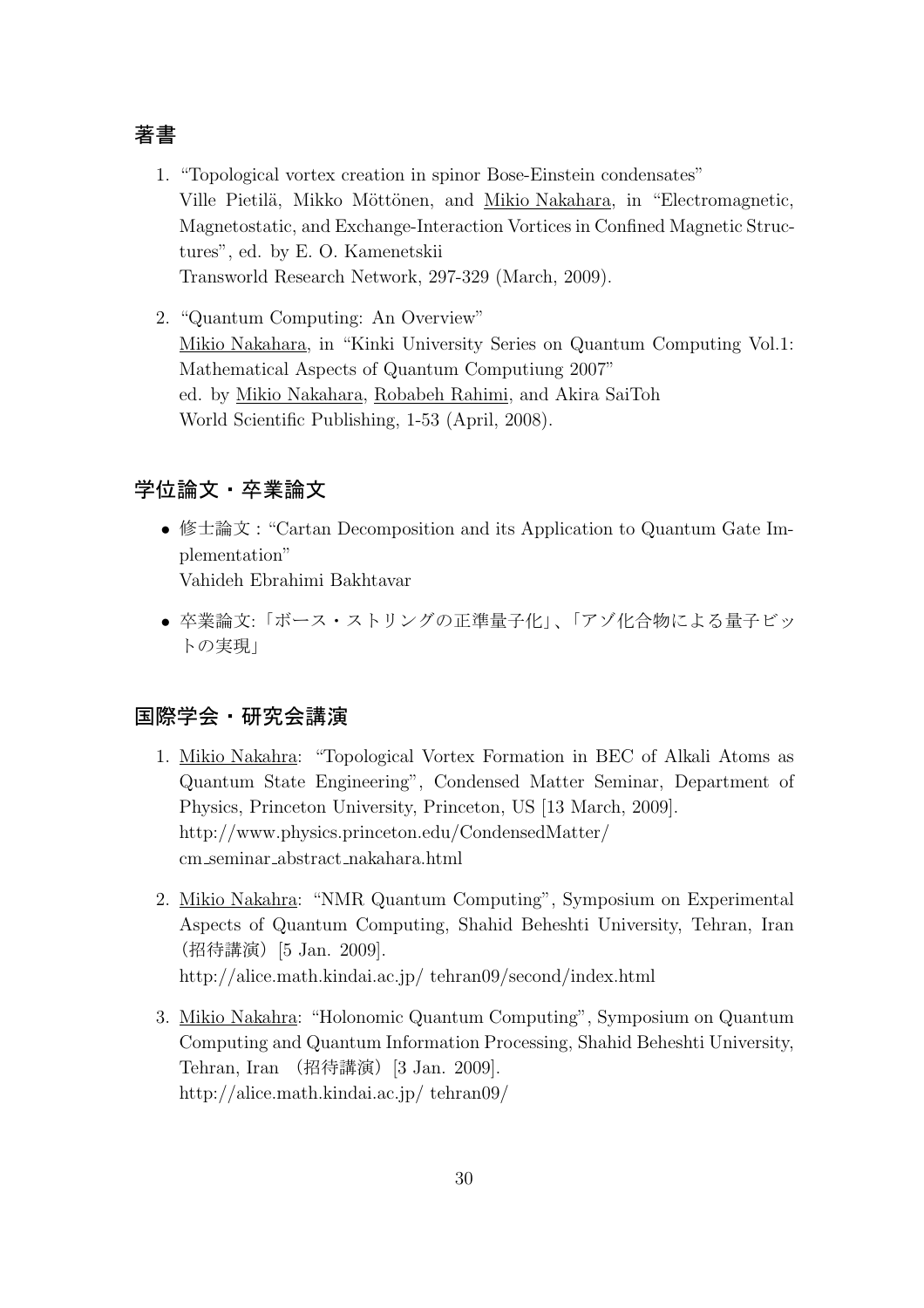- 4. A. SaiToh, R. Rahimi, and M. Nakahara: "Quantum Wipe Effect", Symposium on Decoherence Suppression in Quantum Systems , Oxford Kobe Institute, Kobe, Japan (一般講演) [8 Sep. 2008]. http://alice.math.kindai.ac.jp/ symp08/
- 5. Y. Ota, M. Bando, Y. Kondo, and M. Nakahara:"Holonomic Quantum Gates using Isospectral Deformations of Ising Model", The 8th Asian Conference on Quantum Information Science, Korean Institute of Advanced Study, Seoul, Korea (一般講演) [27 Aug. 2008]. http://newton.kias.re.kr/aqis08/
- 6. R. Rahimi, A. SaiToh, and M. Nakahara:"Variants of Controlled Quantum Teleportation: Toward Controllers' Majority Vote", The 8th Asian Conference on Quantum Information Science , Korean Institute of Advanced Study, Seoul, Korea (一般講演) [27 Aug. 2008]. http://newton.kias.re.kr/aqis08/
- 7. R. Rahimi, A. SaiToh, and M. Nakahara"Quantum metagame of a noncooperative bimatrix game", The Ninth International Conference on Quantum Communication, Measurement and Computing , University of Calgary, Calgary, Canada (ポスター発表) [23 Aug. 2008]. http://qcmc2008.org/
- 8. A. SaiToh, R. Rahimi, and M. Nakahara:"Multiparty Controlled Quantum Teleportation of an Arbitrary Quantum State via W-State", The Ninth International Conference on Quantum Communication, Measurement and Computing , University of Calgary, Calgary, Canada(ポスター発表)[23 Aug. 2008]. http://qcmc2008.org/
- 9. A. SaiToh, R. Rahimi, and M. Nakahara:"EnCE: a class of maps to detect and quantify nonclassical correlation", The 4th Asia Pacific Conference in Quantum Information Science, Palm Cove, Cairns, Australia (一般講演)[4] Jul. 2008].
- 10. Mikio Nakahra: "Lecture on Quantum Computing", Introduction to Quantum Systems and Devices, Helsinki, Finland(招待講演)[17Jun. 2008]. http://tfy.tkk.fi/ kas/iqsd/

### 国内学会・研究会講演

1. Vahideh Ebrahimi, Hiroyuki Tomita and Mikio Nakahara: "Simple method for automatic factorization of  $SU(2<sup>n</sup>)$  matrix"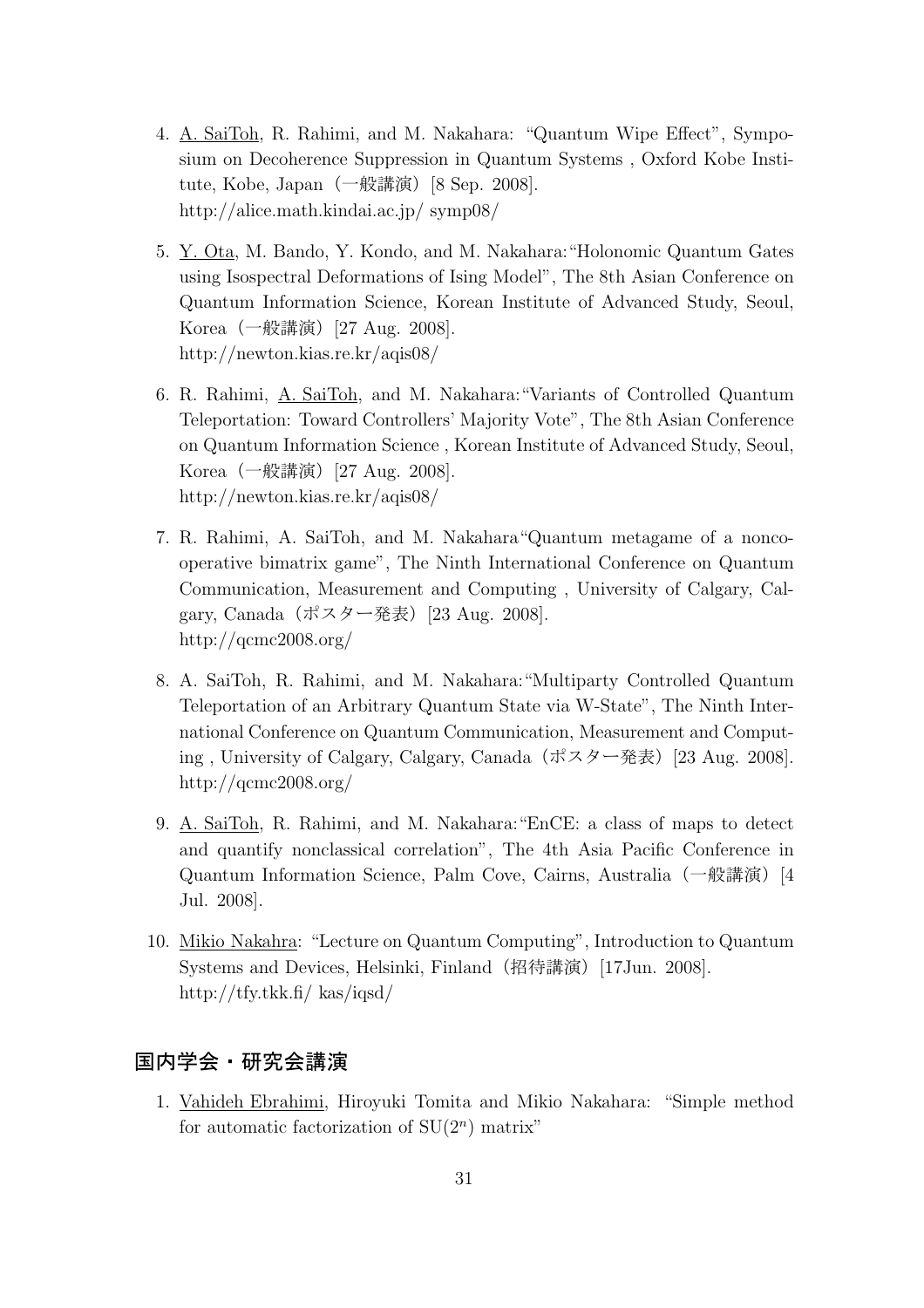日本物理学会 第 64 回年次会 立教大学(一般講演)[30 Mar. 2009].

2. 安田泰雅, 多田雅人, 中原幹夫:

「アゾベンゼンの量子ビットへの応用についての検討」 日本物理学会 第 64 回年次会 立教大学(一般講演)[27 Mar. 2009].

- 3. 中原幹夫:「量子コンピュータと最適制御問題」 計測自動制御学会 システム・情報部門学術講演会 2008, イーグレひめじ・姫路市国際交流センター (招待講演)[26 Nov. 2008]. http://www.ssi2008.org/info.html
- 4. 齋藤暁,R. Rahimi、中原幹夫:"Quantum Metagame Extension" 日本物理学会 2008 年秋季大会 岩手大学 (一般講演) [20 Sep. 2008].
- 5. 大見哲巨、中原幹夫: 「冷却フェルミ原子 P 波超流動体での渦およびマヨラナ モードを用いた量子計算」 日本物理学会 2008年秋季大会 岩手大学 (一般講演) [20 Sep. 2008].

### 競争的外部資金

- オープンリサーチセンター 研究代表者 「量子コンピュータの実現を目指した学際的基礎研究」(平成 20 年度配分額 40,100,000 円) http://alice.math.kindai.ac.jp/orc.html
- 2008 年度科学研究費 基盤研究 (C) 研究代表者: スケーラブル量子コンピューティングを目指した量子ビット間相互作用の研究 (課題番号 19540422, 配分額 900,000 円 直接経費のみ)
- 2008 年度科学研究費 特別研究員奨励費研究代表者: 分子スピン量子計算におけるエンタングルメント生成とデコヒーレンス抑制 (課題番号 19・07329, 配分額 700,000 円 直接経費のみ)

### 国際会議主催

- Symposium on Experimental Aspects of Quantum Computing, Shahid Beheshti University, Tehran, Iran, 5 Jan. 2009. http://alice.math.kindai.ac.jp/ tehran09/second/index.html
- Symposium on Quantum Computing and Quantum Information Processing, Shahid Beheshti University, Tehran, Iran, 3-4 Jan. 2009. http://alice.math.kindai.ac.jp/ tehran09/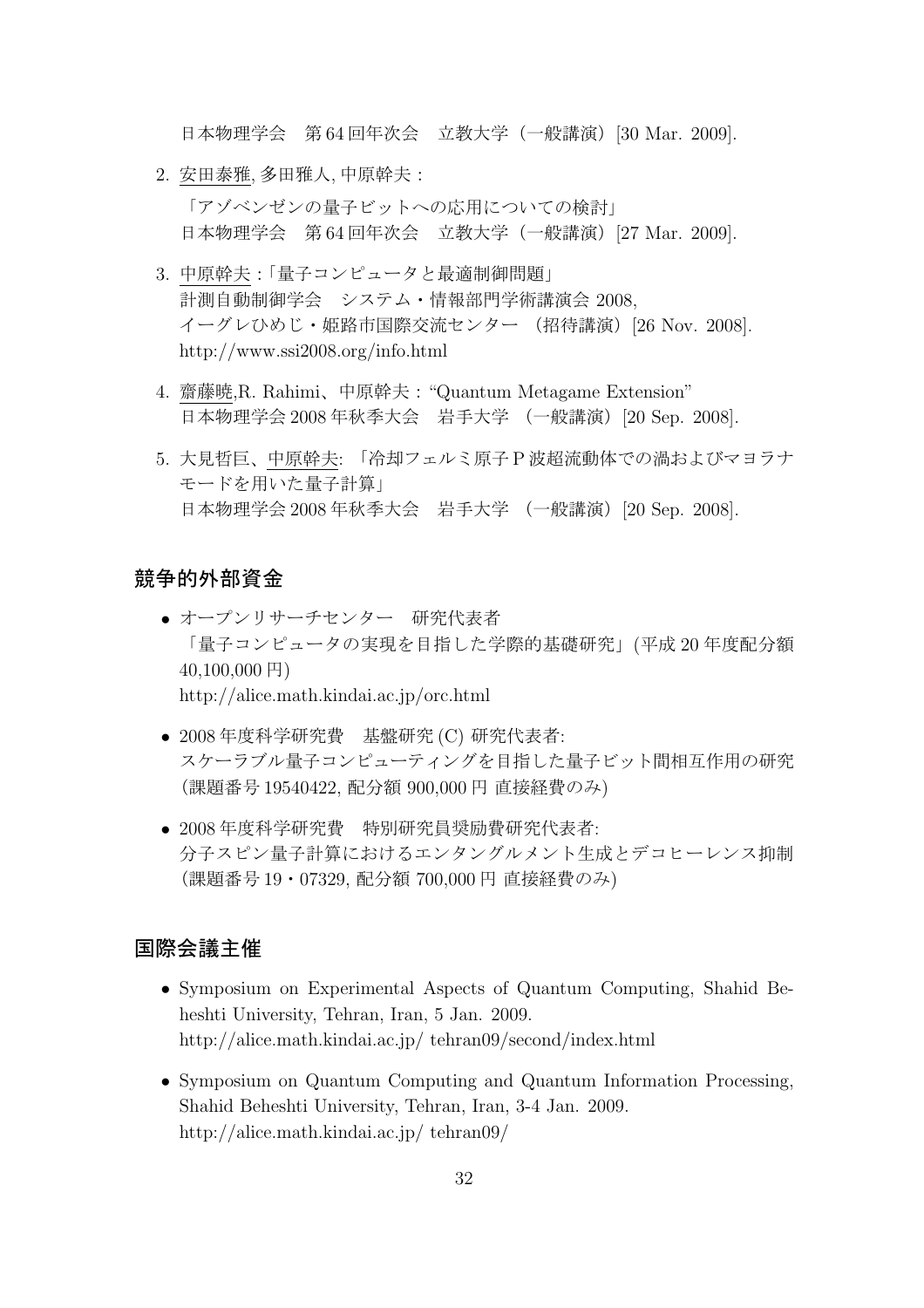• Symposium on Decoherence Suppression in Quantum Systems , Oxford Kobe Institute, Kobe, Japan, 7-10 Sep. 2008. http://alice.math.kindai.ac.jp/ symp08/

## 教育業績

### 学外啓蒙活動

- サイエンス・カフェ「量子と情報」 一般向けに量子情報を解説 平成 21 年 3 月 7 日, 近畿大学英語村「e-cube」にて。 http://alice.math.kindai.ac.jp/ cafe09/
- サイエンス・カフェ「量子と情報」 一般向けに量子情報を解説 平成21年3月8日、京都大学カフェレストラン「カンフォーラ」にて。 http://alice.math.kindai.ac.jp/ cafe09/
- "What is Quantum Information?" 高校生向けオープンキャンパス,5 Jan. 2009, Shahid Beheshti University, Tehran, Iran にて。
- 日本物理学会大阪支部公開講座「量子力学と技術の接点:量子暗号・量子情報」 高校生/大学生/中学・高校の理科の先生/一般社会人を対象に NMR 量子コ ンピュータを解説した。 平成 20年12月21日, 大阪大学中之島センター10F 佐治敬三メモリアルホー ルにて。 http://www.phys.sci.osaka-u.ac.jp/jps-osk/2008koukai/index.html

### TV 出演

● イラン国営放送 科学技術チャンネルで、上記シンポジウムの取材を受ける。 2009 年 1 月 14 日に 15 分番組で紹介。中原 と Rahimi 博士が一般向けに量子情 報,量子計算を解説。

### 集中講義

• 「応用物理学特別講義」大阪市立大学工学部 応用物理学科の学生を対象に量子情報,量子計算の講義を行った。 平成 20 年 9 月 24∼27 日。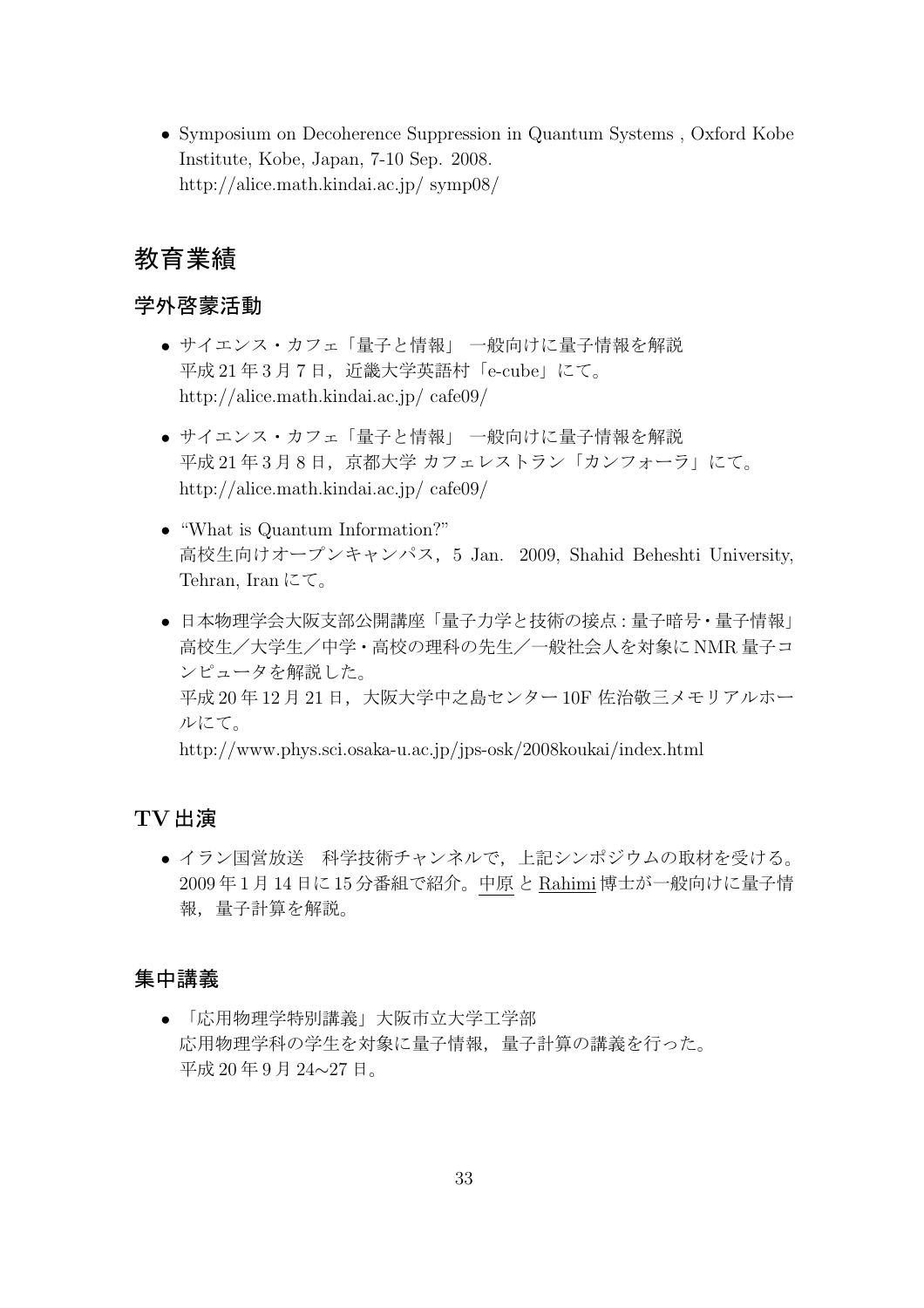## 運営

## 学内委員

### 学部内委員

• 図書広報委員会 委員

### 全学委員

- 国際交流委員会 副委員長
- 危機管理小委員会 委員
- 21 世紀教育改革委員会 国際化推進機構 委員
- 総合社会学部構想委員会 委員

## 学外委員など

なし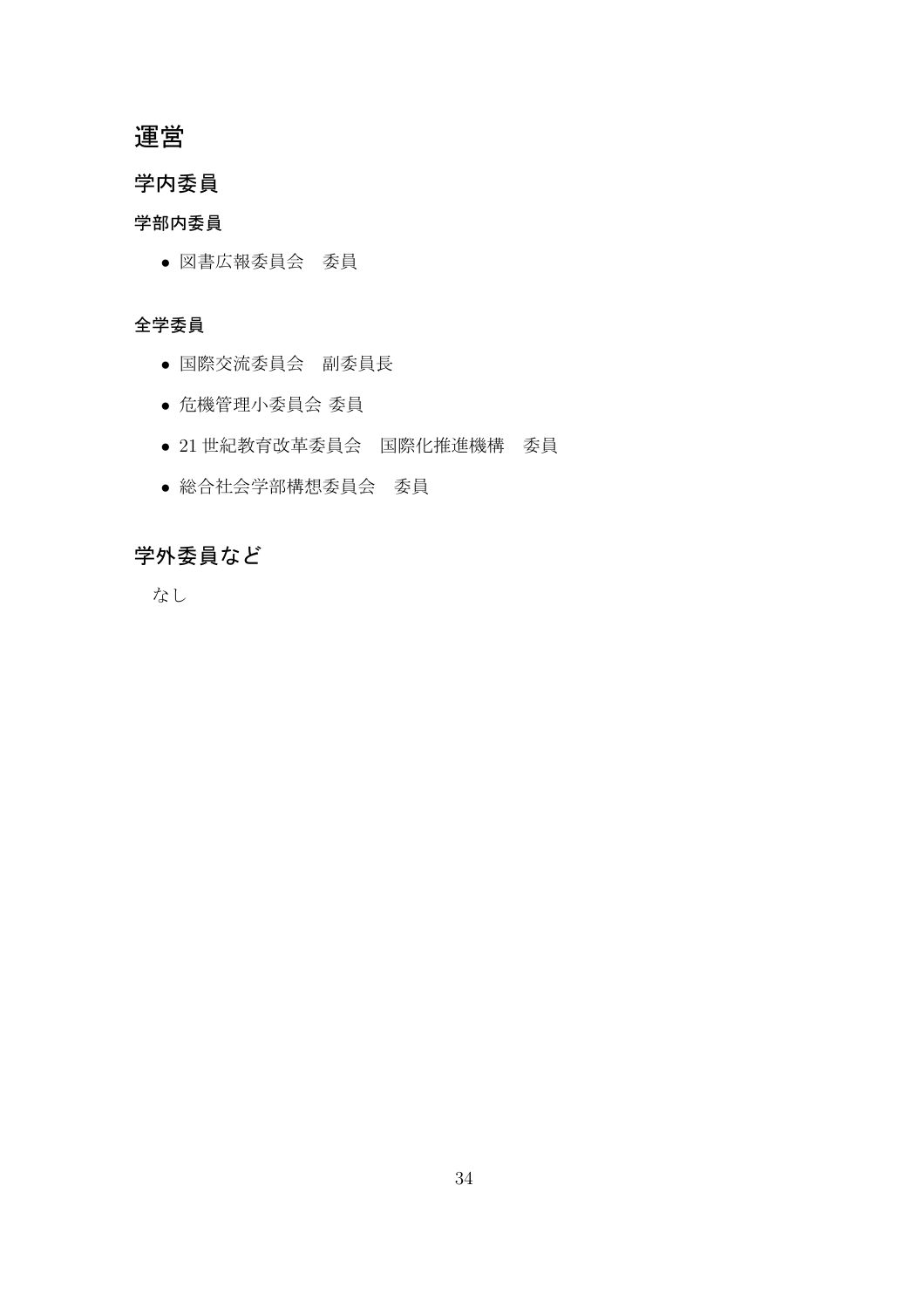## 表面科学研究室  $\qquad \qquad \qquad \sum_{\alpha \in \mathbb{R}^m \setminus \{0,1\}^m \in \mathbb{R}^m}$

松本 英将 (M1), 森 文哉 (M1) 山木 孝之 (B4), 米司 篤史 (B4) 秦 悠介 (B4), 武本 正孝 (B4)

阪中 翔太 (B4)

## 研究概要

2000 年の着任当時は走査型トンネル顕微鏡を用いた表面の研究を行っていたので、 表面科学研究室になっている。近年は表面科学に関する研究ではなく、核磁気共鳴 (NMR)とその量子力学への応用に興味をもって研究を行っている。

● 核磁気共鳴 (NMR) 装置の開発と応用

NMR は比較的簡単な装置で量子力学的な対象(原子核のスピン)を操作し測 定できる実験手法である。その応用分野は広く、医療における MRI(Magnetic Resonance Imaging)から最先端の物性研究まで幅広い分野で使われている。

昨年度の卒業研究では、地球磁場の下で NMR を行える装置の開発を行った。 通常の NMR 装置は強い磁場 (通常 10 T) の下で NMR を行うが、50  $\mu$ T とい う微小な磁場の下で NMR 実験を行うことに成功した。NMR を日常的に使用 している化学コースの先生たちを驚かすことができた。

スピン・エコーなどスピン系の制御および検出ができる NMR 装置の開発を行 い、NMR 量子コンピュータの開発につなげたる計画である。

• 量子コンピュータ、特に NMR 量子コンピュータ

古典コンピュータが 0 と 1 という2進数を使って論理演算を行うのに対し、量 子コンピュータは量子力学に基づき、0 と 1 の重ね合わせ状態を論理演算の基 礎に置く。量子コンピュータの研究と言っても、その本質は量子力学の研究で ある。

今、量子コンピュータの分野は非常に面白い。まるで、アメリカの西部開拓時 代のようにちょっと危ない雰囲気がある(詐欺師まがいの研究者がいたり,早 撃ちの決闘のようにできるだけ早く論文を出さないと競争に負ける。などのこ とがある)。しかしながら,とても「元気」のある領域である。

私は化学分析に用いる NMR 装置を用いて、実験的にアルゴリズムの研究を 行ってきまた。簡単な Deutsch-Jozsa のアルゴリズムの実験からスタートして, 「量子テレポーテーション」の実験も行った。最近では量子系の安定な制御方 法に関する研究を行っている。2008 年度から装置の開発も始めた。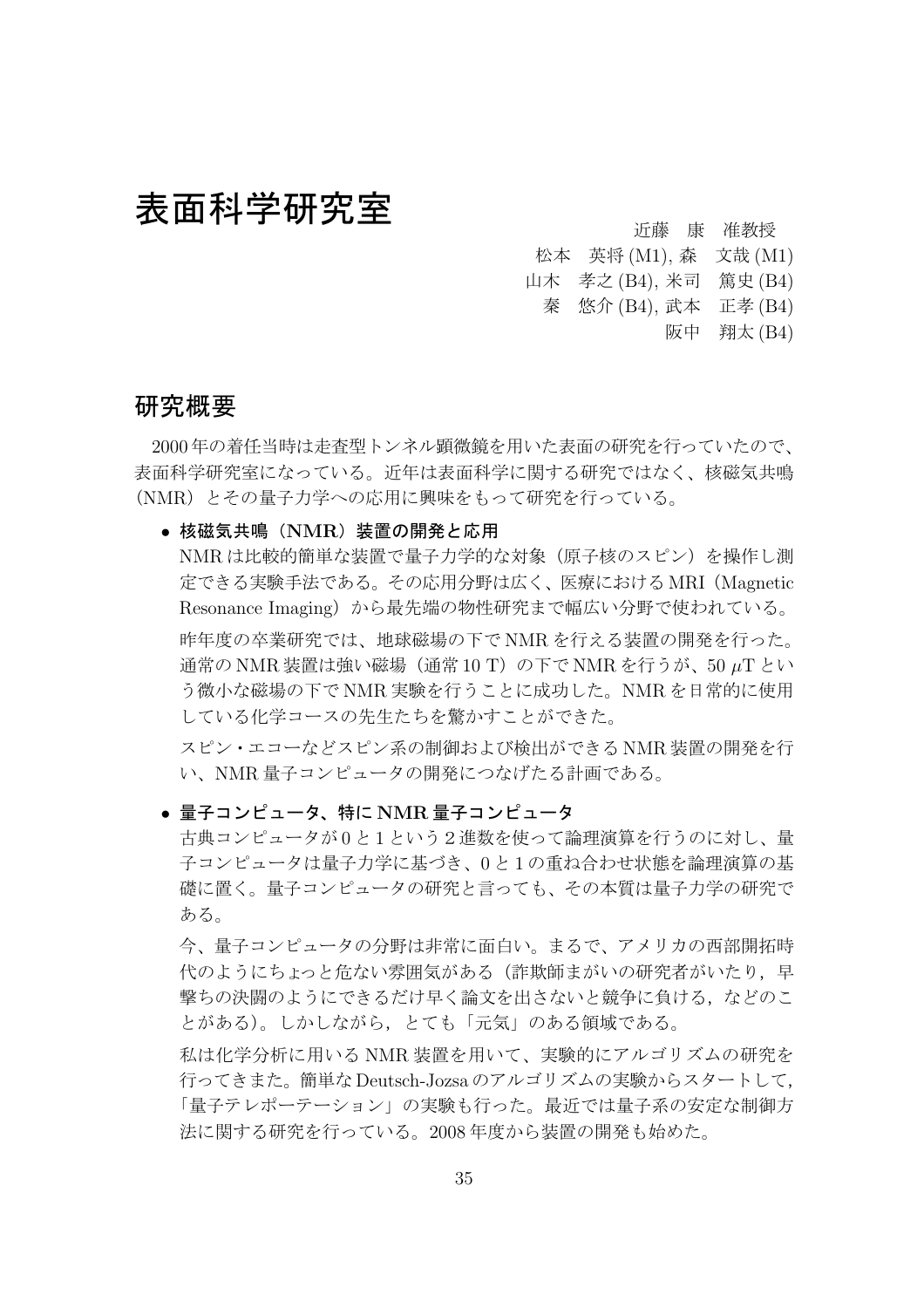#### ● 学生実験装置の開発

コンパクトで簡単だけれど、教育的な価値のある実験が行える装置を「開発」 し,その指導法を「研究」している。

これまでに、等電位線、光の干渉、コンデンサーの充放電、相互誘導、高温超 伝導、共振回路などの実験を行う装置を作ってきた。私の「開発」した装置に よる実験手引き書は私のホームページにて閲覧可能である。また、「物理学実 験教育の新しい試み(近畿大学理工学部通信、第31号)」も参照のこと。

NMR と量子コンピュータに関する研究は量子力学をふたつの側面から見た「一 つの研究」と位置づけている。3 年生の前期から量子力学の勉強が始まるが、そこで 勉強したこと(の一部)が比較的簡単に実験検証できる点が NMR の面白さである。

量子力学は正しいのかも !?

と実感することができる。

### 学術論文(査読付)

1. "Implementation of holonomic quantum gates by an isospectral deformation of an Ising dimer chain" Yukihiro Ota, Masamitsu Bando<sup>2</sup>, Yasushi Kondo, and Mikio Nakahara Physical Review A 78, 052315-(1-5) (2008) (5 月号)

### 学術論文 (査読なし)

### 著書

### 学位論文・卒業論文

- 修士論文:「液体状態 NMR 量子計算機での 2 重ループ法による幾何学的量子 計算の実装」後藤 由人
- 卒業論文:「低磁場 NMR 装置の開発」、「NMR を利用した地球磁場測定」

### 国際学会・研究会講演

1. Yukihiro Ota (近畿大学オープンリサーチセンター) Masamitsu Bando, Yasusi Kondo, Mikio Nakahara

"Holonomic Quantum Gates using Isospectral Deformations of Ising Model"

<sup>2</sup>研究遂行時は表面科学研究室の 4 年生であった。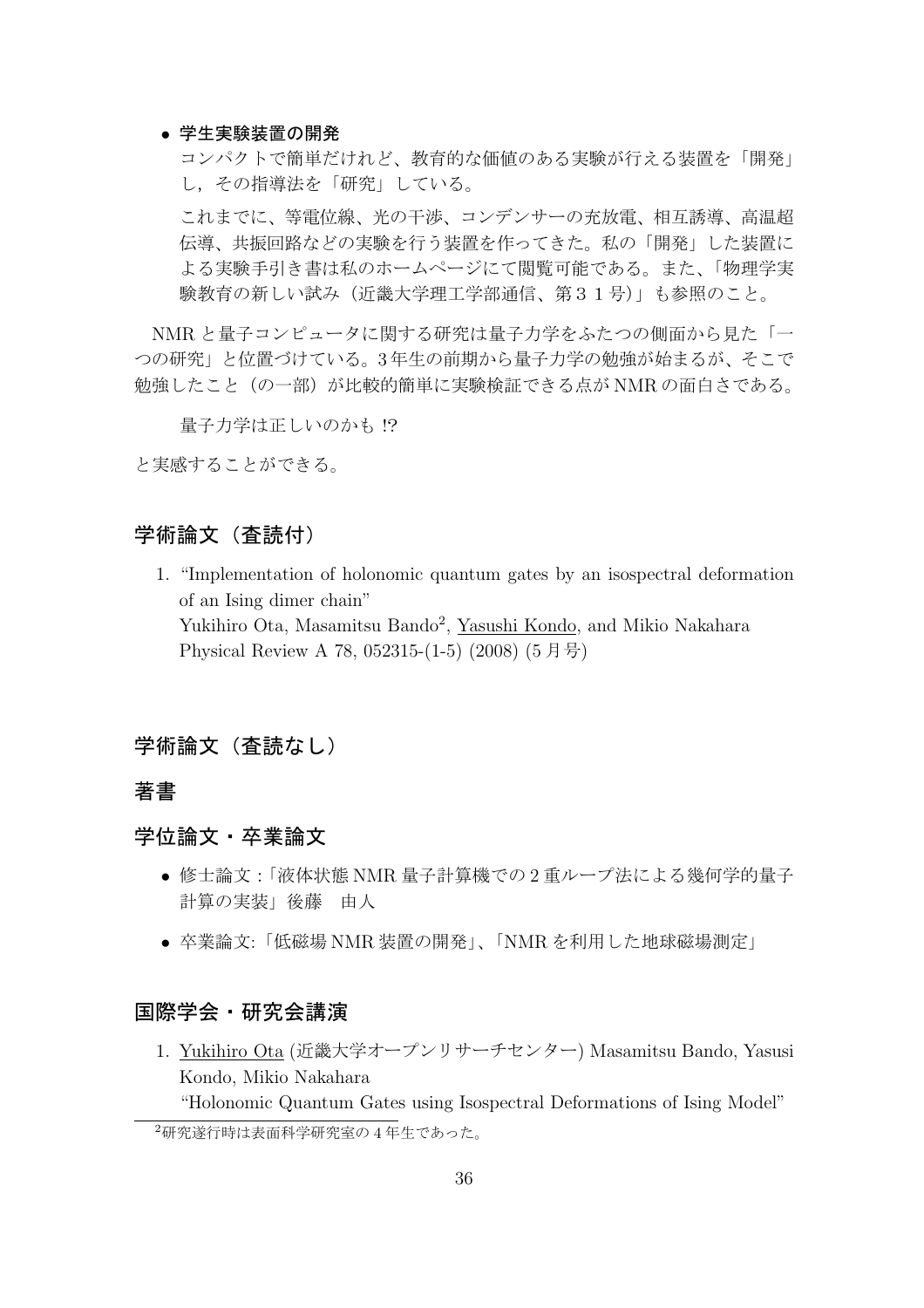AQIS'08 (8th Asian Conference on Quantum Information Science) August 25- 31, 2008

2. 近藤康 "Engineered Noise and Decoherence Suppression Experiments" Symposium on Decoherence Suppression in Quantum Systems September 7-10 2008 at Oxford Kobe Institute (Kobe, Japan)

### 国内学会・研究会講演

1. 近藤康, 太田幸宏 (近畿大学オープンリサーチセンター) "複合パルス列から見た幾何学的位相ゲートの安定性" 日本物理学会 2008 年秋季大会(岩手大学)

## 教育業績

### 学外啓蒙活動

- "近畿大学付属高校生訪問" 走査型トンネル顕微鏡のデモ実験 平成 20 年 7 月 17 日
- 大阪市教育委員会主催 "小学校教員理科指導力向上講座" 平成 20 年 7 月 30,31 日
- "量子コンピュータに関する公開講座" 平成 21 年 3 月 17 日 大学コンソーシアム大阪にて

### その他

1. "リテラシーとしての大学教育" 木口勝義、近藤康 近畿大学理工学総合研究所研究報告 21 (2009) p59-78 (2 月号)

## 運営

### 学内委員

• 安全管理・衛生委員会委員 (平成21年3月現在)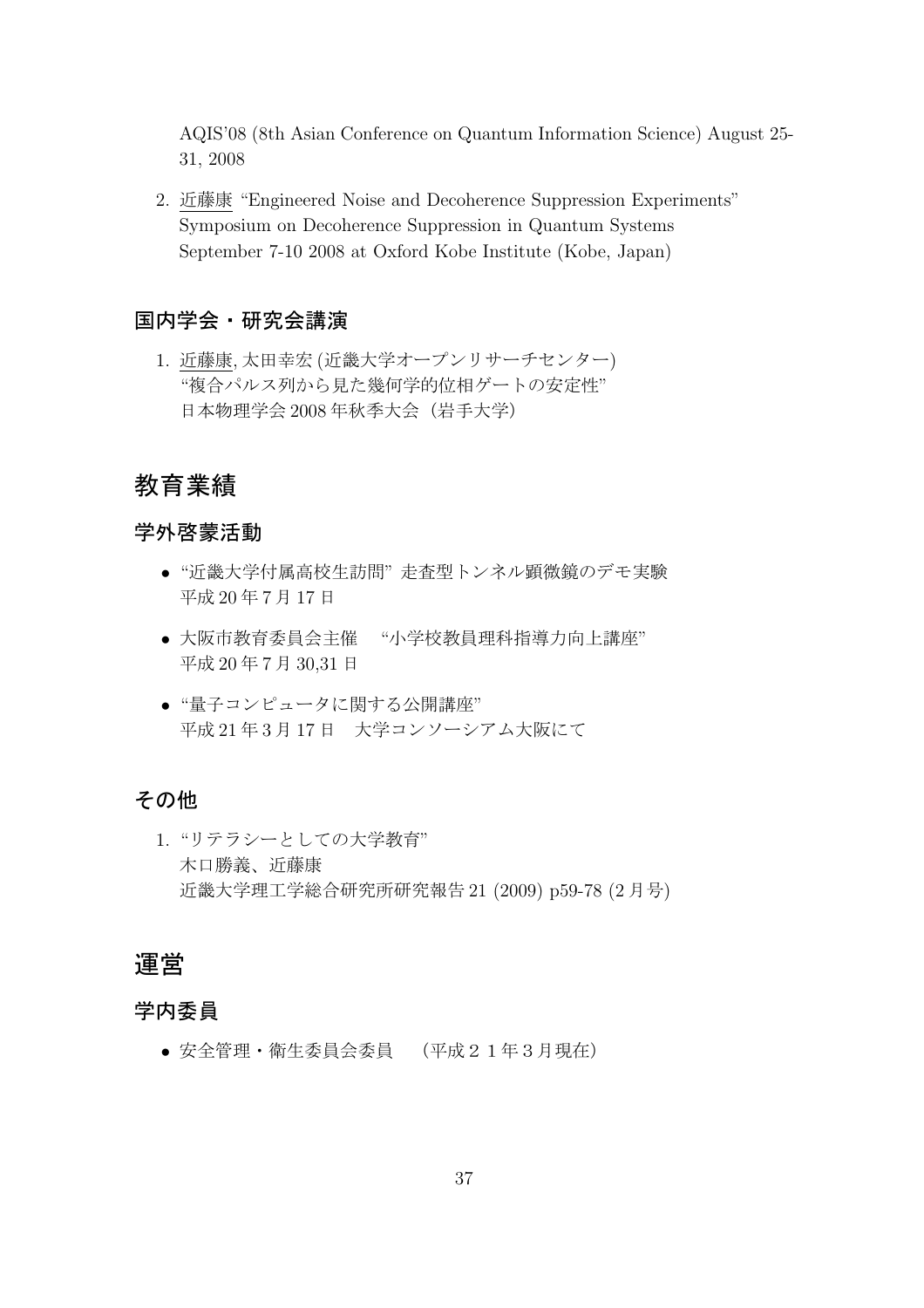# 凝縮系物理学研究室 <sub>松居 哲生</sub> 教授

中野 勇気 (D1),高藤 裕介 (M1)

藤田 竜平 (B4), 堀内 重幸 (B4), 犬丸 和也 (B4)

石井 慎一 (B4), 新谷 透 (B4)

### 研究概要

多数の要素からなる集団 (凝縮系) は,要素一つ一つの性質からは思いもよらない ような奇妙な振舞いを示します。本研究室では以下のようなさまざまな分野を対象 に,集団としての振る舞いを研究しています。

- 強相関電子系理論 (金属:電子の集団) 量子スピン系,高温超伝導体,分数量子ホール効果,等の強相関電子系を対象 に,量子統計力学に基づき,モデル化,ゲージ理論との対応,数値シミュレー ション,等を通して理論的に研究する。
- 脳の物理学 (脳:神経細胞がシナプス結合してできたネットワーク) 意識,学習,想起,等の脳の高次機能は物理学で理解できるのだろうか?ミク ロな脳の場の量子論や量子ニューラルネットワークのモデルを作り,ゲージ理 論との対応や数値シミュレーション,等により,その可能性を理論的に追求す る。
- 時空の量子論 (宇宙:時空のかけらの集まり) 初期宇宙,人間原理,平行宇宙,等,時空の物理学で量子効果が果たすと期待 される役割は大きい。ゲージ対称性を考慮したモデルの導入,数値シミュレー ション,等を通して量子論的時空を理論的に研究する。

### 学術論文(査読付)

1. "Effects of Disorder on a Lattice Ginzburg-Landau Model of d-wave Superconductors and Superfluids", Tomonori Shimizu, Shunsuke Doi, Ikuo Ichinose, Tetsuo Matsui, Physical Review B 79 092508 (1-4) (2009) (6 月号)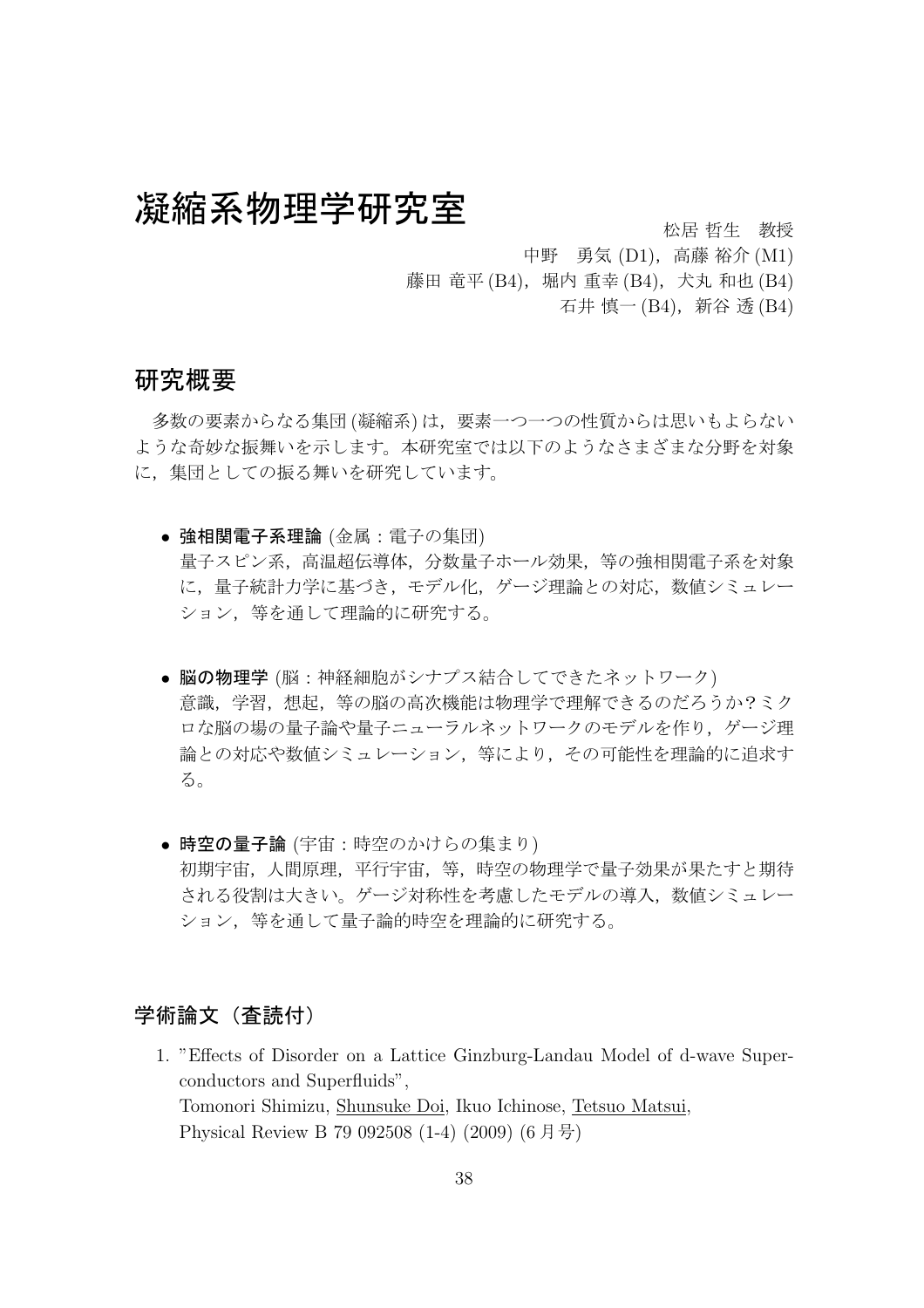他 1 篇

### 学術論文 (査読なし)

1. "Random Z(2) Higgs Lattice Gauge Theory in Three Dimensions and its Phase Structure", Shunsuke Doi, Ryosuke Hamano, Teppei Kakisako, Keiko Takada, and Tetsuo Matsui, arXiv:0902.0142

他 1 篇

### 学位論文・卒業論文

修士論文:

- 「3 次元 Z(2) ランダム格子ゲージ理論とその相構造」柿迫 哲平
- 「不純物中の s=1/2 スピン系の 3 次元および 2+1 次元 CP<sup>1</sup>+U(1) ランダム格 子ゲージ理論」土井 俊亮

卒業論文:

- 「CP<sup>1</sup>+U(1) ゲージ理論における臨界現象の研究」和田 龍弥
- 「ゲージ理論による時空 (仮想宇宙) の創造」 小河 麦人
- 「格子ゲージ理論の2つの応用」堀 勇気
- 「CP<sup>1</sup>+U(1) ゲージニューラルネットによる脳波のシミュレーション」 内村 啓子
- 「全結合及び疎結合 Z(2) ゲージニューラルネットワーク」高藤 裕介

### 国内学会・研究会講演

- 1. 「量子ニューラルネットの格子ゲージモデル」 平松崇,藤田由香里,松居哲生 日本物理学会 2008 年秋季大会 岩手大学 岩手県 [21 September 2008] 21pVB-11
- 2. 「Magnetic order and superconductivity in the bosonic t-J model」 青木幸司(名工大),一瀬郁夫 (名工大),松居哲生,榊原和彦 (奈良高専) 日本物理学会 2008 年秋季大会 岩手大学 岩手県 [22 September 2008]22aQE-5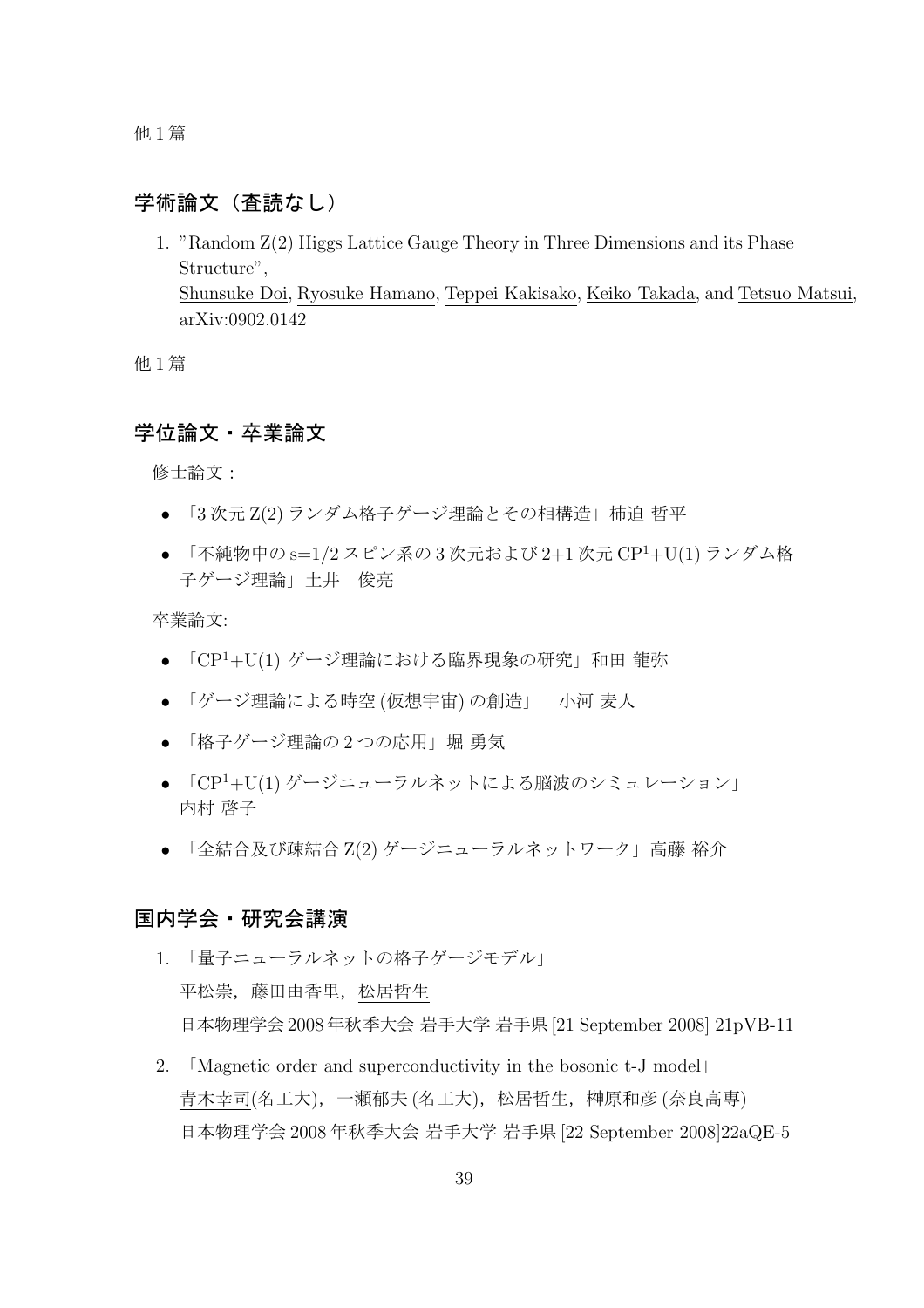- 3. 「超伝導の RVBU(1) ゲージモデルの相構造と不純物効果」 土井俊亮,清水智詞 (名工大),一瀬郁夫 (名工大),松居哲生 日本物理学会 2008 年秋季大会 岩手大学 岩手県 [22 September 2008]22aQE-6
- 4. 「2 次元 s=1/2 反強磁性スピン系の不純物効果」 土井俊亮, 松居哲生 日本物理学会 2008 年秋季大会 岩手大学 岩手県 [22 September 2008]22aVA-10
- 5. 「Bosonic t-J 模型における CP1 スピノンとボゾニックホロンでみた磁性秩序 と超伝導の関係 」 榊原和彦(奈良高専),青木幸司 (名工大),一瀬郁夫 (名工大),松居哲生 日本物理学会 2009 年年会 立教大学 東京都 [27 March 2009]27aVL-12
- 6. 「Phase structure of a Ginzburg-Landau theory for ferromagnetic p-wave superconductors」 清水智詞(名工大), 内田研人 (名工大), 一瀬郁夫 (名工大), 松居哲生 日本物理学会 2009 年年会 立教大学 東京都 [27 March 2009]27aVL-12
- 7. 「4 次元 CP1+U(1) 量子ゲージニューラルネットワークにおける脳波」 平松崇, 内村啓子, 松居哲生 日本物理学会 2009 年年会 立教大学 東京都 [28 March 2009]28pTJ-4
- 8. 「全結合 Z(2) ゲージニューラルネットワークの相構造」 土井俊亮,高藤祐介,中野勇気,松居哲生 日本物理学会 2009 年年会 立教大学 東京都 [28 March 2009]28pTJ-5

## 運営

### 学内委員

教務委員 (2008 年 8 月まで)

入試委員 (2008 年 9 月から)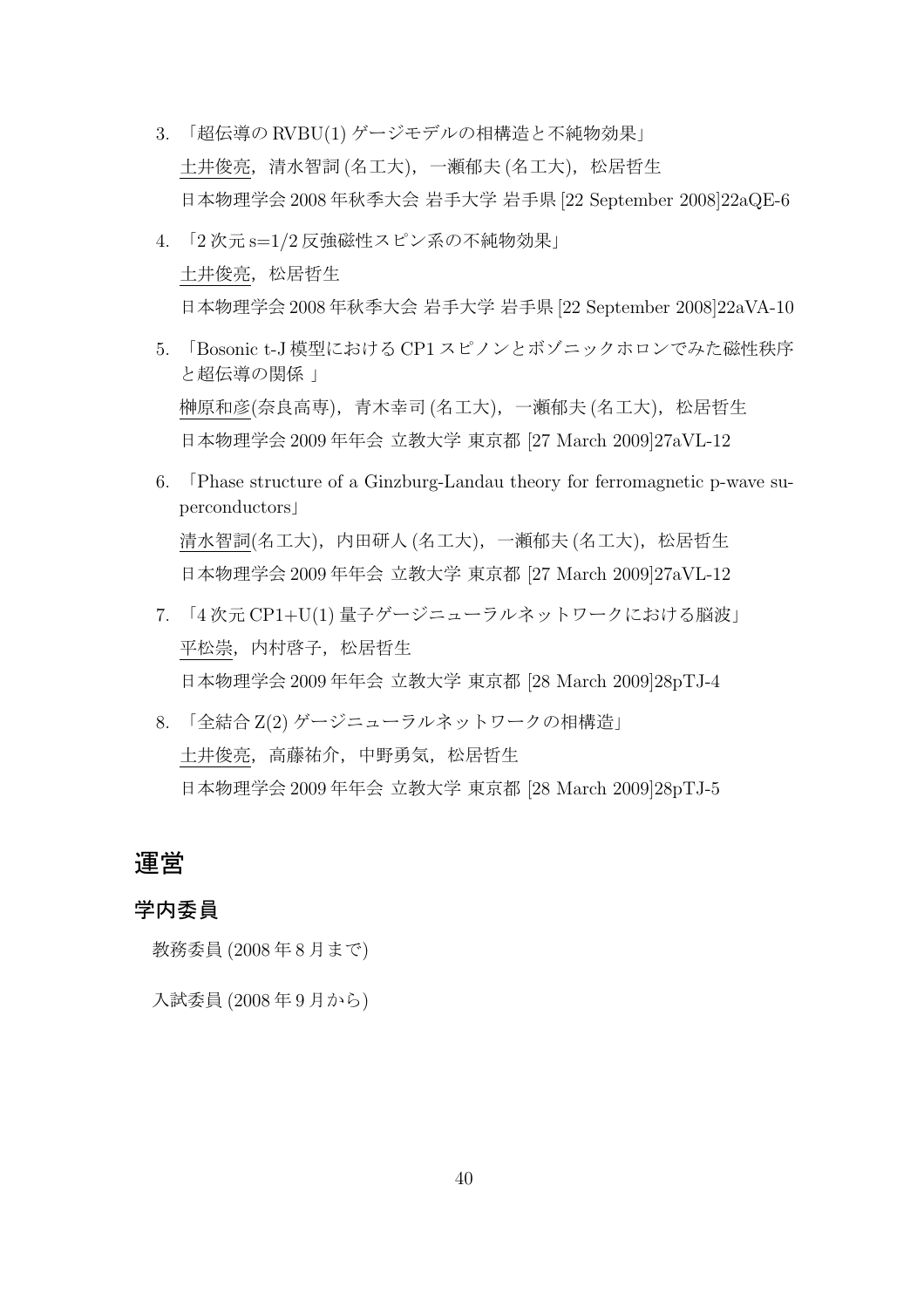宇宙論研究室 キュランチ キュリ きょうかん かいきょう

辰野 陽平 (M1)、井手口 裕 (B4) 五味 大三 (B4)、吉田 昌哉 (B4)

### 研究概要

● 宇宙の準線形超構造の解明

近年、宇宙マイクロ波背景輻射(CMB)の大角度揺らぎ異常の起源として、100- 300h<sup>-1</sup>Mpc程度のスケールにおける準線形超構造の存在が示唆されている。し かしながら通常の ΛCDM シナリオの枠組からこれらの構造の起源を説明する のは難しい。本研究室では、超構造による弱重力レンズ効果の解明とそれを用 いた観測的制限、代替重力理論を用いた超構造形成シナリオの構築などに取り 組んでいる。

● 非一様宇宙モデルの観測的制限

一般に Ia 型超新星や CMB の観測データから宇宙は加速膨張していると考え られているが、1Gpc 程度の半径をもつ非線形低密度領域 (ボイド) にたまた ま我々がいるという可能性も未だ否定されてはいない。特に最近のデータの示 す 300h <sup>−</sup><sup>1</sup>Mpc を超えるスケールにおけるバルクフローを説明するにはむしろ 都合が良い。本研究室では、積分 Sachs-Wolfe 効果など、様々な手法による非 一様宇宙モデルの観測的制限に関する研究に取り組んでいる。

### • 重力レンズ現象によるダークマターサブ構造の解明

矮小銀河以下の質量スケールにおいて N 体シミュレーションの予言するダー クマターハローの数は観測されている近傍銀河に付随する矮小銀河の数に比 べると圧倒的に大きい。これを「失われた伴銀河問題」と呼ぶ。系外銀河の ダークマターハローのサブ構造を調べるには、遠くの QSO が視線方向の銀河 ハローの重力によって多重像としてみえる重力レンズ系を用いればよい。本研 究室では、天文学者と協力しながら中間赤外やサブミリ、電波の波長帯におけ る観測結果を用いてダークマターハローのサブ構造を決定する問題に取り組 んでいる。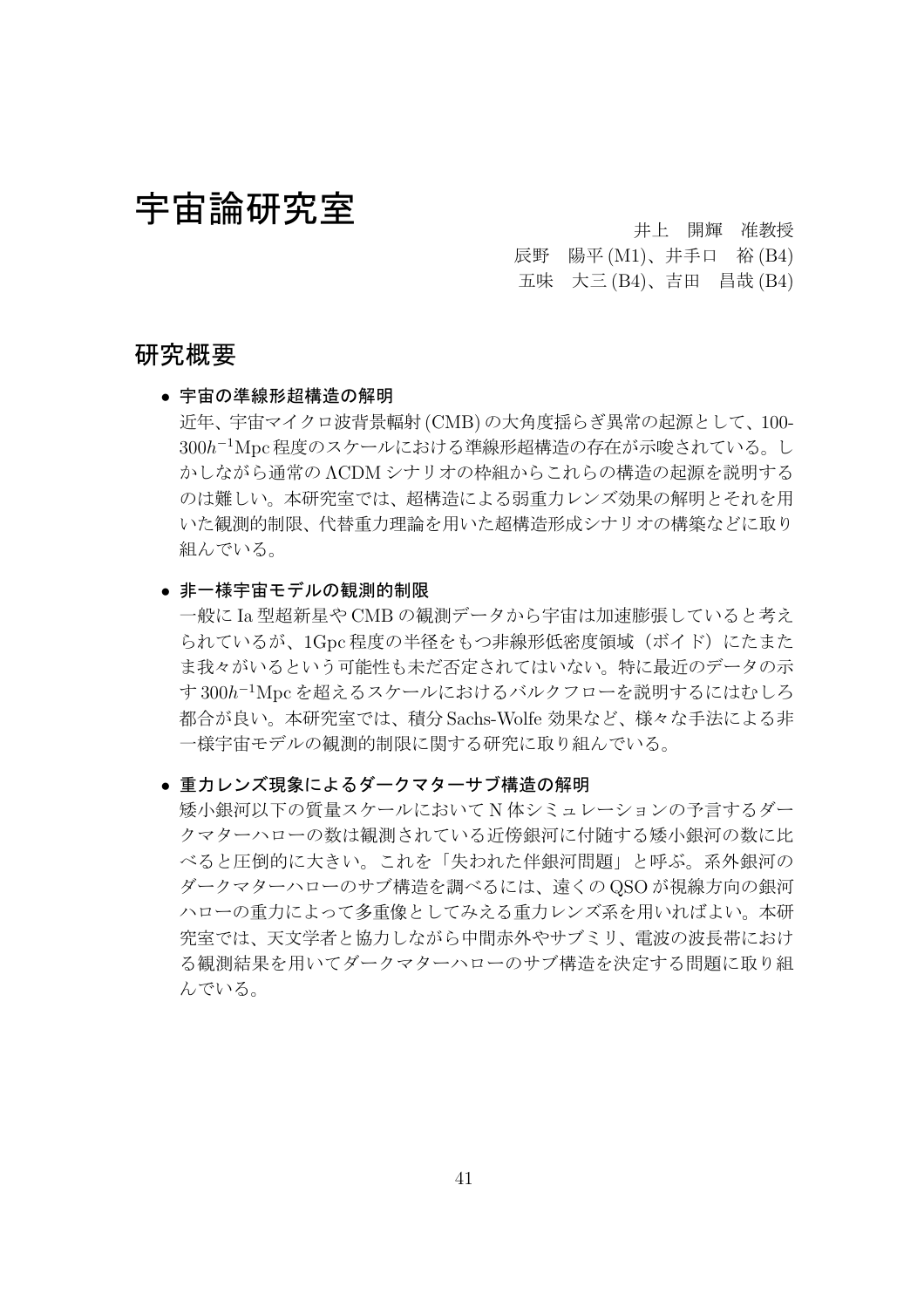### 学術論文(査読付)

- 1. "Cosmic Microwave Background Anisotropy from Nonlinear Structures in Accelerating Universes" Nobuyuki Sakai and Kaiki Taro Inoue Physical Review D, 78, 063510-(1-6) (2008) (9 月号)
- 2. "Harmonic Inpainting of the Cosmic Microwave Background Sky: Formulation and Error Estimate" Kaiki Taro Inoue, Paolo Cabella, and Eiichiro Komatsu, Physical Review D, 77, 123539-(1-7) (2008) (6 月号)
- 3. "Second Order Gravitational Effects on CMB Temperature Anisotropy in Lambda Dominated Flat Universes" Kenji Tomita and Kaiki Taro Inoue Physical Review D, 77, 103522-(1-12) (2008) (5 月号)

### 学術論文 (査読なし)

### 著書

### 学位論文・卒業論文

● 卒業論文タイトル:「積分ザックス・ヴォルフェ効果で探る宇宙の加速膨張」、 「重力レンズモデルの完成に向けて」、「重力レンズ」、「宇宙の大規模構造」、 「大規模構造の N 体シミュレーションとゼルドビッチ近似」

### 国際学会・研究会講演

- 1. Kaiki Taro Inoue:"Probing Superstructures via the Integrated Sachs-Wolfe Effect" NAOC, cosmology seminar talk, Beijing, China [26 Mar. 2009]
- 2. Kaiki Taro Inoue, Kenji Tomita:"Probing Violation of the Copernican Principle via the Integrated Sachs-Wolfe Effect" KITPC, Workshop, "Connecting Fundamental Physics with Observations" Beijing, China (招待講演) [17 Mar. 2009]
- 3. Kaiki Taro Inoue:"Local Supervoids and the Origin of the WMAP Cold Spot" KEK Cosmophysics Workshop "Is our Universe really undergoing an accelerated expansion ?" KEK つくば市 (招待講演) [10 Dec. 2008]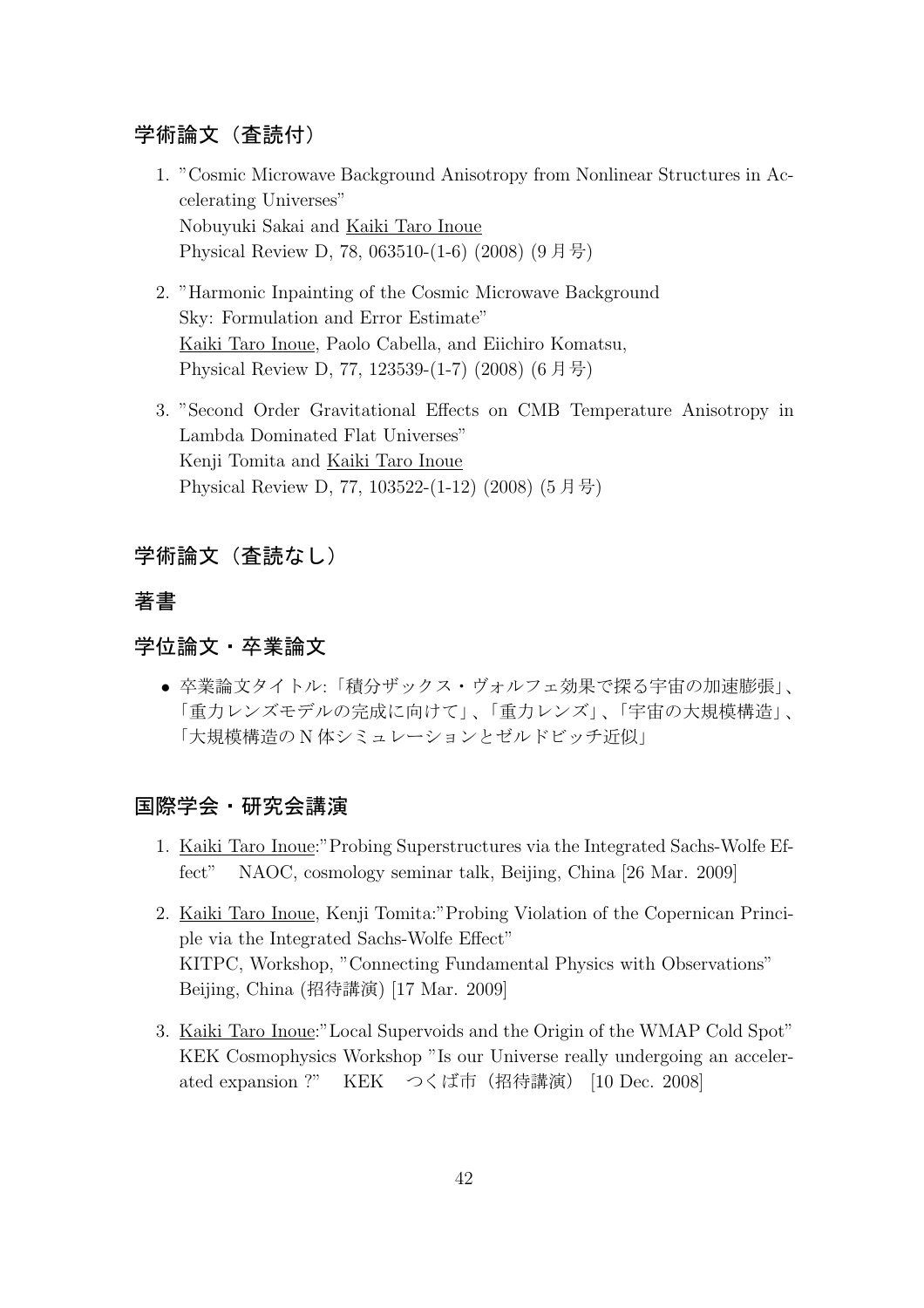- 4. Kaiki Taro Inoue, Joseph Silk:"Local Large Void as the Origin of the WMAP Cold Spot" Cosmology with CMB & LSS workshops, Pune, IUCAA, India [2 Aug. 2008]
- 5. Kaiki Taro Inoue, Paolo Cabella, and Eiichito Komatsu :"Harmonic Inpainting of the CMB Sky" Cosmology with CMB & LSS workshops, Pune, IUCAA, India [3 Aug. 2008]

### 国内学会・研究会講演

- 1. 井上 開輝:"積分ザックス・ヴォルフェ効果で探る宇宙の非一様性" Tohoku University, Workshop "現代天文学における宇宙の構造形成ビジョン 旅館かつらや 宮城県白石市 (招待講演) [19 Feb. 2009]
- 2. 井上 開輝:"WMAP Cold Spot の起源について" 日本天文学会 2008 年秋季年会 岡山理科大学 岡山市 [20 Sep. 2008]
- 3. 井上 開輝:"Probing CDM Substructures with Gravitationally Lensed QSOs" 5th ALMA Meeting 茨城大学 水戸市 [6 Apr. 2008]

### 競争的外部資金

- 2008 年度科研費 若手研究 (B) 研究代表者: 宇宙の非一様性による重力理論の検証(課題番号 20740146, 配分額 1,040,000 円)
- 2008 年度科研費 基盤研究 (B) 研究分担者: 超高解像度電波観測に基づく宇宙暗黒物質の解明 (課題番号 20340039, 研究代表者 千葉柾司、配分額 1,000,000 円)

### その他

## 教育業績

### 学外啓蒙活動

- 理工学部主催「夢サイエンス」 高校生向け演示実験および講演 平成 20 年 7 月 19 日
- 須磨ノ浦女子高校生徒 36 名大学訪問 講演「四次元宇宙の世界」 平成 20 年 7 月 15 日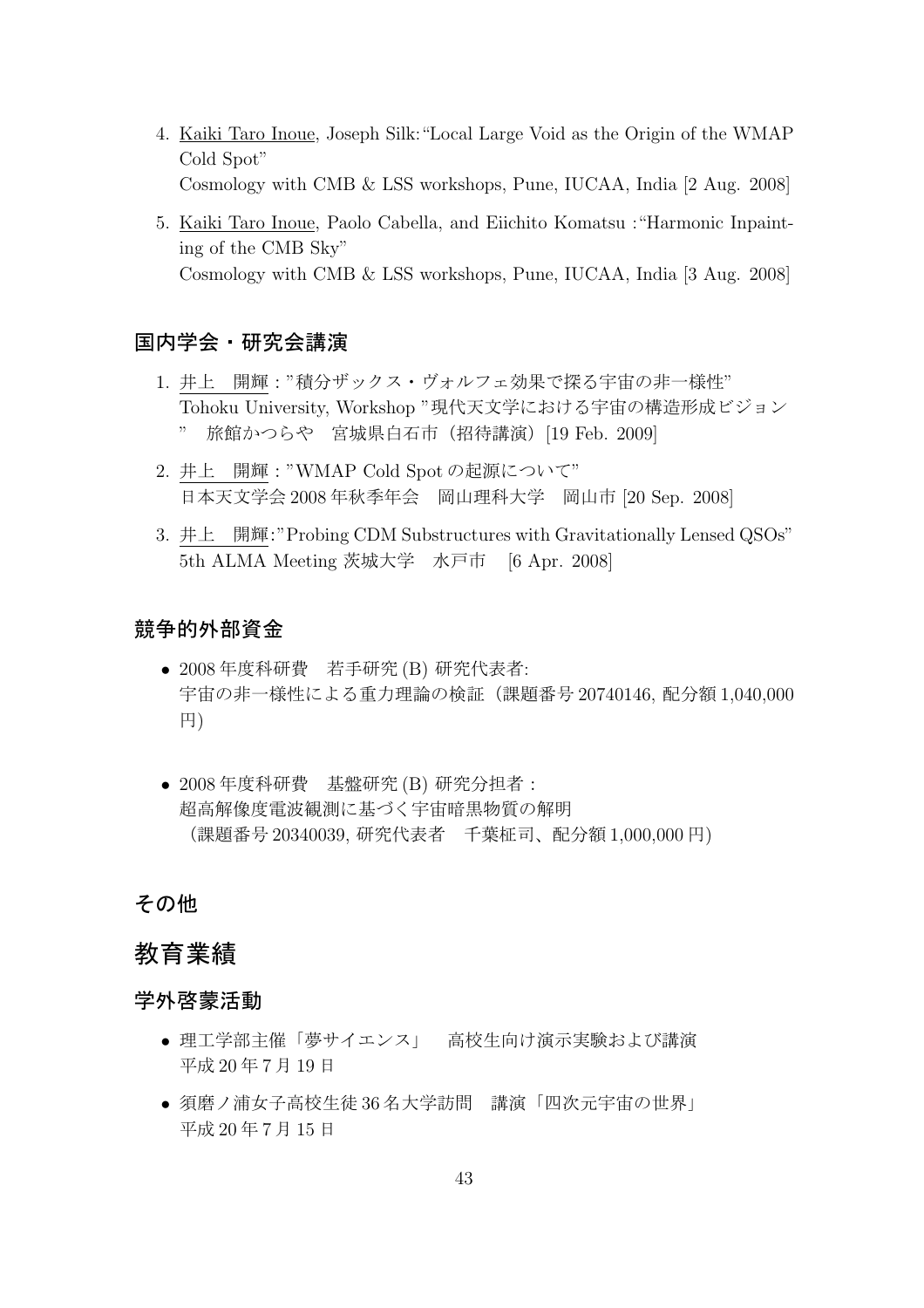## 著書

• 「物理学および演習・問題集」 共立出版、近畿大学理工学部 物理教科書委員会編 第 5-7 章執筆

## その他

## 運営

### 学内委員

- 物理学コース教務委員
- 理工学部物理教育小委員会委員
- 大学院広報委員
- 物理学コース WEB サイト管理

## 学外委員など

● 天文学会 2008年秋季年会宇宙論セッション座長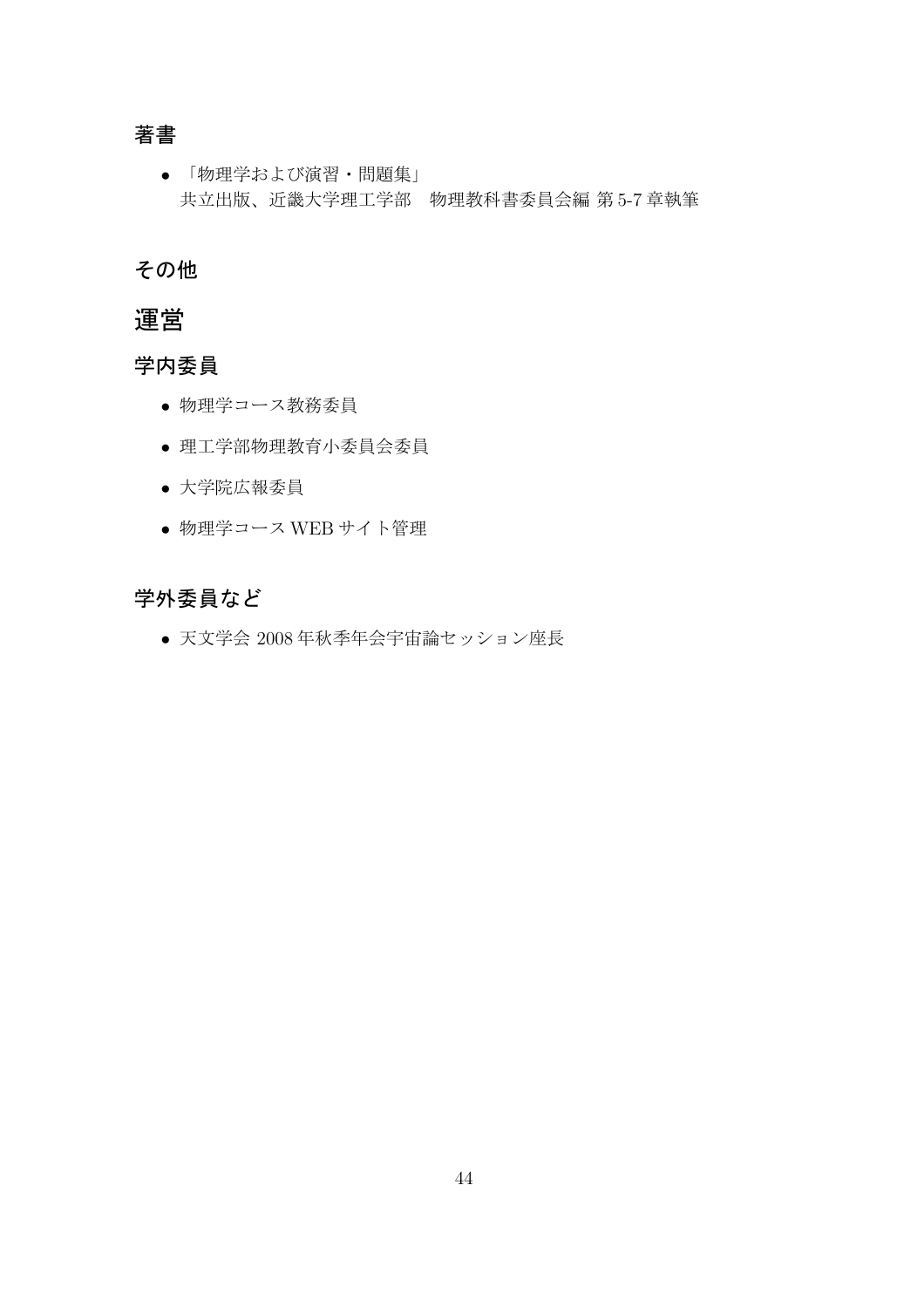## 宇宙物理学実験研究室  $\sum_{\chi_{\rm H}}$   $\sum_{\chi_{\rm H}}$   $\sum_{\chi_{\rm H}}$

法貴 正顕, 池崎 克俊, 加藤 昌, 大石 哲也, 工藤 国士 (以上 B4)

### 研究概要

本年度は前年度からの研究と平行して新テーマの開拓をスタートした。前年度か らの研究は遠赤外線帯広帯域広視野天文観測を目指した天体干渉計の基礎研究で査 読論文・学会発表等で成果報告を行った。今後本研究室では、観測的宇宙論・星間 物理学の分野における以下の項目を中心に研究を進める。

- 宇宙における HI トモグラフィー 天体からの光を分光することによって天体内の元 素組成を調べることができる。又、過去の天体は赤方偏移によって波長の長い光 として観測される。宇宙にもっとも多く分布している中性水素 (HI) 等様々な元 素の各スペクトルにおける空間分布を調べることで、過去から現在までの天体形 成の歴史を知ることができる。これらを含めた数百 MHz 帯から数十 GHz 帯の 電波干渉計計画SKA(Square Kilometre Array:http://www.skatelescope.org/) への参加と関連する装置開発を行っている。日本側の開発については学会・研 究会等で共同研究者とともに発表している。
- 宇宙マイクロ波背景放射偏光観測システムの開発 宇宙マイクロ波背景放射 (CMB: Cosmic Microwave Background) は電磁波で観測できるもっとも遠方の放射で あり、現在観測可能な宇宙最古の状態を観測することができる。日本ではKEK を中心に計画を進めている宇宙マイクロ波背景放射偏光観測衛星計画LiteBIRD (Lite (Light) satellite for the studies of B-mode polarization and Inflation from cosmic background Radiation Detection: http://cmbpol.kek.jp/litebird/index.html) が進められており、これにおける光学系開発グループに共同研究者として参加 している。

## 研究業績

### 学術論文(査読付)

1. "Novel Spectral Imaging Method for Fizeau Interferometers" T. Matsuo, H. Shibai, M. Kawada, M. Hattori, I. S. Ohta, and H. Matsuo Publications of the Astronomical Society of Japan, 60, 2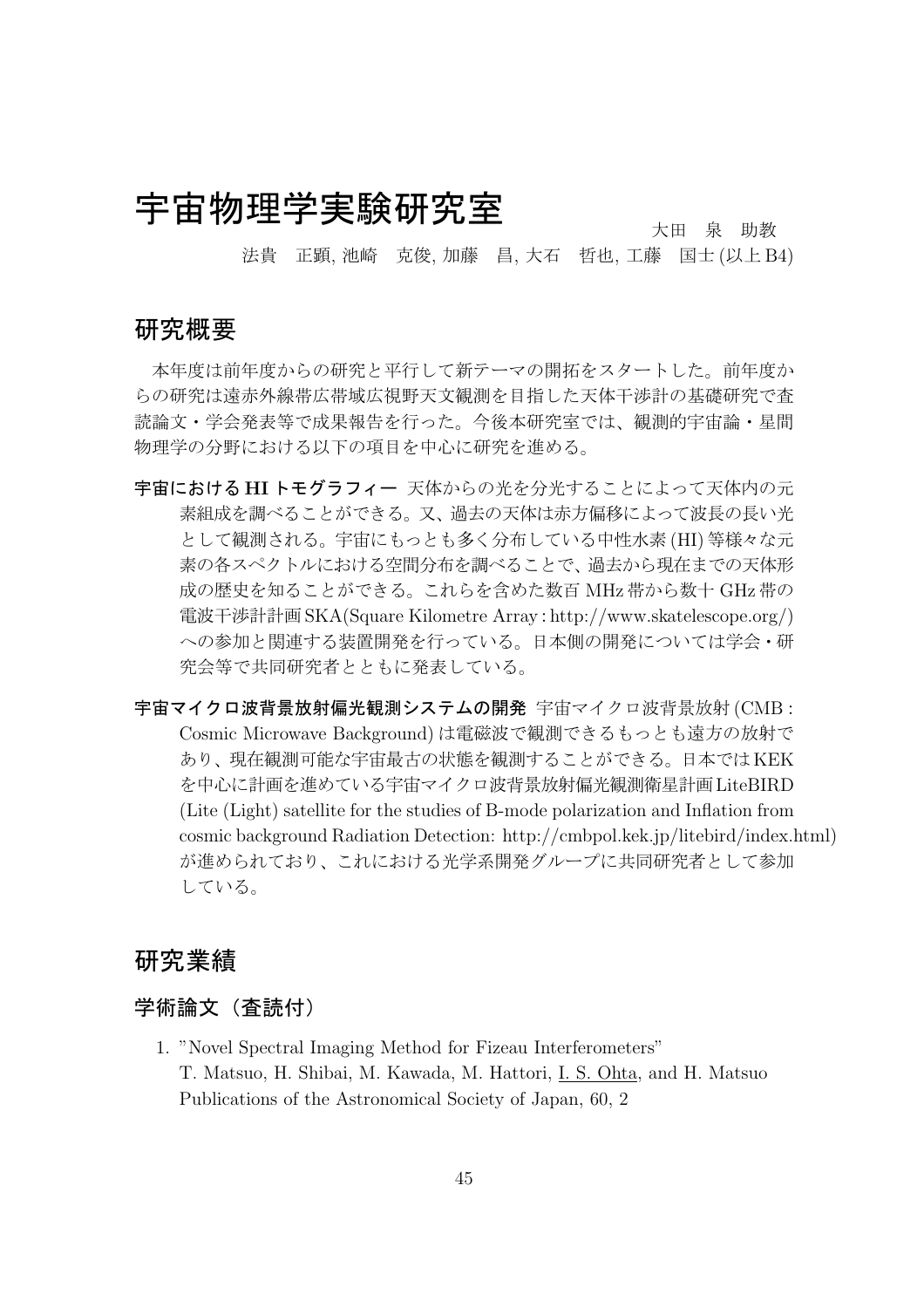### 学術論文(査読なし)

- 1. "Realization of multiplying type interferometer with 2-elements 0.3K bolometer detectors" Y. Luo, M. hattori, I. S. Ohta, Y. Chinone, J. Takahashi, Y. Hamaji, H. Matsuo, and N. Kuno IEEE conference proceedings, Global Symposium on Millimeter Waves, 213- 215
- 2. "Application of Michelson type bolometric interferometer to CMB B mode polarization observations" M. Hattori, <u>I. S. Ohta,</u> Y. Chinone, Y. Luo, and K, Koga Proc. SPIE, 7013, 70132G
- 3. "New High Resolution Imaging Method For Fizeau Interferometer" T. Matsuo, H. Shibai, M. Kawada, M. Hattori, I. S. Ohta, and H. Matsuo Proc. SPIE, 7013, 70132F
- 4. "Application of Michelson type bolometric interferomter to CMB B mode polarization observations" M. Hattori, I. S. Ohta, Y. Chinone, Y. Luo, and K. Koga AIP Conf. Proc. 1040, 89-96

### 国際学会・研究会講演

- 1. T. Matsuo(JPL), H. Shibai, M. Kawada, M. Hattori, I. S. Ohta, and H. Matsuo:"New High Resolution Imaging Method For Fizeau Interferometer" SPIE Astronomical Telescopes and Instrumentation 2008, France [2008.6.23-28]
- 2. M. Hattori(Tohoku Univ.), I. S. Ohta, Y. Chinone, Y. Luo, and K. Koga:"New High Resolution Imaging Method For Fizeau Interferometer" SPIE Astronomical Telescopes and Instrumentation 2008, France [2008.6.23-28]

### 国内学会・研究会講演

- 1. 松尾太郎(JPL), 服部 誠, 大田 泉, 芝井 広, 川田光伸, W. A. Traub, and S. T. Ridgway " 多開口干渉計のための新しい撮像方式の提案" 日本天文学会 2009 年春季年会, V68a, 大阪府立大学 [2009.3.24-27]
- 2. 中西裕之(鹿児島大学), 萩原喜昭, 大田 泉, 徂徠和夫, 他Japan SKA consortium メンバー"Square Kilometer Array と国内での活動" 日本天文学会 2009 年春季 年会, V01a, 大阪府立大学 [2009.3.24-27]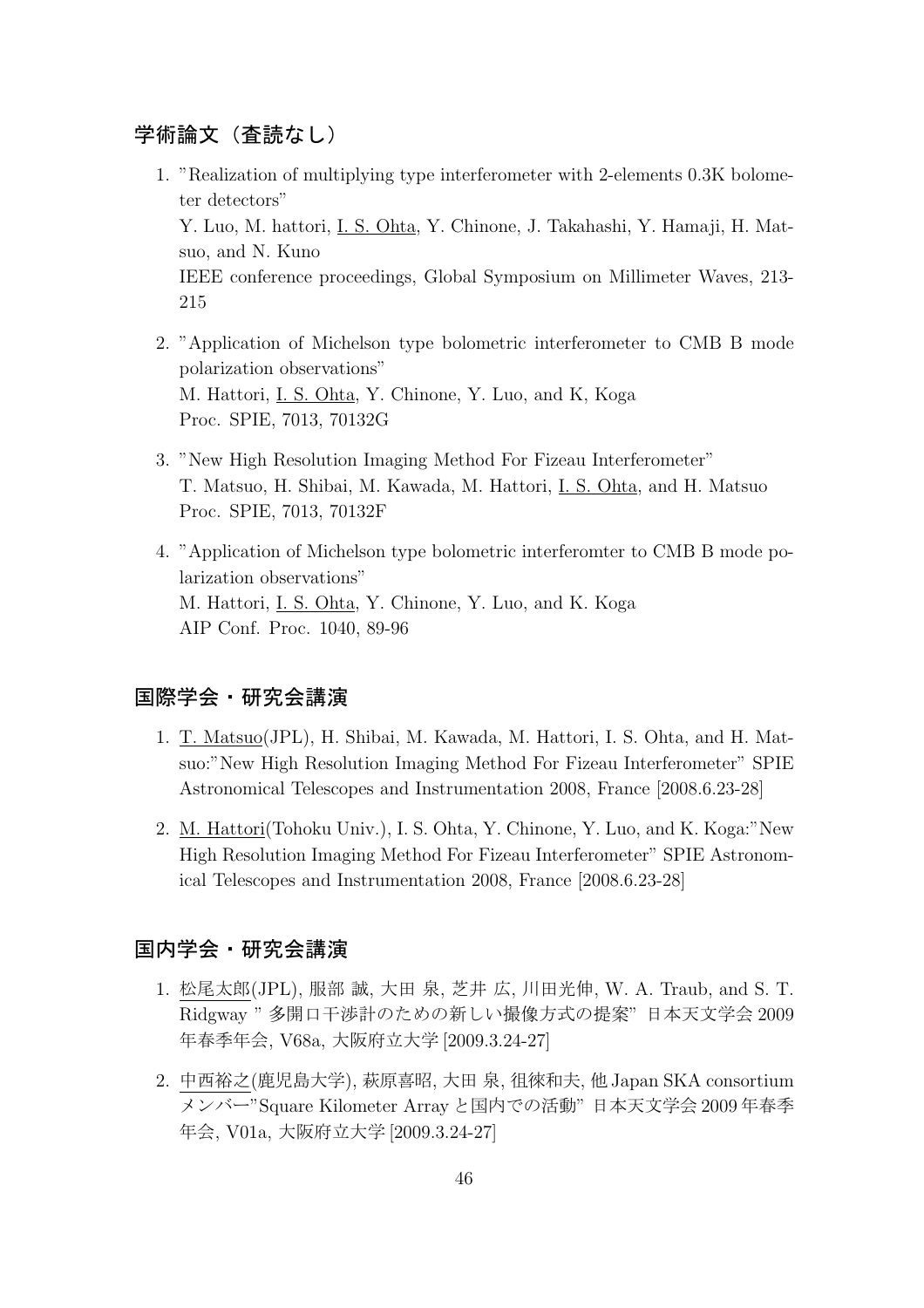- 3. 川口則幸(国立天文台), 河野裕介, 小山友明, 大田 泉"超広帯域電波観測システム の開発状況報告" 日本天文学会2009年春季年会, V02a, 大阪府立大学[2009.3.24- 27]
- 4. 大田 泉:"SKA/ASKAP に向けた技術開発" VLBI 懇談会シンポジウム, 岐阜大 学 [2008.12.25]
- 5. 大田 泉:"SKA のための開発タスク" SKA Workshop 2008, 国立天文台三鷹 [2008.11.1-2]
- 6. 大田 泉:"SKA の現状紹介" 第 101 回生存圏シンポジウム 大気・宇宙の短時 間現象検出に関する研究会, 京都大学生存圏研究所信楽 MU 観測所 [2008.9.1-2]
- 7. 大田 泉:"MuFT と今後の研究" 鹿児島大学理学部物理科学科面高研究室セミ ナー, 鹿児島大学 [2008.8.28]

## 教育業績

### 学外啓蒙活動

- 大阪府中学生サマーセミナー"不思議の国「物理」体験セミナー"担当 2008 年 8 月 26 日
- 出張講義: 理学系の進路案内, 八尾高等学校 2008年11月27日

### その他

• 教員試験対策講座 物理実験担当

## 運営

### 学内委員

- 学生委員
- 基礎物理学実験 世話人

### 学外委員など

- SKA コンソーシアム 世話人
- 2009 年春季年会地上観測機器セッション座長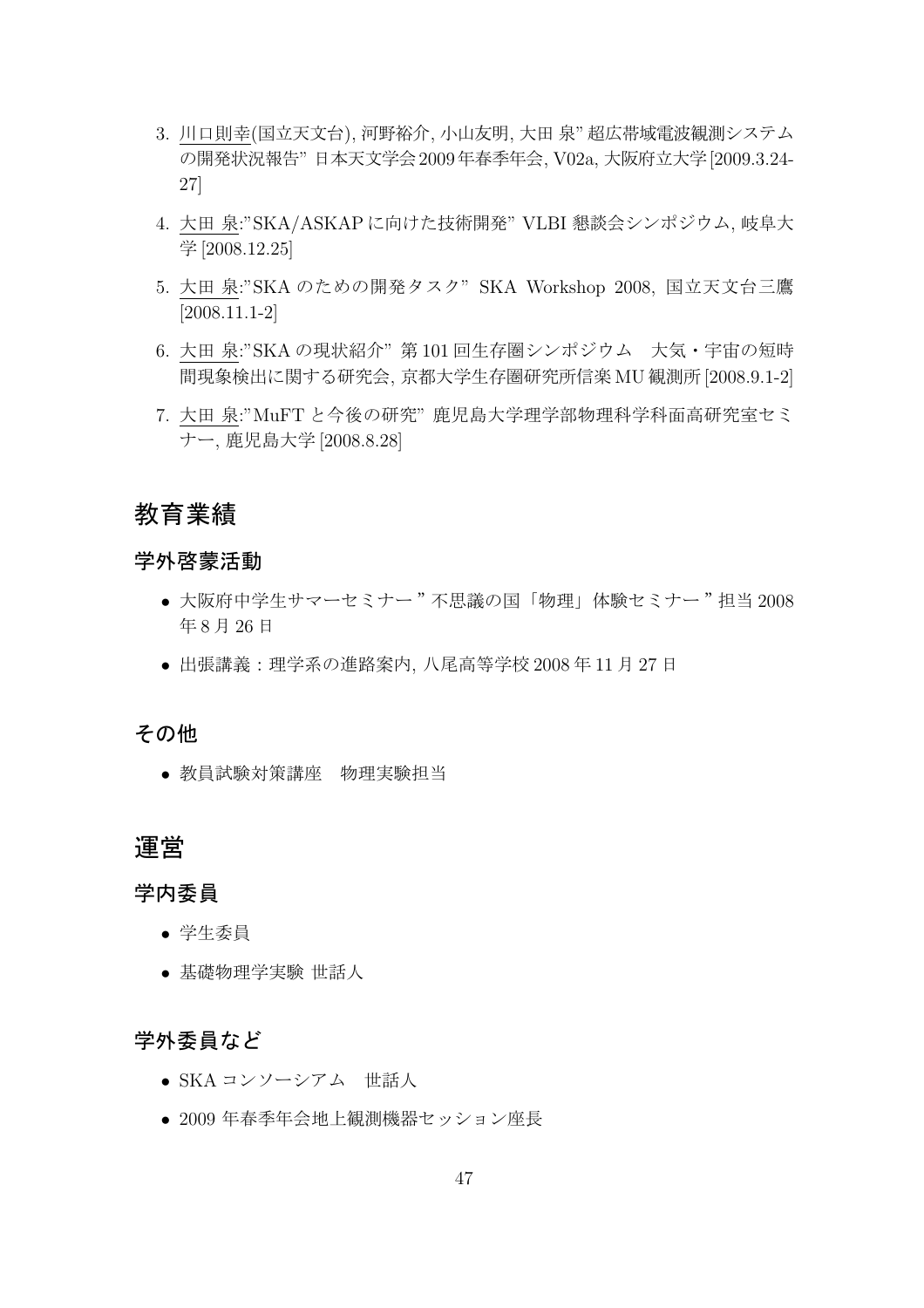# 環境物理学研究室  $\mathbf{\mathbb{F}}$  ,  $\mathbf{\mathbb{F}}$  ,  $\mathbb{F}_{\mathbb{F}}$  ,  $\mathbb{F}_{\mathbb{F}}$  ,  $\mathbb{F}_{\mathbb{F}}$  ,  $\mathbb{F}_{\mathbb{F}}$  ,  $\mathbb{F}_{\mathbb{F}}$  ,  $\mathbb{F}_{\mathbb{F}}$  ,  $\mathbb{F}_{\mathbb{F}}$  ,  $\mathbb{F}_{\mathbb{F}}$  ,  $\mathbb{F}_{\mathbb{F}}$  ,  $\mathbb{F}_{\mathbb{F}}$  ,  $\mathbb{F}_{\mathbb{F}}$

### 研究概要

● 環境問題への物理学的アプローチ

地球環境の形成の歴史を物理学に基礎をおいて考えたり、現在の環境問題を 物理学の手法を用いて分析しています。また温暖化の防止のためとか、エネル ギー源の確保をめざして提案されている.エネルギー関連の新技術の評価をし たりしています。また.環境問題と絡めて小・中・高校での理科教育のあり方 の検討と、環境教育のプラン作りにも取り組んでいます。

### 国内学会・研究会講演

1. "地球温暖化とエネルギー" 関西唯物論研究会シンポジウム" 吹田市勤労会館 報告 [6 Sep. 2108]

## 教育業績

### 学外啓蒙活動

- 1. 環境教育から理科教育への期待 小学校教員理科指導力向上研修において講演 2008 年 8 月 6 日
- 2. サイエンス・パートナー・プロジェクト 東大阪市立弥刀中学校 2009 年 2 月 23 日
- 3. 「世界と日本の平和を考える泉大津教室」(市民対象学習会)講演 泉大津市立勤労青少年ホーム
- 4. 高度経済成長 2009 年 3 月 4 日 5. 高度経済成長前夜 2009 年 2 月 4 日 6. 工業の時代 ■ 2009年 1月7日 7. 工業の時代 ■ 2008年 12月3日
- 
- 8. 人間と自然との歴史 2008年 11 月 5 日